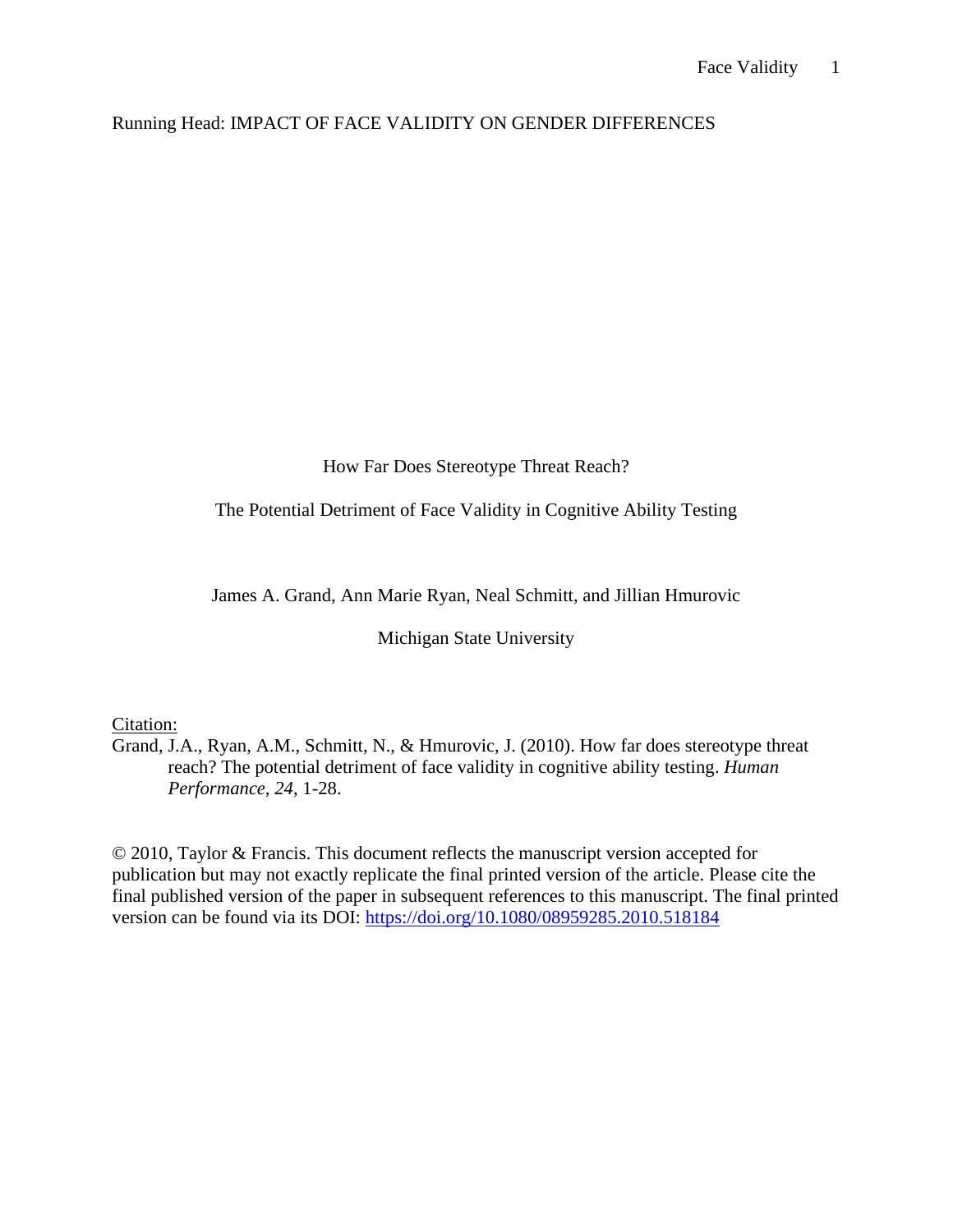### Abstract

A common belief is that improvements in a test's face validity have a positive impact on the performance and perceptions of test takers. However, the stereotype threat literature suggests adding job relevant context to tests could negatively impact the performance of women if that context is traditionally male-stereotyped. 345 participants ( $n = 236$  females) completed either a face valid or generic version of a mathematical and mechanical ability test under conditions of explicit or no explicit stereotype threat. Contrary to stereotype threat theory predictions, face validity had either beneficial or non-significant effects on test performance and test perceptions, and did not affect the psychometric properties of either test. Implications and recommendations for future research regarding the study of face validity and stereotype threat are discussed.

Keywords: face validity, stereotype threat, gender differences, ability testing, test perceptions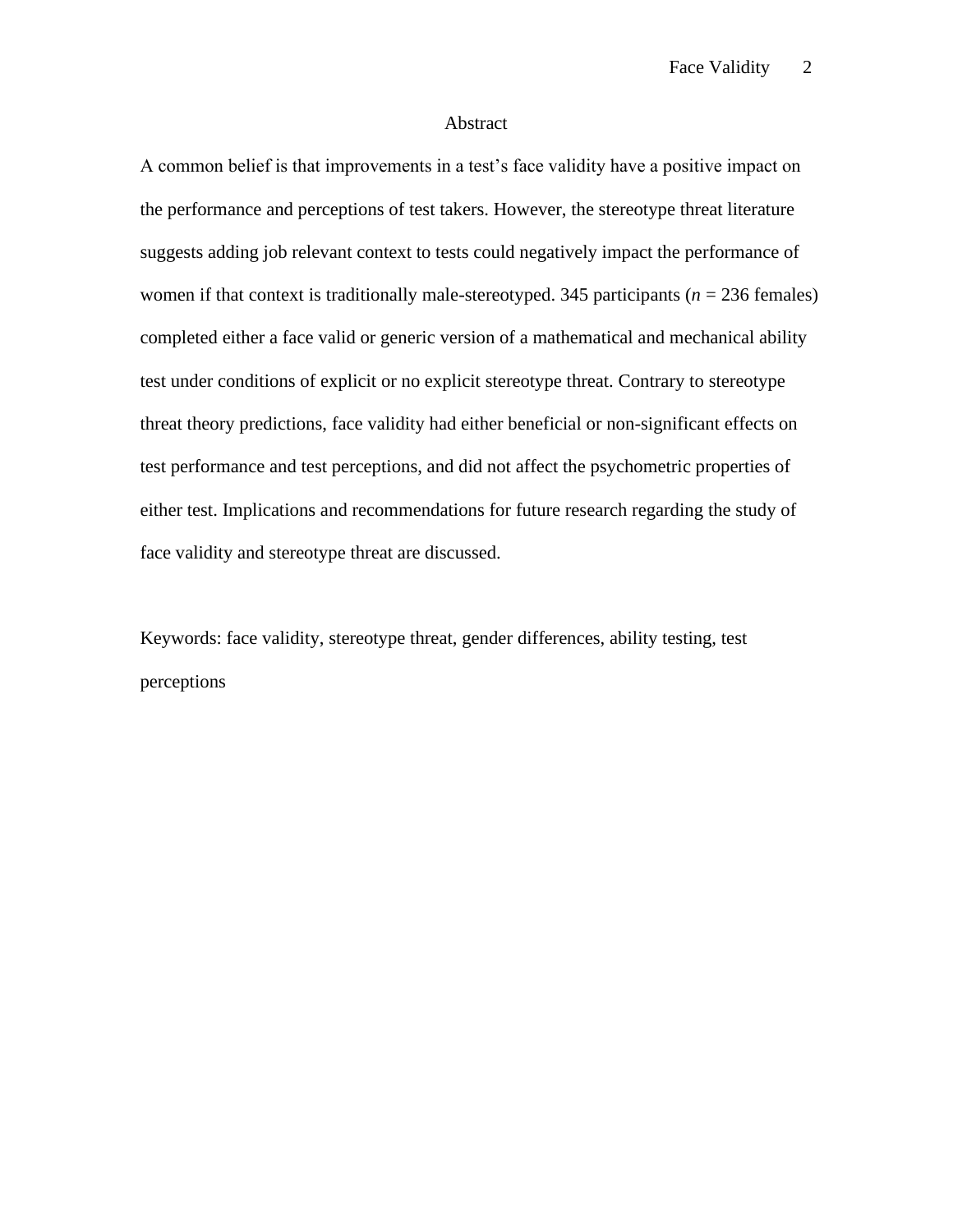Face validity holds a tenuous position among the pantheon of test development "desirables" in psychological and educational testing. Broadly defined, face validity refers to the degree to which an assessment tool (i.e., paper-and-pencil test, interview, work sample, etc.) appears practical, valid or relevant to examinees or other administrators who decide on its use in relation to the test's intended purpose (Anastasi, 1988; Mosier, 1947; Nevo, 1985; Shotland, Alliger, & Sales, 1998; Smither, Reilly, Millsap, Pearlman, & Stoffey, 1993; Wiggins, 1973). Such evaluations require no explicit expertise, and generally involve only surface-level judgments regarding the perceived relevance of a test's content (Elkins & Phillips, 2000; Hausknecht, Day, & Thomas, 2004). As a result, face validity is typically treated as more of a pleasant afterthought than a quality of dependable measurement (American Educational Research Association, 1999).

Nevertheless, test developers understand that there are substantial benefits to making selection tools more job relevant. Shotland et al. (1998) highlight five specific advantages to improving the face validity of a test. First, face validity has been shown to be positively correlated with test-taking motivation, which in turn has been reliably linked to greater test performance (Chan, Schmitt, DeShon, Clause, & Delbridge, 1997; Hausknecht et al., 2004; Ployhart, Ziegart, & McFarland, 2003). Second, face validity is positively related to organizational attractiveness. A test whose content is transparent and appears job relevant to respondents can act as a signal to the test taker that the employer is not attempting to hide the purpose of the testing instrument in any way. Third, face valid assessments can also serve as realistic job previews in the selection process. A fourth, often overlooked, advantage to using face valid assessment techniques is that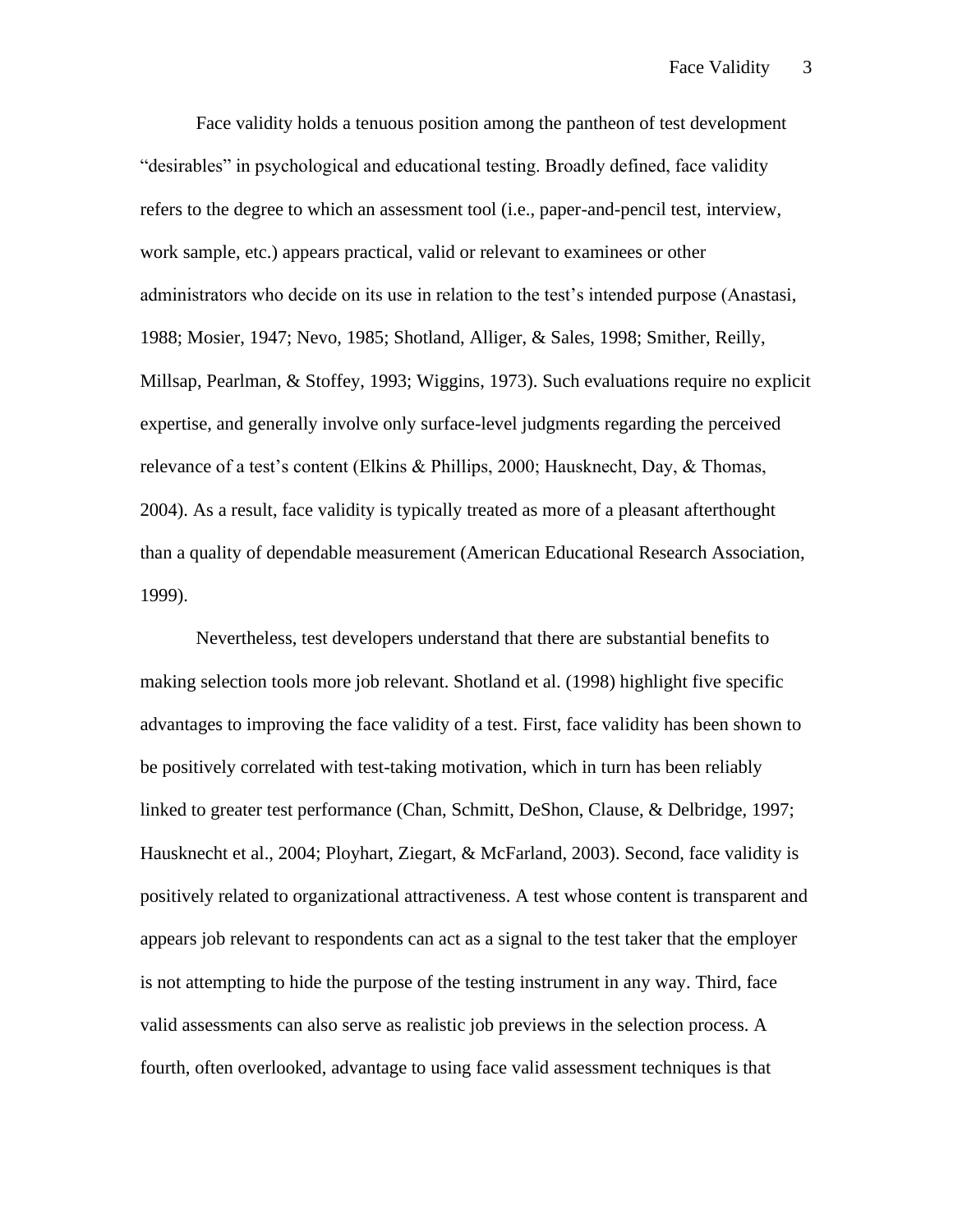managers within the organization typically report greater levels of comfort with and support for using more contextually relevant testing tools (Shotland et al., 1998). Finally, face valid tests are typically less susceptible to legal challenge and are often easier to defend should they be brought to court (Seymour, 1988).

In addition to Shotland et al.'s (1998) list, empirical efforts have also revealed the value of face valid tests. A meta-analysis performed by Hausknecht et al. (2004) summarizes findings that show perceptions of face validity tend to correlate with more positive applicant perceptions, reporting estimated population correlations of .58 with procedural justice perceptions, .33 with distributive justice perceptions, .35 with test motivation, .54 with positive attitude toward tests, and .30 with self-assessed performance. Additionally, the meta-analysis reported positive correlations between enhanced perceptions of face validity and a number of important outcome variables, including recommendation intentions ( $\rho = .37$ ), self-efficacy (.28) and actual test performance (.13).

Overall, there appears to be consensus from previous research to support the commonly held belief that face validity is a desirable feature of the testing situation across nearly all types of evaluation techniques (Cascio, 1987). By better understanding how, why and what sorts of test-related cognitions are impacted by face validity, selection, training and educational practitioners could effectively adapt their test development strategies to improve their measurement instruments (Bornstein, 1996; Lievens, De Corte, & Schollaert, 2008). It should come as no great surprise, then, that the demand for increasingly specific face valid testing instruments has increased dramatically in recent years (Shotland et al., 1998).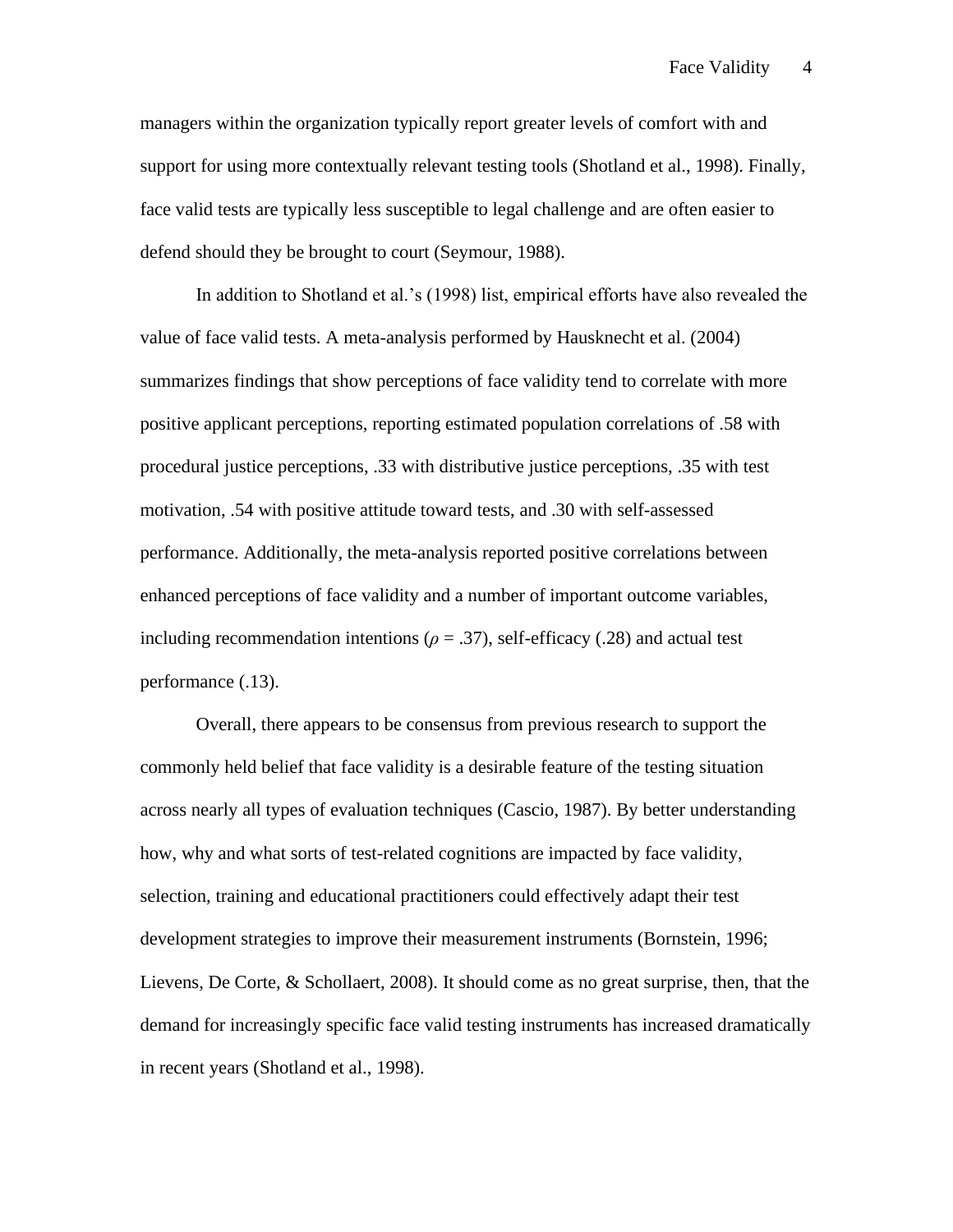## *Hidden Costs of Face Validity?*

Despite these sentiments, there may be reason to believe that enhancing the face validity of a test is not always so beneficial (Smither et al., 1993). Linn, Baker, and Dunbar (1991) note that while directedness of assessments and transparency may seem desirable, there is no evidence that such test characteristics do not simultaneously produce other unintended—and undesirable—effects. The present research investigates one such possible scenario where improving a test's face validity may result in *negative*  collateral effects. Specifically, it is posited that under relatively common circumstances, enhancing face validity can worsen the psychometric properties of a test while introducing stereotype threat-like conditions for particular subgroups.

With respect to its impact on psychometrics, Bornstein (1996) suggests that one potential risk of enhancing face validity lies in the introduction of *construct-irrelevant variance*. Messick (1995) defines construct-irrelevant variance as any methodological quality of a test that affects test takers' responses in a manner that is irrelevant to the measurement of the test's intended construct. Messick (1995) further distinguishes this variance into two general categories—construct-irrelevant difficulty and constructirrelevant easiness (p. 742). Construct-irrelevant difficulty describes reliable variance in an assessment tool that is extraneous to the focal construct and which makes the test unnecessarily difficult for certain respondents; construct-irrelevant easiness, on the other hand, manifests when cues in item content, context or format permit some individuals to achieve scores that are invalidly high with respect to the intended focal construct.

While Messick (1995) argues that both forms of irrelevant variance likely occur in all measurement tools to some extent, there is reason to believe that face validity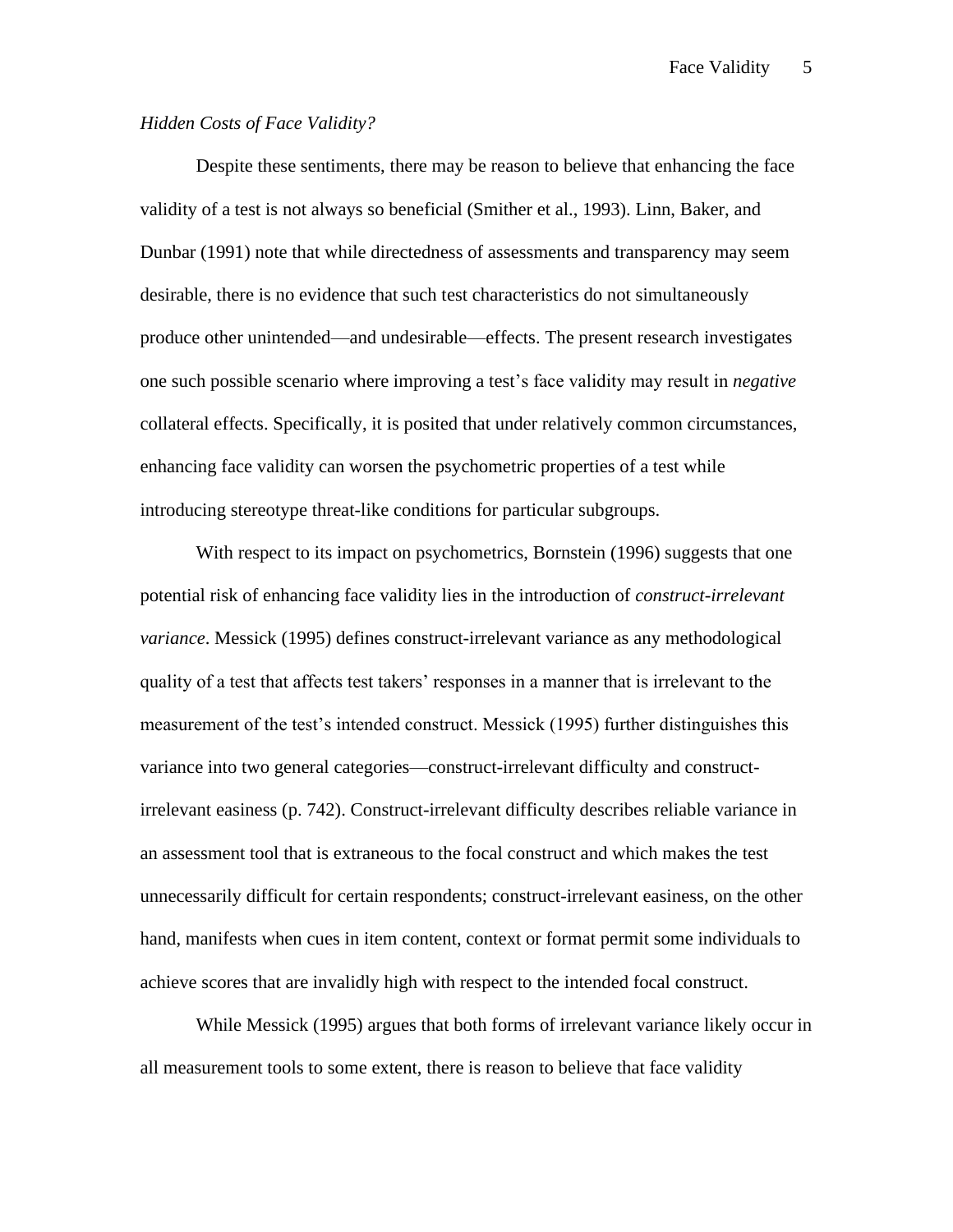manipulations may facilitate their emergence. In the case of construct-irrelevant difficulty, for example, a mathematical ability test in which items are presented in a job-relevant versus generic format (i.e., asking "Two boxes of Product A plus two boxes of Product B" rather than " $2 + 2$ ") likely imposes greater verbal comprehension requirements. As a result, individuals with poorer verbal comprehension skills may achieve test scores that are artificially low and not wholly indicative of their underlying mathematical ability. On the other hand, construct-irrelevant easiness can emerge when improvements to face validity enable some participants to better "guess" what is being assessed (e.g., respond in more socially desirable ways, engage in impression management, etc.; Bornstein, Rossner, Hill, & Stepanian, 1994; Tett, Anderson, Ho, Yang, Huang, & Hanvongse, 2006) or makes the material more readily grasped by certain test takers (e.g., using a reading comprehension passage that is well-known to some readers, Messick, 1995). To the extent that face validity thus increases susceptibility to "faking," self-presentation biases, or differential familiarity, construct scores on more face valid measures may be inflated.

Another possible effect of increasing face validity may be unwittingly introducing negative contextual stereotypes that exaggerate differences in test perceptions and performance across subgroups. In general, greater test contextualization is often credited with improvements to test taker perceptions (Shotland et al., 1998; Hausknecht et al., 2004) and as a promising means for reducing subgroup differences in test performance (e.g., Chan & Schmitt, 1997; Chan et al., 1997; Hough, Oswald, & Ployhart, 2001; Ployhart et al., 2003). However, if particular contextual elements of a job can implicitly activate stereotype threat (Devine, 1989; Lepore & Brown, 2000; Levy, Stroessner, & Dweck, 1998; Steele & Aronson, 1995), transforming a test item into such a context may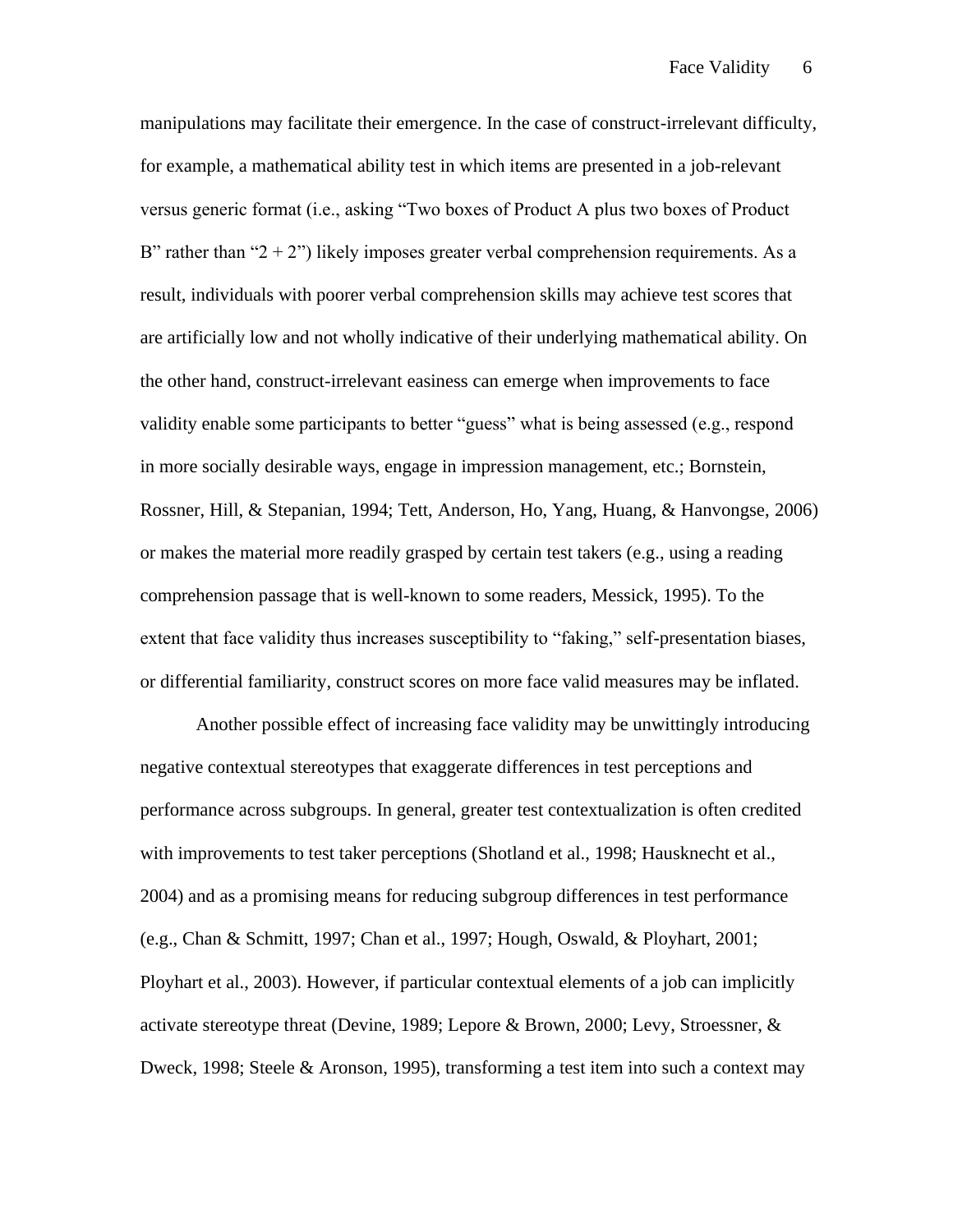inadvertently result in more negative reactions among those in the stereotyped group and potentially reduce those members' likelihood of correctly answering questions on the test.

In the present study, the effect of enhancing face validity on test taker perceptions and performance in a simulated application procedure is examined under conditions in which greater contextualization adds job-relevant material that is traditionally malestereotyped. Two specific cognitive ability tests assessing mechanical and mathematical ability were used for these purposes. Evaluations tapping both of these constructs have long been shown to exhibit significant and reliable gender differences in favor of males (e.g., Bennett & Cruikshank, 1942; Feingold, 1988) and are often employed in occupations where masculine stereotypes and disproportionate gender ratios in favor of males traditionally exist in the employee population (e.g., mechanics, engineers). Thus, the use of these tests in the context of applying for a male-dominated occupation contributes both to a sense of external realism that is crucial to maximizing the effectiveness of face validity improvements (e.g., Anastasi, 1988; Lievens et al., 2008) as well as the potential for observing possible stereotype threat effects.

### *Study Rationale*

Enhancing the face validity of a measure requires that one transform the content or context of the test; however, if by enhancing face validity one simultaneously introduces a context that invokes strongly-held stereotypes about a particular group, the end result may be problematic. Consider a situation in which a manufacturing company wishes to enhance the face validity of a perceptual acuity test. A common and reasonable approach might be to make the content of each item reflect the mechanistic, technical context in which the plant operates (for example, by asking test takers to count the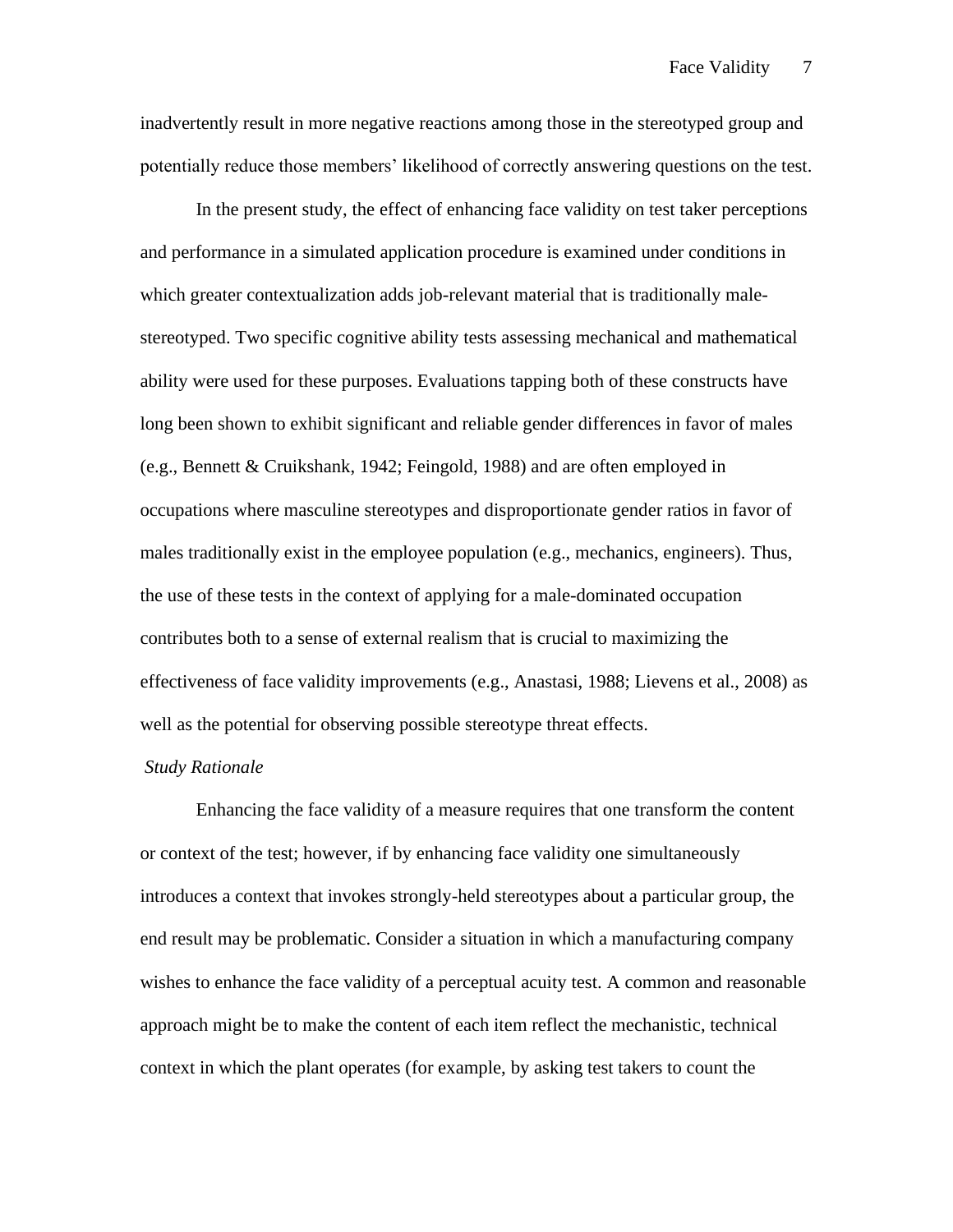number of gears with five teeth on a page rather than the number of stars with five points). In doing so, though, the item context of the question (gears versus stars) could invoke setting and task characteristics that subtly remind the respondent of the male-typing of jobs in this domain (Spence, Helmreich, & Stapp, 1975). In turn, the face valid context has the potential to invoke stereotypic reactions concerning females' poor performance on mechanical tasks and thereby negatively influence the performance of women on the test relative to how they would have performed had the additional context not been introduced.

This form of stereotype activation is considered a subtle form of stereotype threat (Steele & Aronson, 1995). Stereotype threat theory's primary prediction is that stereotyped individuals perform more poorly on an evaluative task (e.g., female applicants taking a mathematics test) when the presence of a threatening performancestereotype is made salient versus non-threatening conditions where the evaluative stereotype is not salient (see Steele, 1997; Steele, Spencer, & Aronson, 2002). Note that stereotype threat is thus a within-group effect, even though researchers and the popular media often present it as an explanation for between-group differences (Sackett, 2003; Sackett, Hardison, & Cullen, 2005).

Stereotype threat can be activated by either indirectly cuing test takers to the link between a stereotype and performance on a test (*implicit stereotype threat activation*) or directly declaring that members of a social group tend to perform worse on the test than a comparison group (*explicit stereotype threat activation*). By this definition, a change in face validity that simultaneously introduces a negative stereotype into the testing scenario would be considered an implicit form of stereotype threat activation. Recall the earlier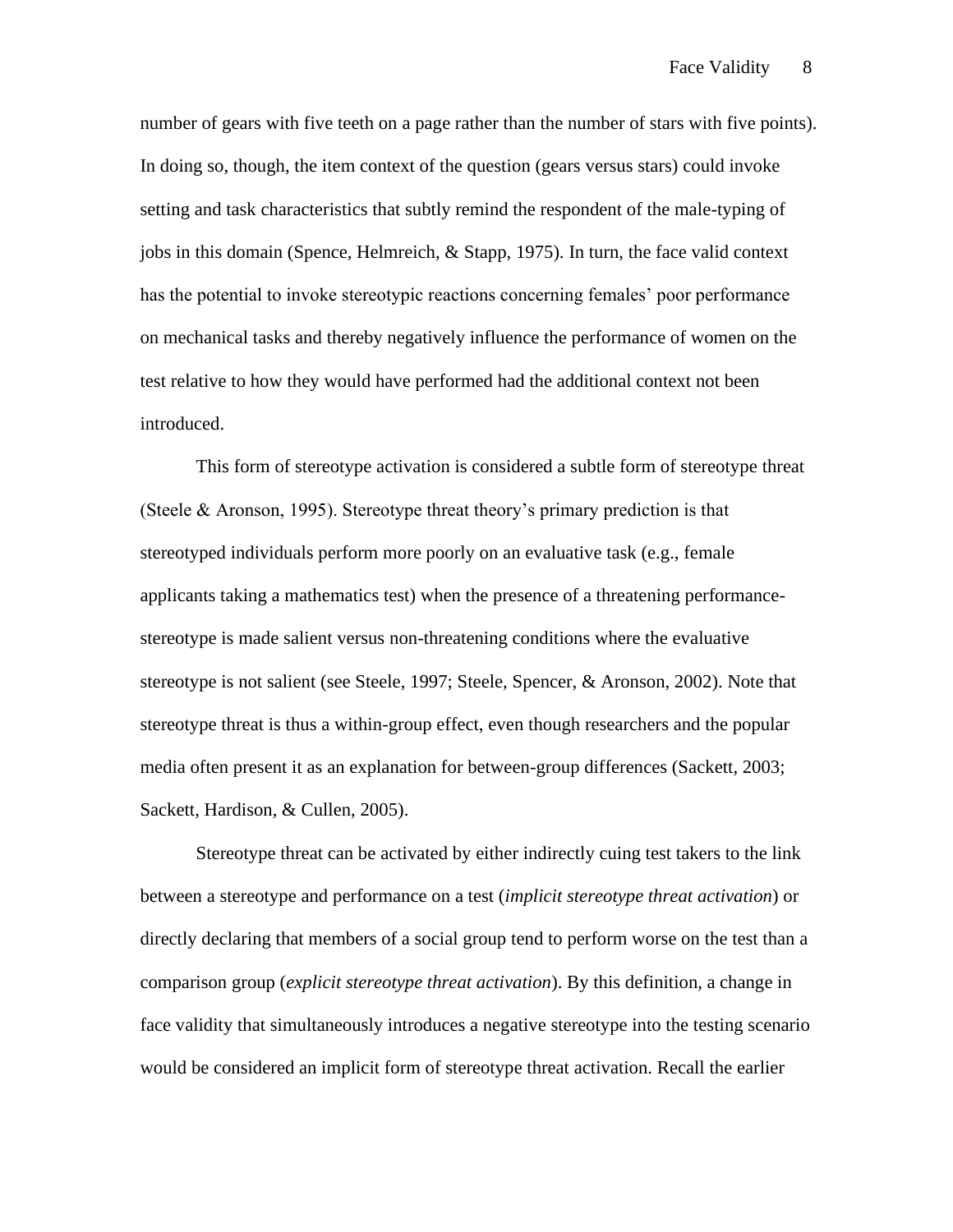example of the manufacturing plant's perceptual acuity test; if the use of face valid gears rather than generic stars as item context were enough to subtly cue women to the stereotype of male superiority in mechanically-related domains, then the necessary conditions for stereotype threat are induced without participants' immediate awareness.

However, researchers who have examined the impact of face validity (cf., Dwight & Alliger, 1997; Holtz, Ployhart, & Dominguez, 2005; Smither et al., 1993) have generally found support for the popular notion that greater face validity positively influences test taker perceptions (Elkins & Phillips, 2000; Hausknecht et al., 2004; Whitney, Diaz, Mineghino, & Powers, 1999) and improves certain psychometric properties of the test (e.g., internal consistency, error variances; Holtz et al., 2005; Lievens et al., 2008). Given this evidence, how might stereotype threat-inducing face validity operate differently than more conventional face validity changes? Perhaps the most direct explanation can be gleaned from the concepts summarized previously from Messick (1995)—threat-inducing face validity has the potential to increase the constructirrelevant difficulty of the test for the negatively stereotyped group. However, rather than the construct-irrelevant variance stemming from deficiency in an unrelated construct (i.e., reading comprehension on a mathematical ability test), the performance decrement is attributed to the self-evaluative apprehension elicited by stereotype threat (Steele & Aronson, 1995). Thus, the end result is a less accurate assessment of true scores for the stereotyped group.

In sum, there is reason to believe that introducing stereotyped job context to the mechanical and mathematical ability tests could negatively impact their construct validity for females as a result of added construct-irrelevant difficulty. In the present experimental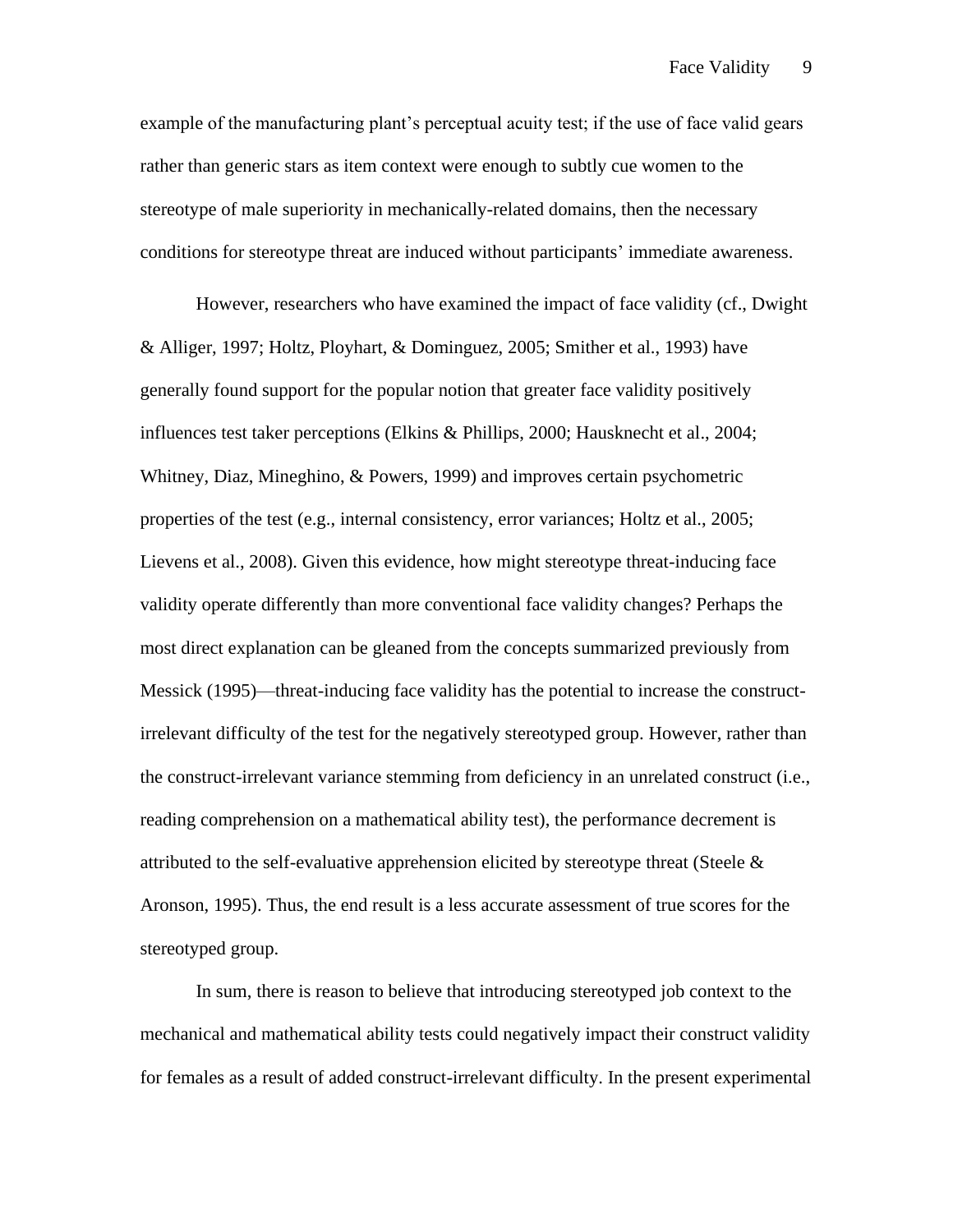design, this would be indicated by a pattern of nonequivalent measurement such that the factor loadings and means of the latent measurement models for women in a face valid versus non-face valid (i.e., generic) testing condition would differ significantly.

*Hypothesis 1*: The latent factor loadings and means for women will be nonequivalent across conditions of face validity on the math and mechanical comprehension tests. Specifically, factor loadings and factor means will be smaller for women who take the face valid version of the test versus those who take the generic version of the test.

In addition to examining implicitly induced stereotype threat vis-à-vis face validity, the inclusion of a condition in which stereotype threat is explicitly activated is desirable for comparison purposes. Interestingly, a recent meta-analysis by Nguyen and Ryan (2008) on stereotype threat effects found that for women in math testing contexts, implicit threat-activating cues produced the largest performance effect sizes followed by blatant and moderately explicit cues  $(ds = |.24|, |.18|, \text{ and } |.17|, \text{respectively})$ . The authors note that this pattern of findings may be attributable to explicitly threatening cues prompting test takers to "overperform," a phenomenon identified in the literature as stereotype reactance (e.g., Kray, Thompson, & Galinsky, 2001; McFarland et al., 2003). Levy (1996) argues that explicit priming of a negative stereotype might produce a weaker effect than subtle priming because the latter bypasses individuals' conscious coping mechanisms and other psychological resources used to minimize debilitating self-evaluative tendencies and thus can directly affect task performance. In keeping with meta-analytic findings on stereotype threat activation for women, we expect: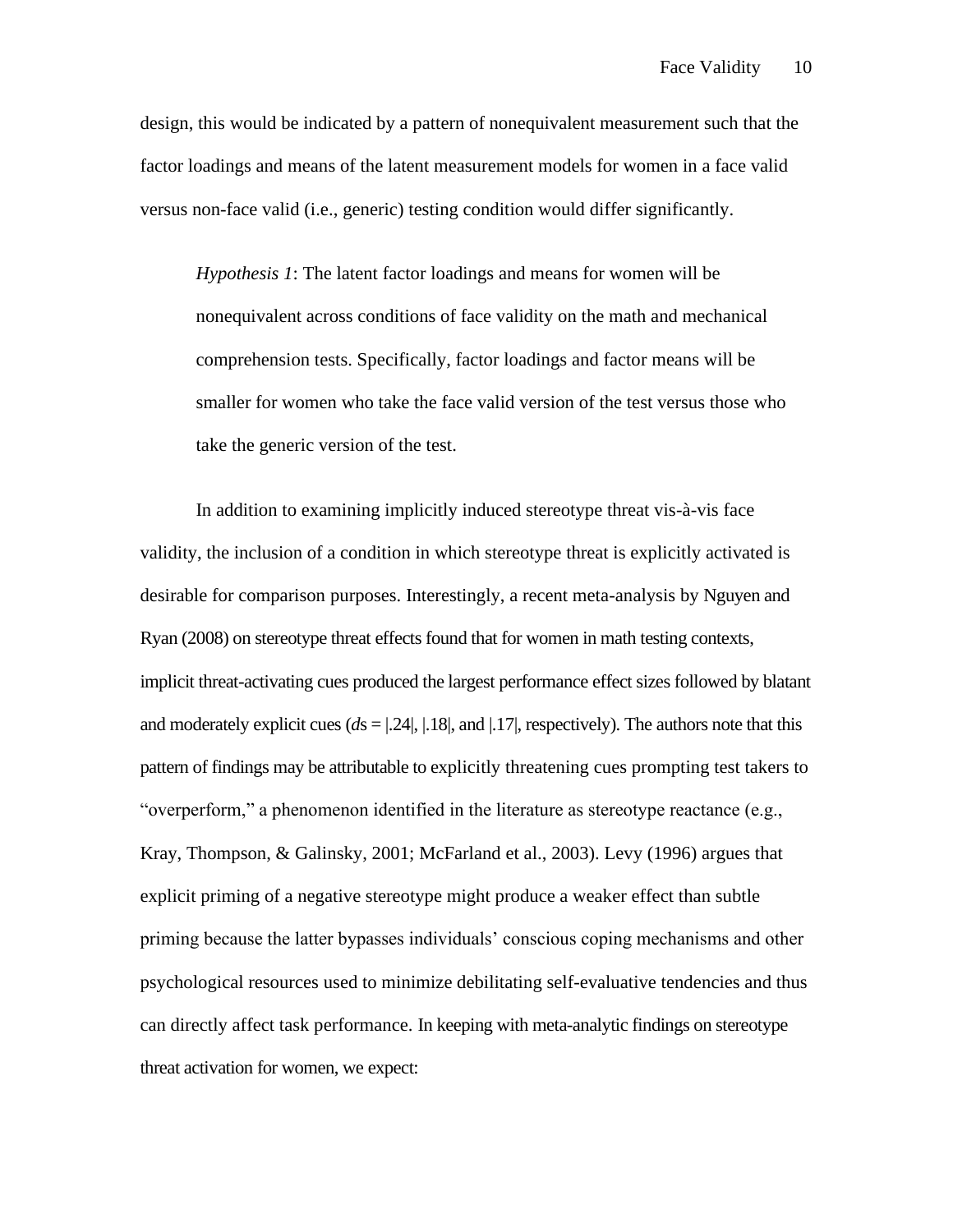*Hypothesis 2a*: Women will perform worse on the face valid version of the math and mechanical ability tests than on the generic version.

*Hypothesis 2b*: The implicit manipulation of stereotype activation (i.e., face validity enhancement) will produce a greater negative effect on performance for women than explicit stereotype activation (i.e., direct statement of the performance stereotype).

Nguyen and Ryan (2008) report that in conditions in which no mention of a negative stereotype is made, women were still typically outperformed by men on mathematical ability tests (mean effect size  $d = |26|$ ), a finding consistent with the broader literature on sex differences in ability testing (Halpern et al., 2007). In threatactivated conditions, though, this effect size increases to  $d = 0.39$ , denoting a larger gap in test performance between males and females when stereotypes are made salient. Subsequently, a common conclusion drawn from these findings is that stereotype threat may account for a significant proportion of between-group testing differences in applicant hiring practices. However, as the baseline performance differences from Nguyen and Ryan (2008) would suggest, stereotype threat is only a sufficient—but not necessary—condition for such discrepancies. Given that the requirements for explicit stereotype threat are usually never achieved in typical employment testing contexts, critics of stereotype threat often argue that its impact on between-group performance differences is likely minimal, if not nonexistent, in real world applications (Sackett, 2003; Sackett et al., 2005).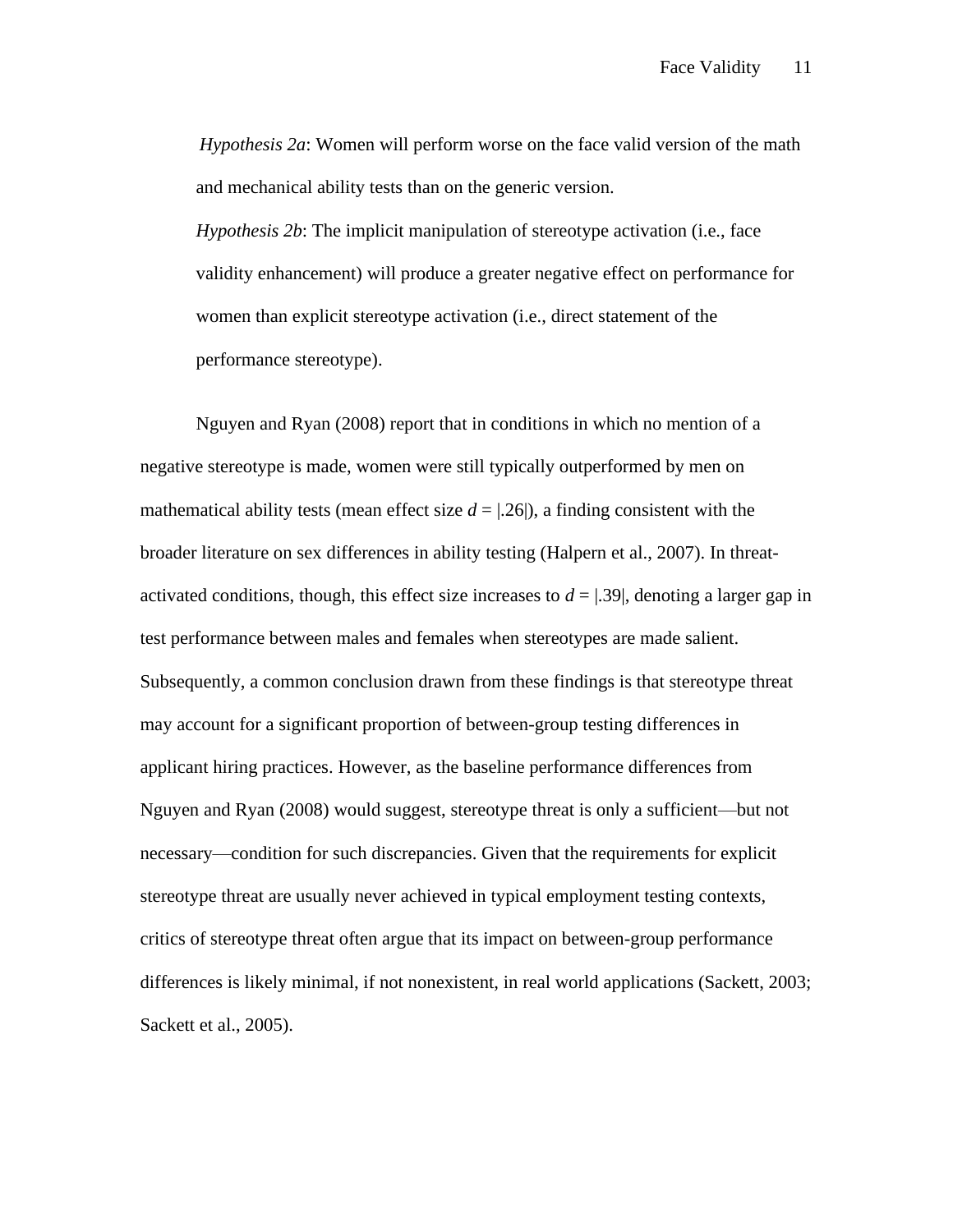Of note, though, this conclusion does not rule out the possibility that more common, subtle manipulations of stereotype activation—such as using face valid items in a stereotyped domain—could still lead to enhanced group differences. For example, in addition to the possibility of adding construct-irrelevant difficulty to the test for women, threat-inducing face validity may also contribute to construct-irrelevant easiness for men (Messick, 1995). This occurrence is captured in the notion of *stereotype lift*, a phenomenon in which the test performance of non-threatened group members is enhanced when a negative stereotype about another group's performance is made salient relative to when no stereotype is mentioned (see Walton & Cohen, 2003, for a metaanalytic review). With respect to the manipulation of face validity in the present study, if the addition of the traditionally male-oriented job context to the test items makes those items more familiar, accessible, or readily grasped by males, one might expect an "artificial" performance increase for male respondents *irrespective* of females' performance on the test (Messick, 1995). Regardless of whether male performance improves on the test or female performance diminishes, though, an increase in the performance gap between genders should be expected. Hence, it is hypothesized that:

*Hypothesis 3a*: Males will outperform females by a greater margin on the face valid form of the ability tests than the generic form.

*Hypothesis 3b*: Males will outperform females on both ability tests, but the male advantage will be larger in the face valid-generic comparison than in the explicit stereotype activation-no activation comparison.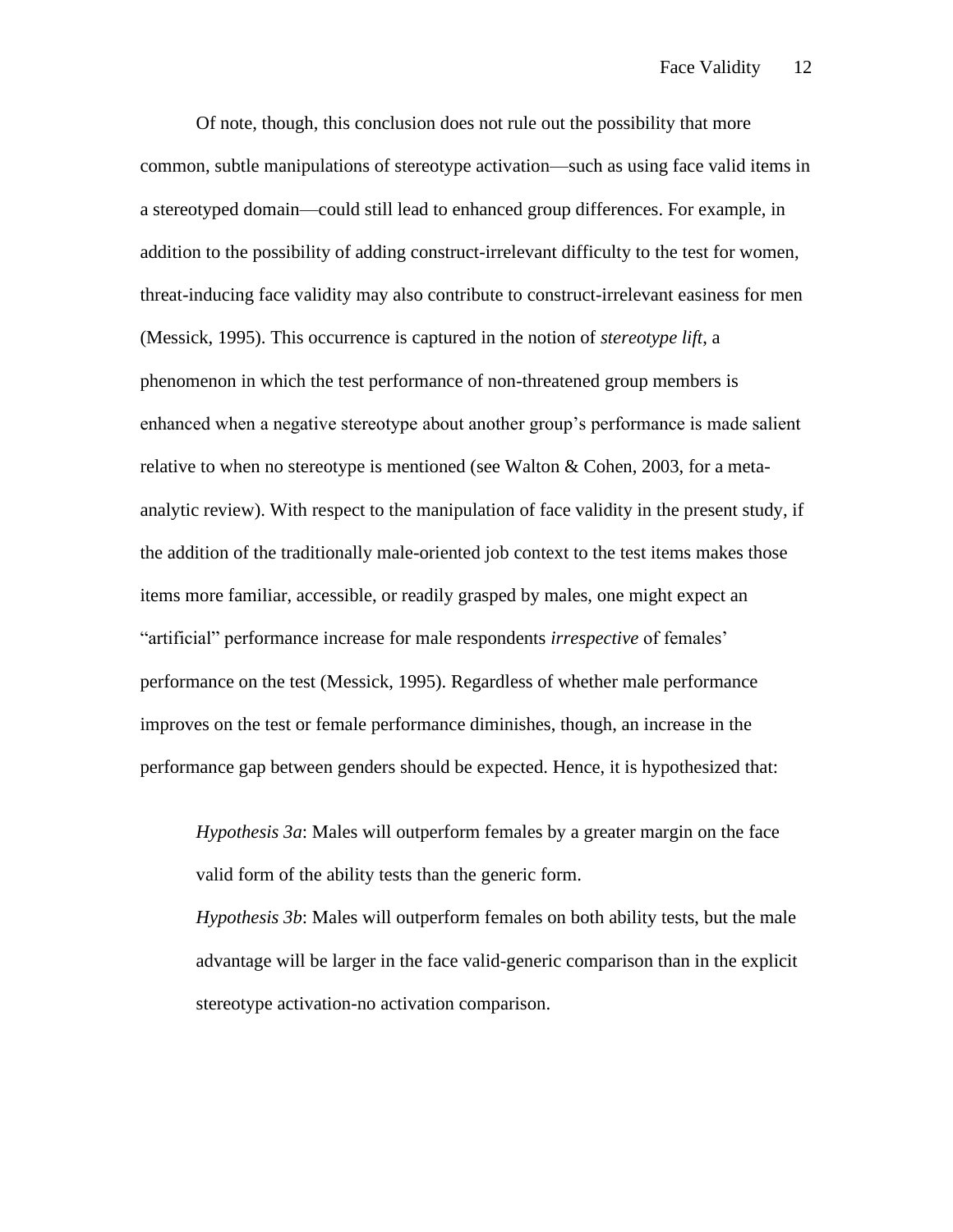The evidence reviewed earlier indicates that face validity tends to positively influence test taker perceptions (cf. Hausknecht et al., 2004); yet, given the description of face validity as a form of implicit stereotype threat in the current study, might one expect such an increased level of stereotype threat to negatively influence test taker perceptions? In short, previous research and theory does not offer a clear answer. For example, although Ployhart et al. (2003) found that stereotyped respondents' test-taking motivation was negatively correlated with levels of perceived stereotype threat, Nguyen, O'Neal, and Ryan (2003) failed to find evidence to support relationships between threat and similar test taker perceptions. Additionally, Steele and Aronson (1995) posit that the mechanisms through which individuals experience threat are not necessarily conscious; thus it is possible that an individual under such conditions might not even be aware of its effects. This would seem even more applicable to situations in which the stereotype is activated implicitly (Kray et al., 2001; Levy, 1996; McFarland et al., 2003). In sum, there is little empirical or theoretical evidence to suggest that enhanced levels of stereotype threat negatively affect the conscious perceptions of test takers.

As such, the present study captures a variety of test taker perceptions previously examined in the applicant reactions literature in an attempt to replicate the finding that greater face validity correlates with more positive perceptions (cf. Hausknecht et al., 2004). Support for this hypothesis would be especially intriguing if support for the previously proposed hypotheses is found as well, as it would indicate that although the proposed enhancements in face validity could improve test taker perceptions they come at the cost of increased construct contamination and performance discrepancies.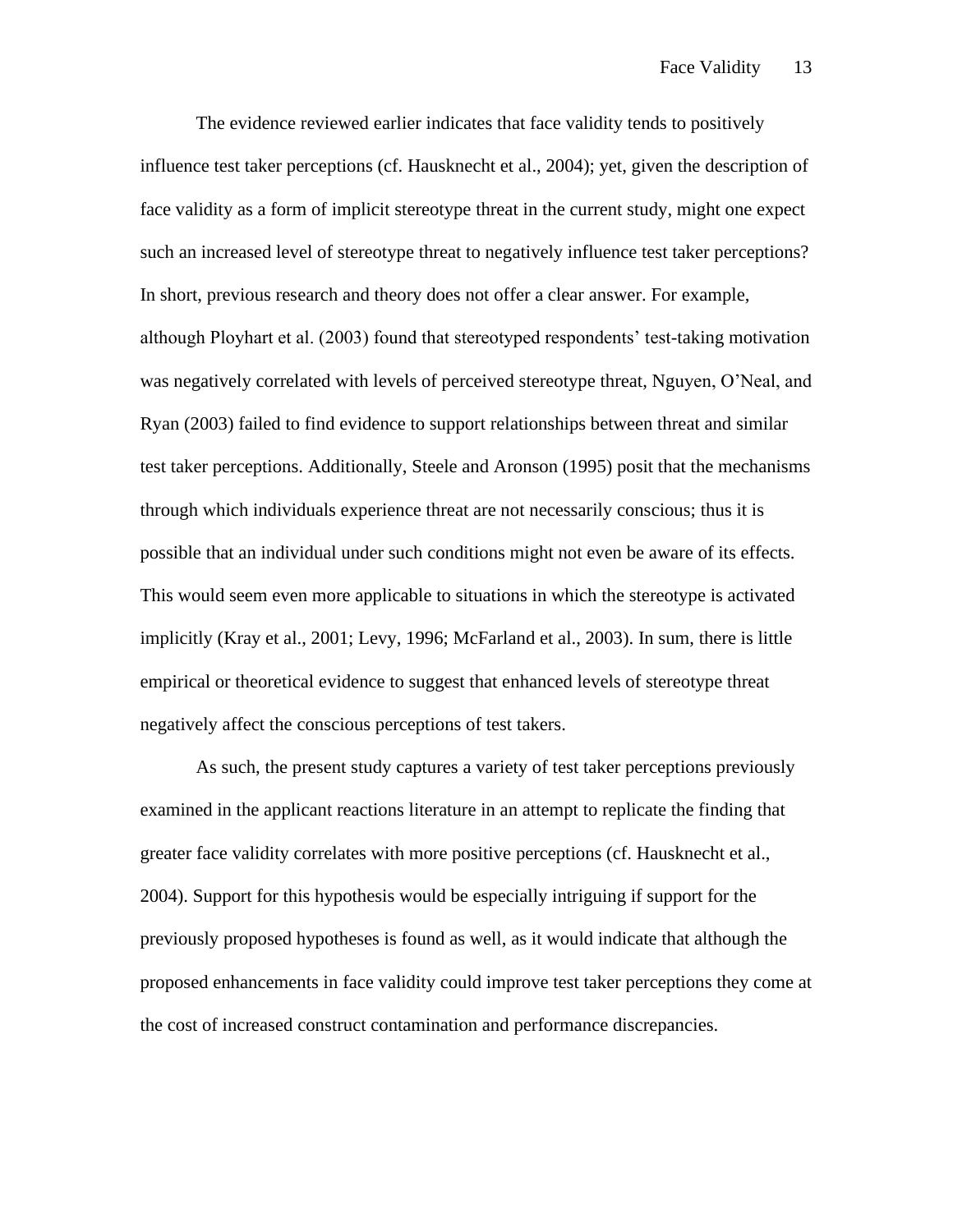*Hypothesis 4*: Participants will report higher ratings of self-assessed performance, test ease, pursuit intentions, recommendation intentions, job attractiveness, procedural fairness, and perceived predictive validity in the face valid versus generic testing condition.

While stereotype threat theory holds that one need not be actively aware of a stereotype to experience its negative effects (Steele, 1997; Steele & Aronson, 1995), this does not preclude that individuals may nonetheless *be* more or less conscious of threat. If this were the case, one would expect the effects of perceived threat to operate similarly to other perceptual variables in the context of test taking (e.g., Chan et al., 1997). Indeed, Ployhart et al. (2003) report that those with greater levels of perceived threat indicated lower perceptions of face validity ( $\beta$  = -.16) and decreased test-taking motivation ( $\beta$  = -.18). Furthermore, perceptions of stereotype threat exhibited a positive relationship with test anxiety ( $\beta$  = .14), which subsequently exhibited a negative relationship with cognitive ability test performance  $(\beta = -.25)$ .

Given this rationale, an exploratory effort to extend the work of Ployhart et al. (2003) was conducted to examine the role of perceived stereotype threat in the experimental manipulations. We expect that perceived stereotype threat will be negatively correlated with performance, as those who are consciously thinking about stereotypes would be expected to have greater off-task thinking and therefore larger performance decrements. Further, those who are conscious of stereotype threat in the testing context should be more likely to view the test negatively.

Method

### *Design and Participants*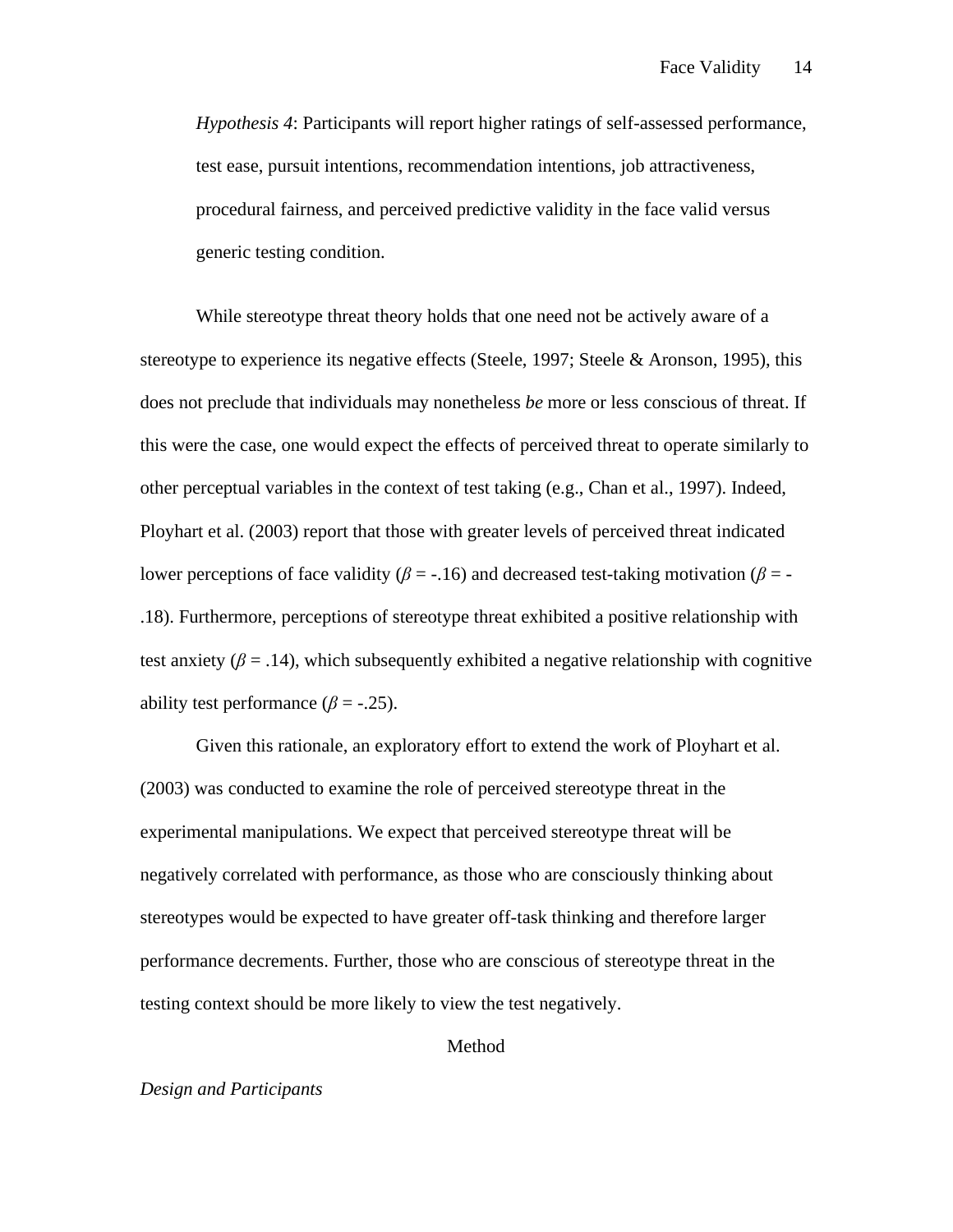This study used a 2 (test format: face valid versus generic) x 2 (threat activation: explicit threat versus no explicit threat) between subjects design, with test type (mechanical versus math) as a within subjects factor. Many stereotype threat research designs often include a "non-evaluative" control condition in which participants are informed that a test is used only as a problem-solving exercise and is not scored (cf., Nguyen & Ryan, 2008); however, given that the purpose of this experiment was to examine the effects of potentially threat-inducing face validity in a selection context—a situation that is always predicated on evaluative assessment and thus necessarily meets the minimal requirements for evoking stereotype threat (Steele  $&$  Davies, 2003)—a "threat-present" versus "threat-devoid" comparison does not contribute beyond what has been demonstrated in the literature previously and, further, does not accurately reflect an ecologically valid applicant testing procedure.

Participants were undergraduate students  $(n = 358)$  recruited from psychology courses at a large Midwestern university who completed the experiment for course credit. The sample was primarily composed of young  $(M = 19.44, SD = 1.48)$ , White (79%; Black =  $10\%$ ; Asian =  $6\%$ ; Hispanic =  $1\%$ ) females ( $68\%$ ). Assignment to the betweensubjects conditions was random, though care was taken during recruitment to ensure the number of participants and the proportion of males and females within each cell of the 2 x 2 design were approximately equal.

#### *Procedure*

Participants were tested in groups of 20 to 50 individuals per test session and were assigned to either the explicit threat or no explicit threat condition. Prior to enrolling in the experiment, participants were informed that they would be adopting the role of a job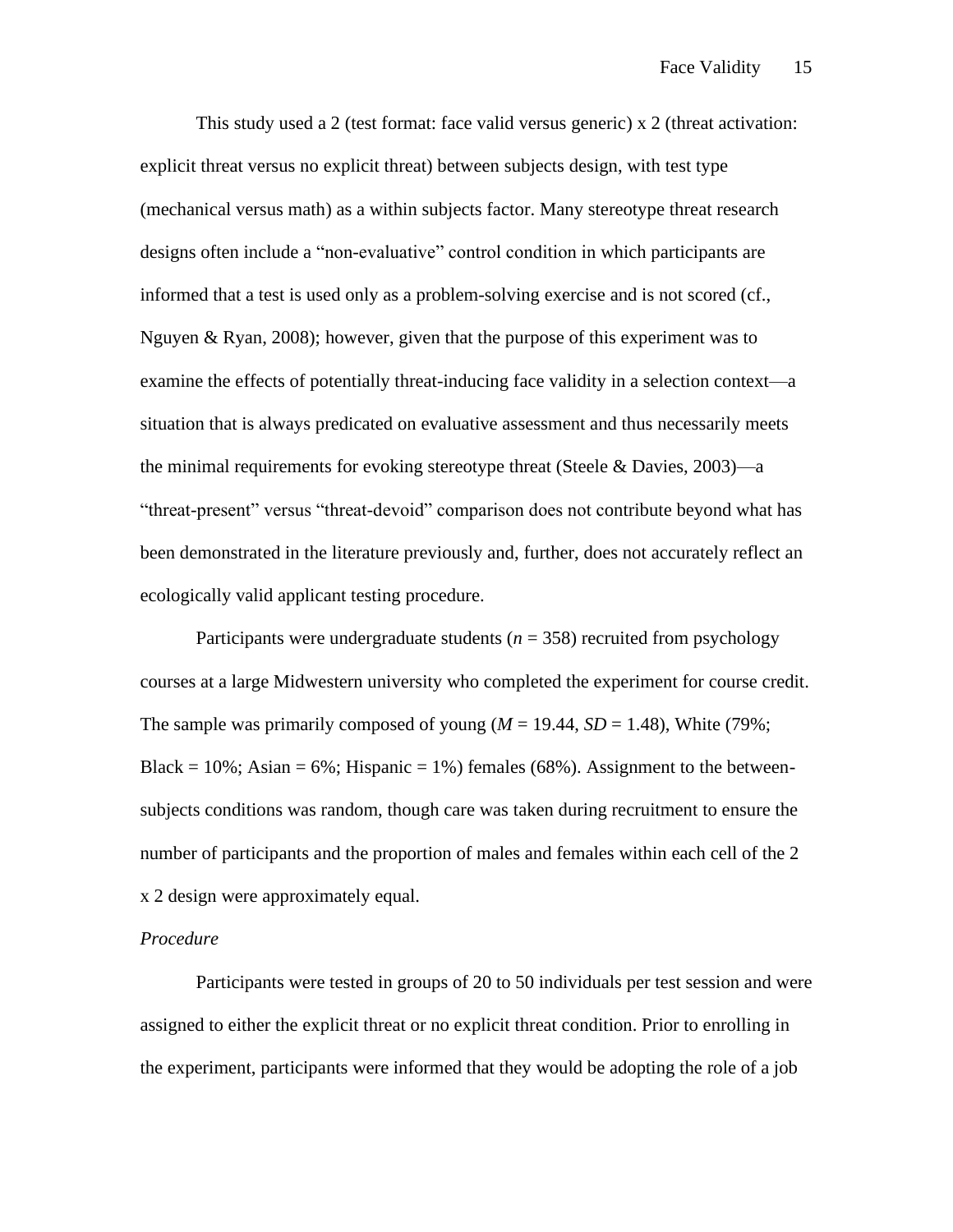applicant in which they would be taking a test of mechanical and mathematical ability as part of a company's hiring procedure. Participants were given a packet of materials that contained an informed consent, the experimental instructions, a face valid or generic version of the mathematical and mechanical ability tests, the perceptions measures and a demographics questionnaire. Each packet also included a detailed description of the job for which the participants were applying; namely, that of a manager in charge of supervising maintenance and repair workers for a real estate company. The job description listed the relevant tasks, knowledge, skills and abilities of the position, making clear that mechanical and mathematical ability were essential to performance on the job. Following the task and KSA description, the income/benefits of the position were provided that described the job as reasonably desirable (e.g., good pay, benefits and opportunities for advancement). Furthermore, to encourage participants to take the tests seriously, individuals were informed that the top performers on the ability tests would receive 20 dollars.

The job of manager of maintenance and repair workers was selected for use in the study for two specific reasons. First, it was important that the domain of the job in question be negatively stereotyped against women. Past research has demonstrated that domains in which mathematical and mechanical knowledge, ability and skill are important (such as with maintenance and repair workers, O\*NET, 2004) are stereotypically regarded as male-advantaged (Spence et al., 1975). Thus this particular job title serves as an implicit indicator to females that they are at a disadvantage relative to males during the application process. Second, the managerial ranking was included in order to make the job relatively more appealing to the college-educated participants of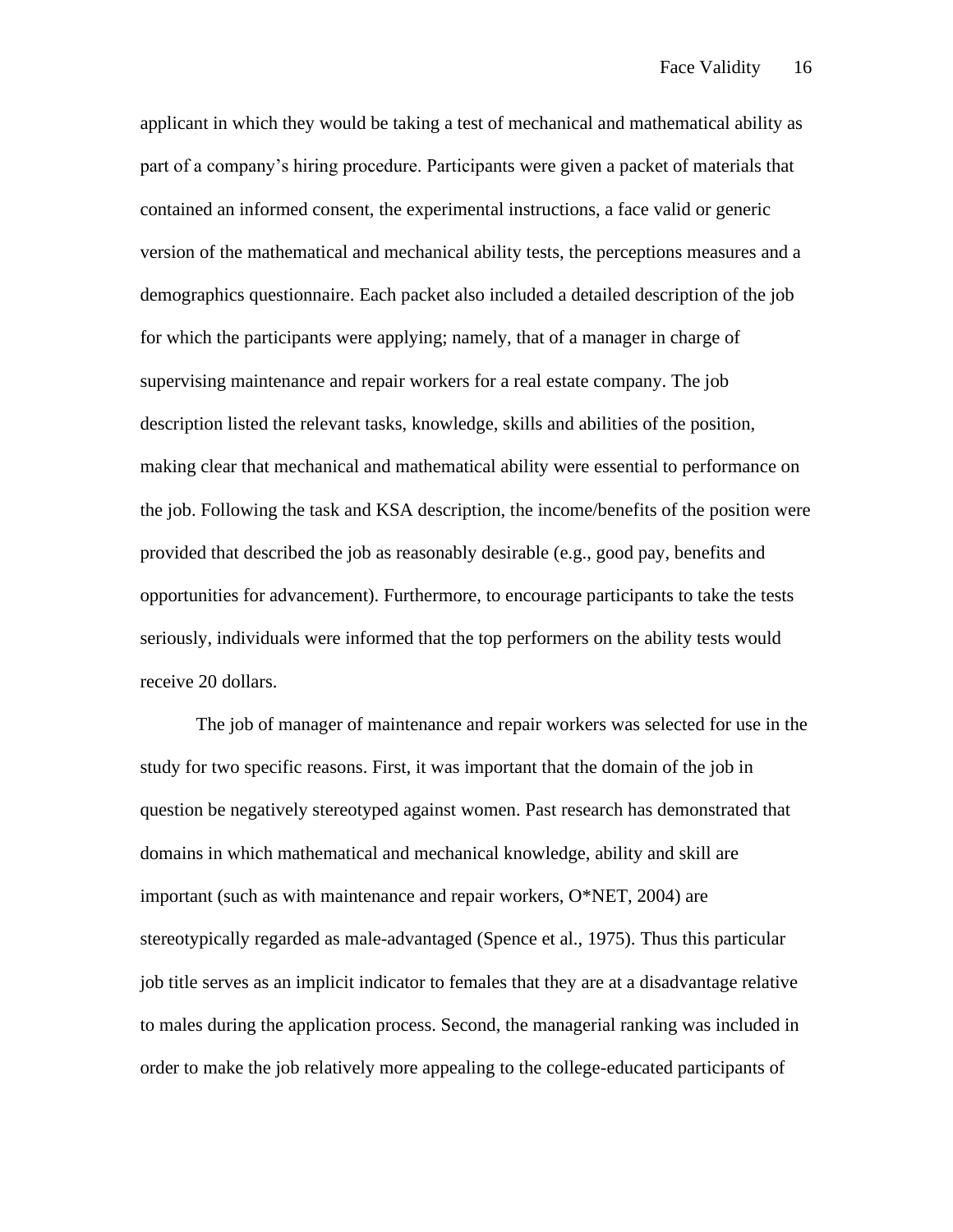the study (Muchinsky, 2004). It was emphasized to participants on two different occasions (once in the job description, once in the experimental instructions) that mathematical and mechanical ability were important to the job.

After all materials had been distributed, instructions were read aloud to participants. Individuals then completed a pretest measure of motivation, followed by both ability measures, and finished the experiment by filling out the test taker perceptions and demographic measures. The order of the ability tests was counterbalanced across all participants. Average time to complete was 50-60 minutes.

#### *Manipulations*

*Face validity*. Face validity of the mathematical and mechanical ability measures was manipulated using a strategy similar to that employed in Smither et al. (1993) and Holtz et al. (2005) in which the context of all test items was carefully altered to more appropriately match the job in question. A generic version of each test was first developed devoid of any context directly relevant to the job domain. The face valid version was then developed by adding job-relevant terms to the exact same items. Graphics were also altered so as to be more or less representative of the job domain (see Figure 1 for example items). Thus, both the face valid and generic versions contained parallel item *content*, though item *context* was appreciably different.

*Stereotype threat*. Explicit stereotype threat was manipulated by either informing or not informing participants of the male-female performance differences on the mathematical and mechanical ability tests. Specifically, the instructions to participants in the explicit threat condition contained the following line which was read aloud to participants after the normal instructions: "It is quite typical and expected that males will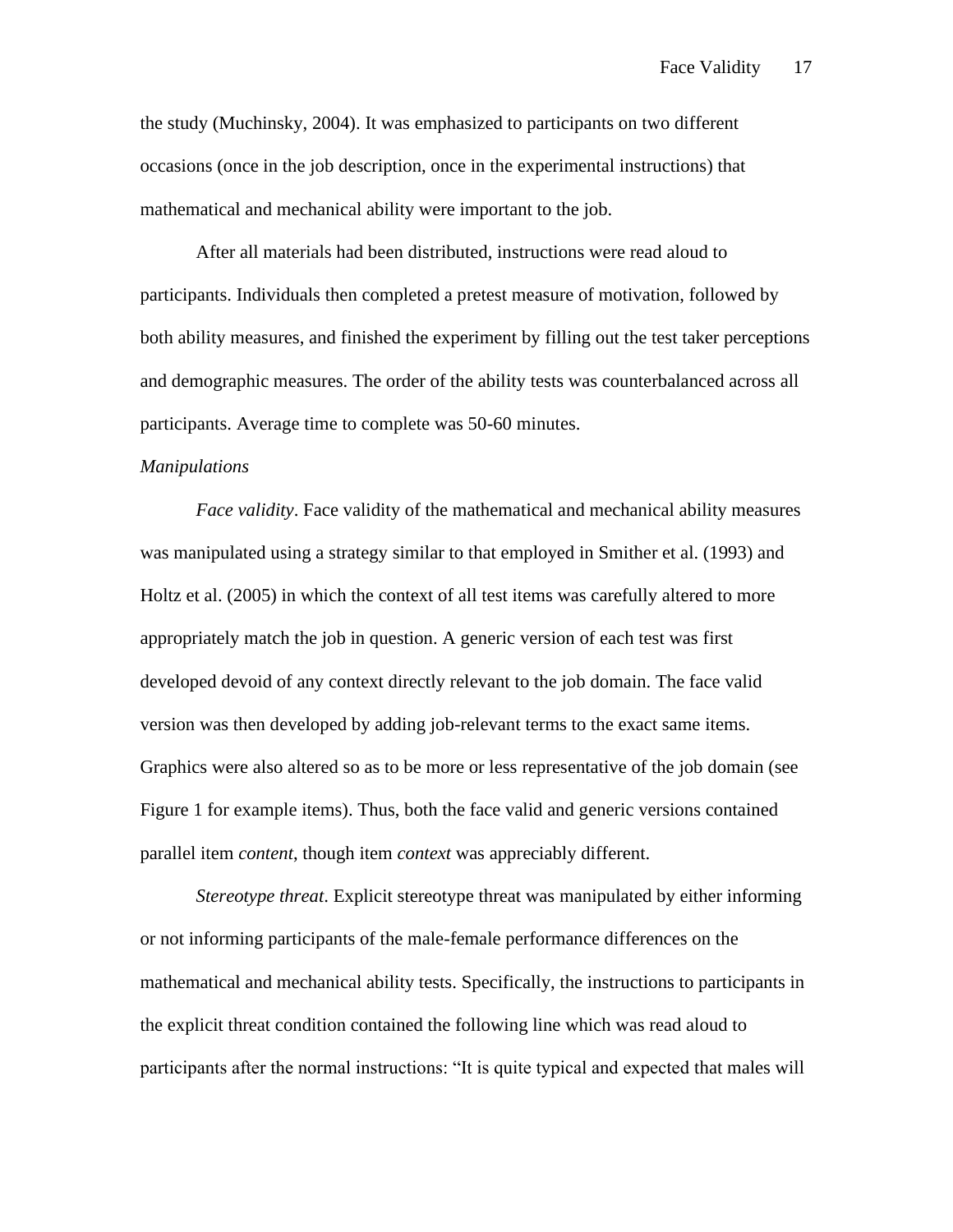do significantly better than females on these tests of mechanical and mathematical ability." In the condition with no explicit threat, this line was not included in the instructions nor was it verbalized to participants (cf. Spencer, Steele, & Quinn, 1999). *Measures*

Unless otherwise noted, all items were measured using a five-point, *strongly disagree* to *strongly agree* format, where higher numbers indicated more of the measured construct.

*Manipulation check*. A manipulation check was included to assess whether participants were aware of the face validity alterations to the ability tests. This scale consisted of seven items from Smither et al.'s (1993) job related-face validity scale and two additional items created by the authors that explicitly asked participants about the face validity of the math and mechanical tests in relation to the job domain of maintenance and repair workers. Sample items from this scale included "The items on the tests made direct reference to tasks that people doing maintenance or repair work might perform" and "The items on the test did not appear relevant to any of the job duties a maintenance or repair worker might perform" (reverse scored). The reliability estimate for the full nine-item scale was  $\alpha = .87$ .

*Mathematical ability*. The mathematical ability test consisted of 30 multiplechoice questions. The items were adapted from a test preparation book for the math section of a popular college entrance exam and covered a variety of topic areas including basic geometry, algebra and trigonometry. Questions on the math test were scored dichotomously (correct/incorrect) and summed together to obtain a total scale score. The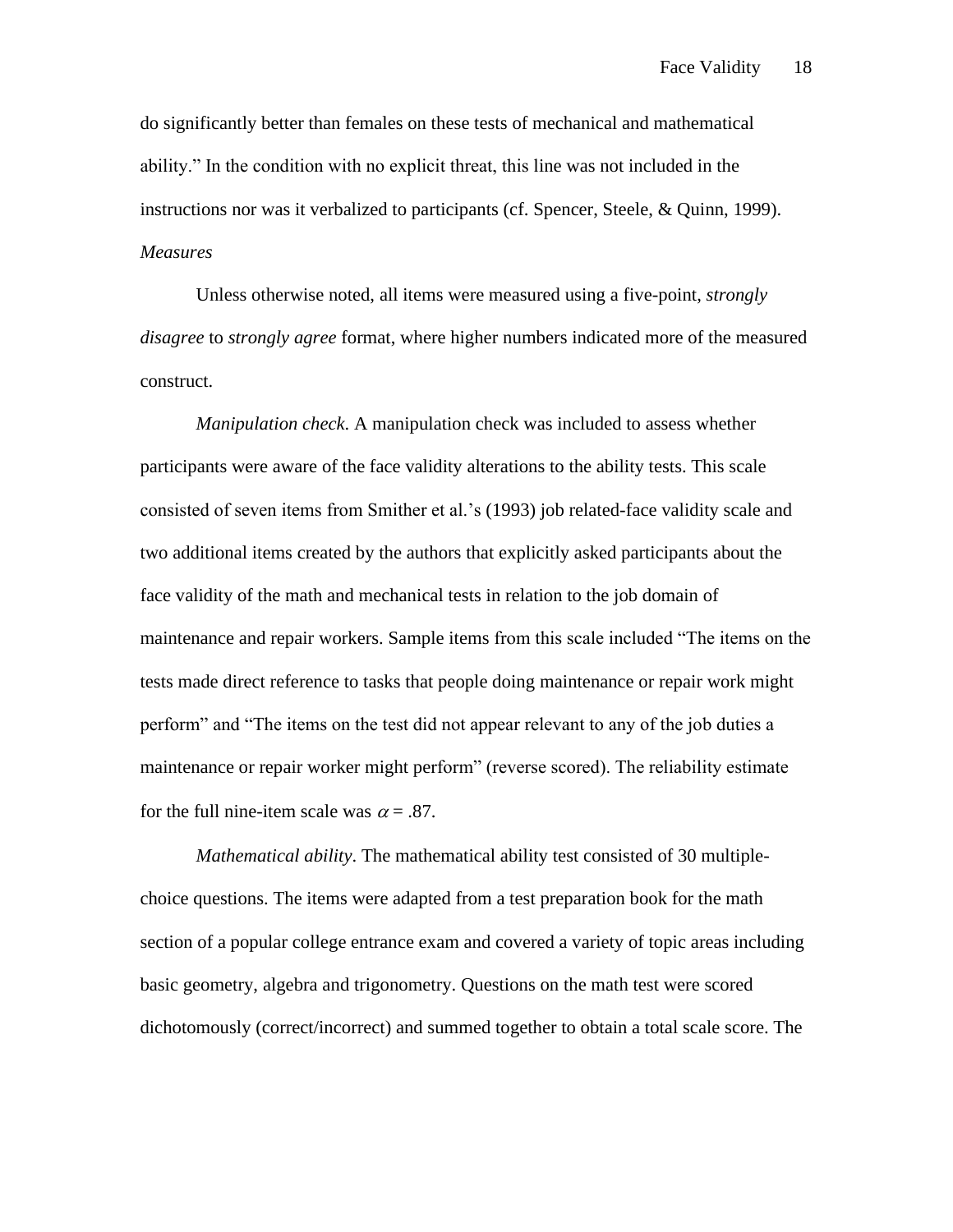internal consistency estimate for both the face valid and generic version of the math exam was  $\alpha = .83$ .

*Mechanical ability*. The mechanical ability test initially consisted of 30 multiplechoice questions selected and adapted from a pool of 218 mechanical comprehension items generated by the authors as part of a separate test development project. Prior research with this item pool revealed, on average, item characteristics comparable to those reported for a popular, commercially-available mechanical aptitude test (Bennett, 2006). Questions on the mechanical ability test were scored dichotomously (correct/incorrect) and summed together to obtain a total scale score. Item-level analyses indicated that five questions with near-zero/negative item-total correlations should be removed to improve overall scale reliability. The reliability coefficients for the 25-item face valid and generic versions of the exam were  $\alpha = .79$  and .72, respectively.

*Test-taking motivation*. The 10-item pretest motivation scale was adapted from the Test Attitude Survey developed by Arvey, Strickland, Drauden, and Martin (1990). Reliability of the scale was high, with  $\alpha$  = .96. A sample item is, "I will try my best on this test."

*Self-assessed performance*. Self-assessed performance was measured with a fiveitem scale developed by Brutus and Ryan (1996). Although the full scale has been used in previous research assessing test taker perceptions (cf. Wiechmann & Ryan, 2003), two items were identified as problematic in the present sample due to low item-total correlations. Reliability of the modified three-item version of the self-assessed performance scale was  $\alpha = 0.82$ . A sample item from the measure reads, "I did well on the test."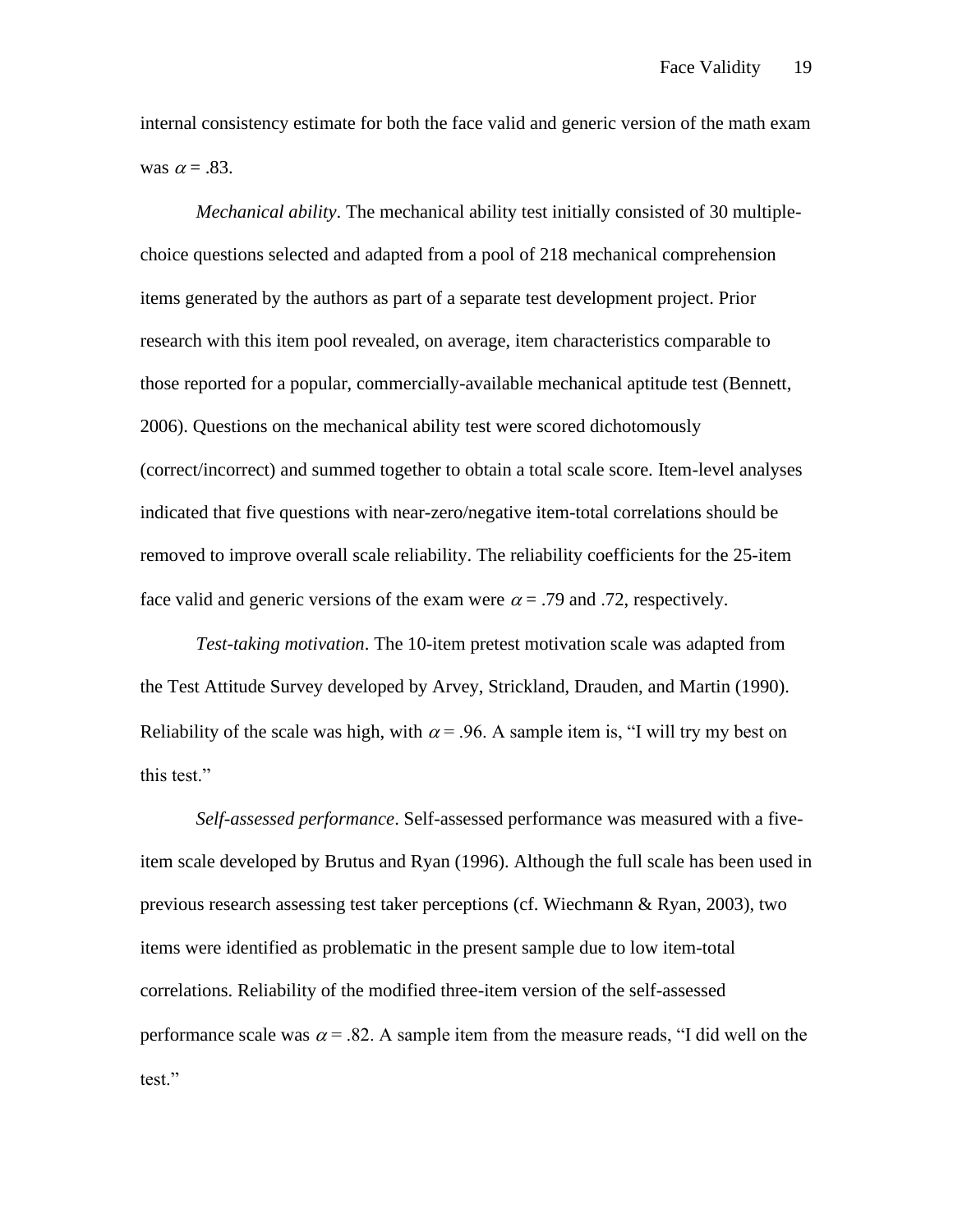*Test ease*. Test ease was measured with a five-item scale developed by

Wiechmann and Ryan (2003). The reliability of the scale was  $\alpha = .89$ . An example item from the measure is, "I found this test too simple."

*Intentions to pursue*. Pursuit intentions were captured by a five-item measure ( $\alpha$ ) = .87) taken from Highhouse, Lievens, and Sinar (2003). A sample item is, "I would accept this job if offered."

*Recommendation intentions*. Recommendation intentions were measured with a four-item scale adapted from Gilliland's (1994) applicant reaction scales. Reliability for the measure was  $\alpha$  = .88. An item from the measure asks, "I would recommend jobs with similar application tests to my friends."

*Job attractiveness*. Test takers' perceptions of job attractiveness were measured using a five-item scale developed by Highhouse et al. (2003). The internal consistency of the scale was  $\alpha$  = .92. A sample item is, "This job is very appealing to me."

*Procedural fairness*. Procedural fairness was captured with four items adopted from Gilliland's (1994) procedural justice scales. The reliability of the measure was  $\alpha$ = .89; an example item from the measure is, "Whether or not I would get the job, I feel the selection *process* was fair" (emphasis in the original).

*Perceived predictive validity*. A five-item scale developed by Smither et al. (1993) was used to capture perceived predictive validity ( $\alpha = .86$ ). An item from the measure reads, "I am confident that the test can predict how well an applicant will perform on the job."

*Perceived stereotype threat*. Two eight-item scales developed by Ployhart et al. (2003) were initially used to measure participants' perceptions of stereotype threat.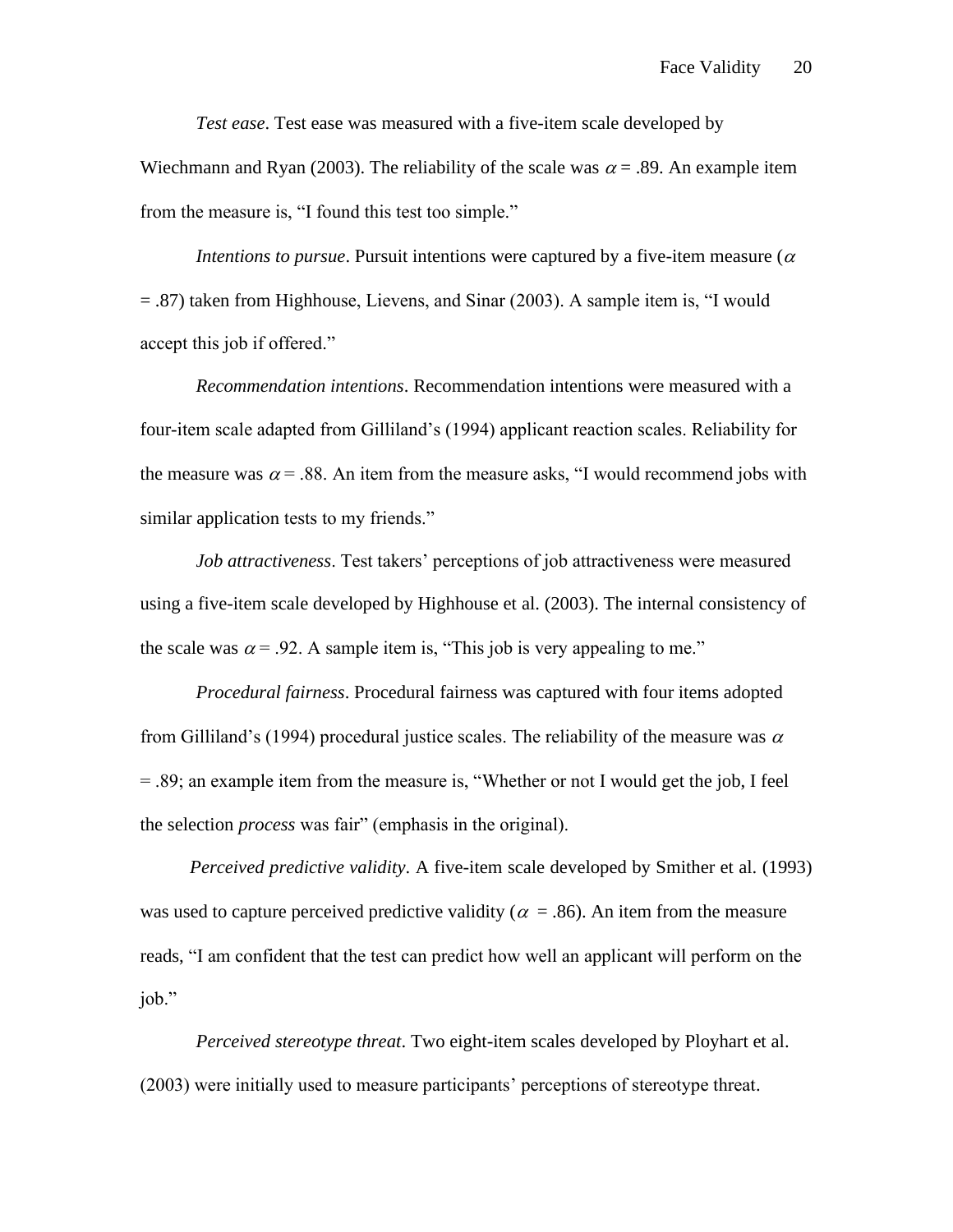Although both scales contained the same items, the first referenced individuals' perceptions of threat in relation to the domain of mathematical ability, while the second referenced perceptions of threat in relation to the domain of mechanical ability. Based on the factor structure of the scales presented in Ployhart et al. and preliminary analyses with the present sample, the same single item was dropped from both measures due to poor item-total and inter-item correlations. The scale reliability of both the seven-item perceived stereotype threat-math measure ( $\alpha$  = .85) and the seven-item perceived stereotype threat-mechanical measure ( $\alpha$  = .77) were acceptable. An example question from both measures is, "Some people feel that I have less (math/mechanical) ability because of my gender."

*Demographics/background*. A brief background questionnaire asking information about participants' race, gender and age was also included in the survey packets. In addition, participants were asked to report their current overall GPA and their ACT or SAT scores.

### Results

### *Preliminary analyses*

Thirteen participants were removed from the dataset who either filled out all measures in the experimental session in less than 20 minutes or who provided long strings of a single response option, both indicators that the individuals did not attend to the task seriously. Table 1 presents the means, standard deviations and correlation matrix of the study variables for the final dataset  $(n = 345)$ . In addition, the means and standard deviations for males' and females' performance on the ability tests in each of the study's cells are given in Table 2.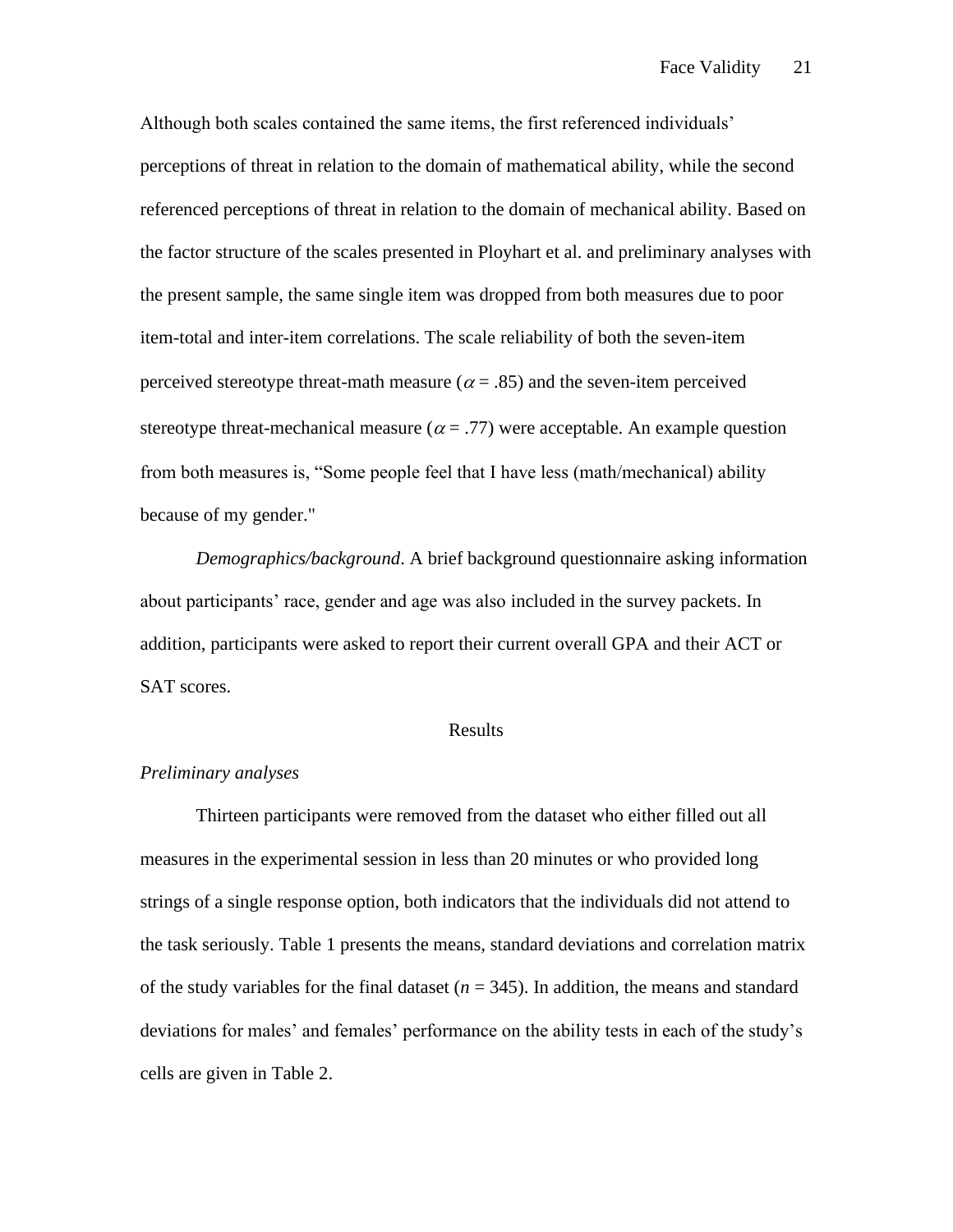The order of ability test presentation (math test first/mechanical test second versus mechanical test first/mechanical test second), time taken to complete all measures (less than 30 minutes versus 30 minutes or longer), and general cognitive ability (as measured by ACT/SAT performance) were included as control variables in all analyses.

#### *Manipulation Check*

One-way between-subjects ANOVA were used to evaluate whether individuals' perceptions of face validity differed across the face valid and generic testing conditions. For the entire sample, results of the ANOVA revealed that those taking the face valid version of the test  $(M = 3.63, SD = .67)$  perceived the ability tests as more face valid than those who took the generic version of the test  $(M = 3.40, SD = .67)$ ,  $F(1, 328) = 9.95$ , *p* < .01, corresponding to a small-to-moderate effect size of *d* = .36. Although a small mean difference between conditions may be taken as evidence that the manipulation of face validity was not potent, previous research (cf., Holtz et al., 2003; Smither et al., 1993) using similar face validity manipulations has failed to find any significant differences in perceptions of face validity or job relatedness across generic and face valid test formats. Additionally, gender-specific analyses revealed that the face validity manipulation was significantly more potent for women  $(d = .42)$  in the sample than men  $(d = .22)$ . This is particularly noteworthy given that the assessment of stereotype threat is a within-group phenomenon and thus only women should be negatively affected by the presence of threat induced by test contextualization. As such, the fact that all individuals in the sample perceived greater face validity in the appropriate condition and that females' between-condition means were the largest suggests that the necessary information needed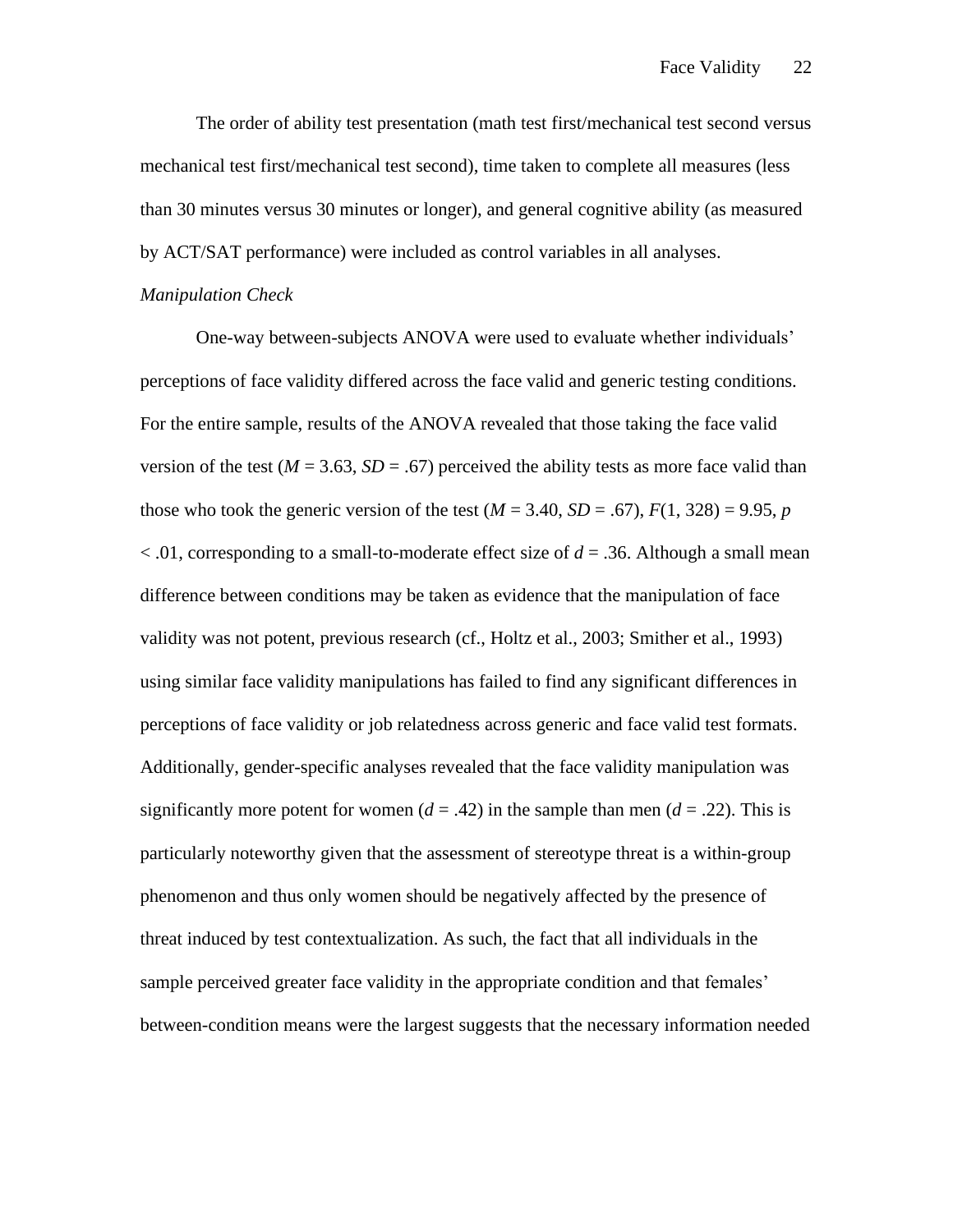to make face validity judgments was made salient by the experimental manipulation, thus enabling an examination of implicit threat effects should they be present.

### *Hypothesis Testing*

Hypothesis 1 predicted that the latent factor loadings and means for both the mathematical and mechanical ability tests would differ significantly for women who took the face valid versions of the tests versus those who took the generic versions. The multiple-group confirmatory factor analysis (MGCFA) procedure outlined by Vandenberg and Lance (2000) was used to examine this prediction. This approach entails systematically assessing model fit at each step in a series of increasingly restrictive tests to determine whether the factor structure of a measure is equivalent across two (or more) unique groups of individuals. To reduce the number of estimated parameters in the CFA model, items from the math and mechanical tests were separately clustered into five parcels prior to analysis (Baggozzi & Edwards, 1998; Baggozzi & Heatherton, 1994), resulting in a 10 x 10 covariance matrix for each group (face valid vs. generic). Based on the recommendations of Vandenberg (2002), the decision on which factor loadings to fix in order to scale the variance of the latent factors was made by conducting exploratory factor analyses and then identifying the most invariant parcels for each factor across the face valid and generic groups of women. The MGCFA analyses were conducted in Amos 5.0 (Arbuckle, 2003) using maximum likelihood estimation.

The first step in assessing measurement invariance involves determining whether a common factor model can be fit to the data reasonably well for both groups. Model M1 in Table 3 presents the results of the configural invariance test in which the two latent factors, mathematical and mechanical ability, predicted observed performance on their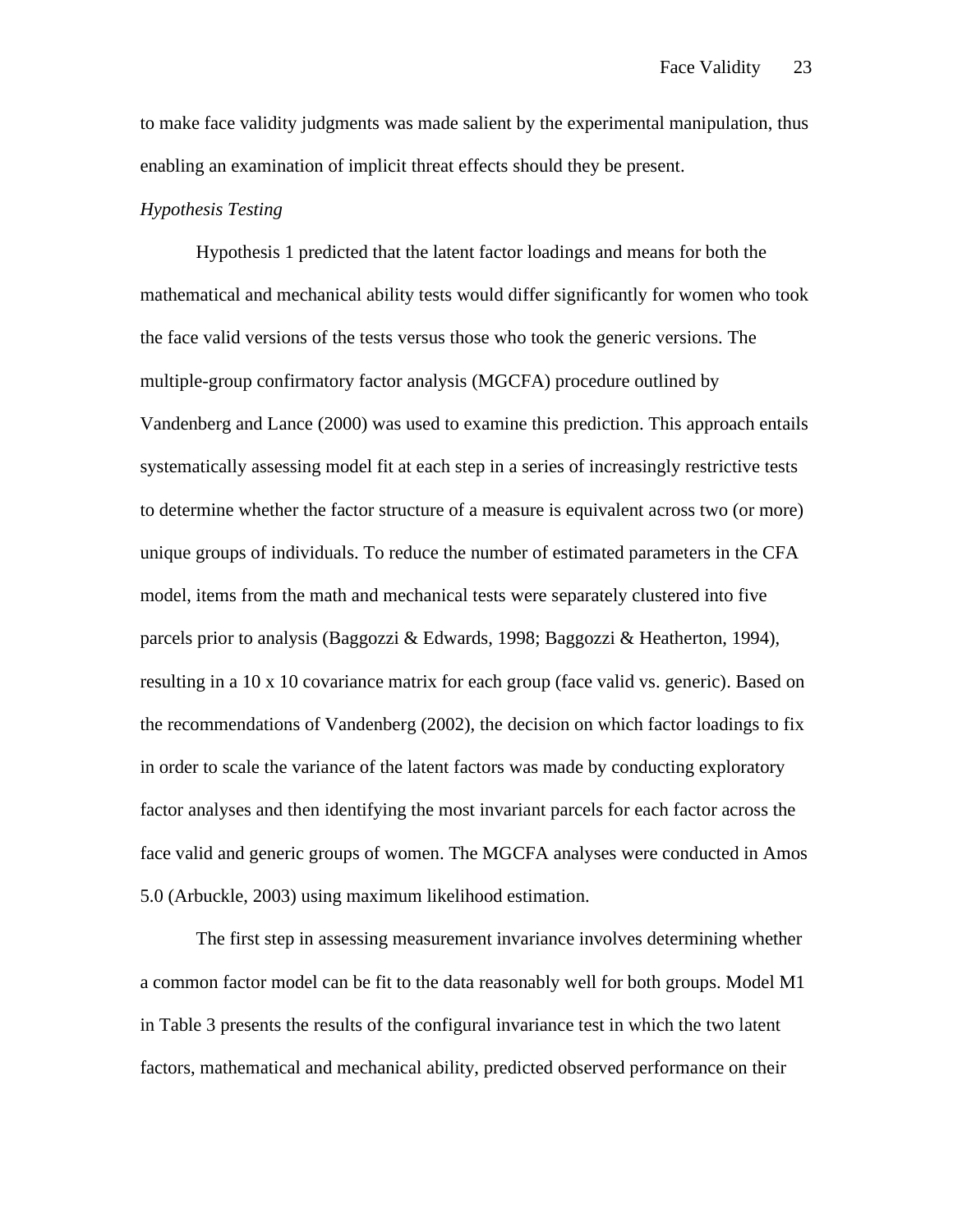respective item parcels. This model fit the data well for women in both the face valid and generic testing conditions, thus supporting the decision to retain this structure as the baseline model against which the remaining tests of invariance could be compared.

Following this step, invariance of factor loadings for women across both conditions was assessed by constraining the factor loadings for the face valid testing group to be equal to those in the generic testing group (Model M2, Table 3). Contrary to Hypothesis 1, equating the factor loadings across groups did not result in a significantly worse model fit  $(M2 - M1: \Delta \chi^2(8) = 6.81, n.s.)$ , indicating that the item parcel loadings were not significantly different for women in the face valid versus generic conditions on either the math or mechanical ability test.

The next step in the MGCFA procedure is to assess whether the intercepts (i.e., mean scores) from the regression equations for each of the observed variables are equal across groups (Vandenberg & Lance, 2000). As Model M3 in Table 3 shows, equating the item parcel means resulted in a significant decrease in fit from the model of metric equivalence  $(M3 - M2: \Delta \chi^2(10) = 46.66, p < .001)$ . An examination of the parameter estimates indicated that the decrement in fit could be attributed to significant group differences in performance on two mechanical item parcels where women in the face valid condition achieved significantly higher mean scores on these items than women in the generic condition. A post hoc investigation of the content of these parcels at the item level revealed that the most likely explanation for the performance differences could be attributed to confusion regarding the graphics of items on the generic version of the mechanical test, making it potentially more difficult for participants in the generic condition to answer these items correctly. A partially invariant model was therefore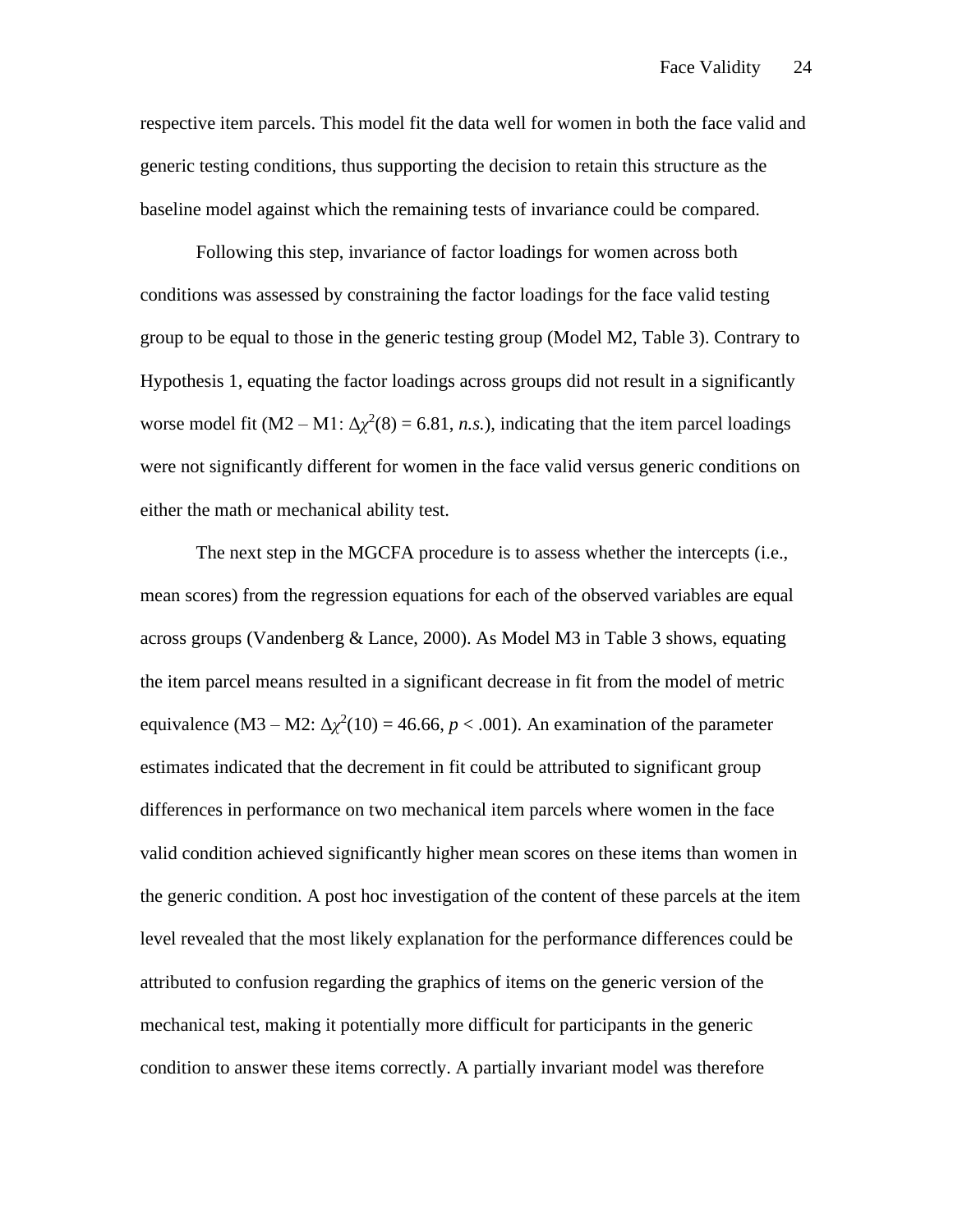estimated that allowed the intercepts for these two mechanical parcels to vary freely across the groups. The decrease in fit between this model (M4, Table 3) and Model M2 was not significant  $(M4 - M2: \Delta \chi^2(8) = 12.42, n.s.)$ , indicating that women in both the face valid and generic conditions achieved equivalent mean scores on the remaining math and mechanical item parcels.

The results of the preceding analyses provide strong evidence in support of invariance in the measurement portion of the multigroup factor model<sup>1</sup>. To assess the structural components of the model, a *t*-test was conducted that compared the latent means for math and mechanical ability from the face valid versions of these tests with their respective means from the generic versions of the tests. The analyses revealed no significant differences for either math  $(t(234) = .75, n.s.)$  or mechanical ability  $(t(234)$  $= .90$ , *n.s.*), indicating that the latent means for women on the math and mechanical ability tests were similar in both the face valid and generic conditions. In sum, the results of the MGCFA procedure failed to support Hypothesis 1; neither the factor loadings nor latent means for women as measured by the mechanical and mathematical ability tests differed significantly across conditions of face validity.

Hypotheses 2a and 2b were concerned with females' performance on the ability tests in relation to the stereotype threat manipulations present in the study. To examine these predictions, performance on the math and mechanical ability test were separately regressed onto the face validity and explicit threat manipulation conditions. As shown in Table 4, the face validity manipulation had no effect on performance for women on the math test above and beyond the control variables ( $\beta$  = .03, *n.s.*), though it did explain significant variance on the mechanical test ( $\beta$  = -.14,  $p$  < .05). However, this effect was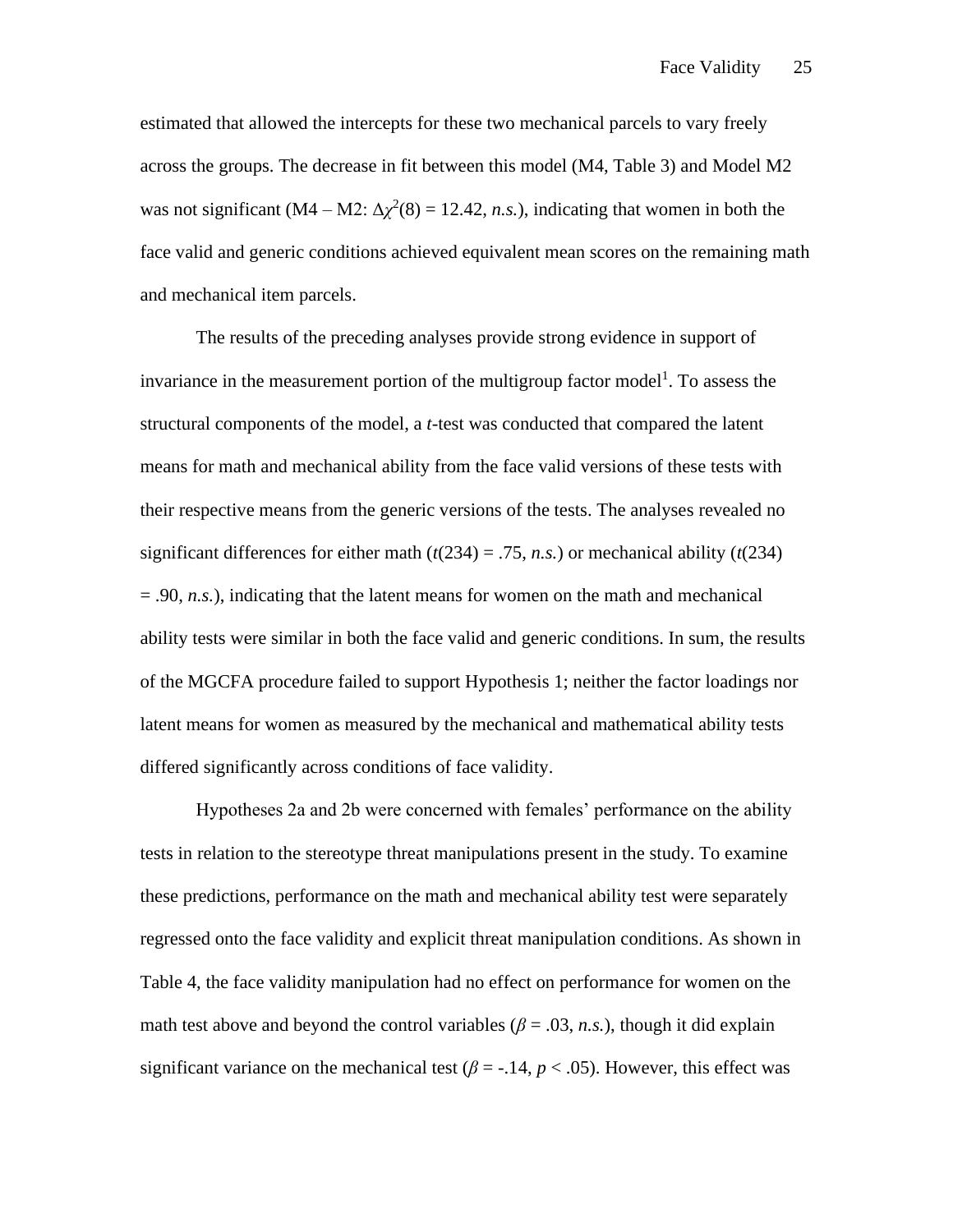opposite to that predicted by the hypothesis—females who took the face valid version of the mechanical ability test tended to perform better than those who took the generic version of the test  $(d = .41)$ —therefore failing to support Hypothesis 2a.

Hypothesis 2b proposed that the implicit manipulation of stereotype threat through changes in face validity would produce a greater negative effect on women's performance than the explicit activation of stereotype threat. Since the test for Hypothesis 2a failed to provide evidence of a negative effect for face validity on women's performance on either ability test, only the performance difference attributed to the explicit activation of stereotype threat was left to be examined. However, explicit threat did not produce a significant main effect on female's performance for either the math or mechanical ability test (Table 4). Therefore, the non-significant main effects of the stereotype activation manipulations failed to support Hypothesis 2b.

Hypotheses 3a and 3b examined the male-female differences in performance on the ability tests in relation to the stereotype threat manipulations present in the study. To test these hypotheses, a regression procedure was used in which math and mechanical test performance was regressed separately onto the dummy variables for gender, face validity, and explicit threat (Table 5). Hypothesis 3a predicted a significant interaction between gender and face validity such that males would outperform females by a greater margin on the face valid form of the ability tests than the generic form. As Table 5 demonstrates, this interaction effect was only significant for the math test ( $\beta = .15$ ,  $p < .05$ ). A closer examination of this interaction in Figure 2A reveals that the male-female performance difference was substantially larger in the generic testing condition  $(d = .57 \text{ versus } d = .10)$ ; furthermore, the interaction was such that although female performance remained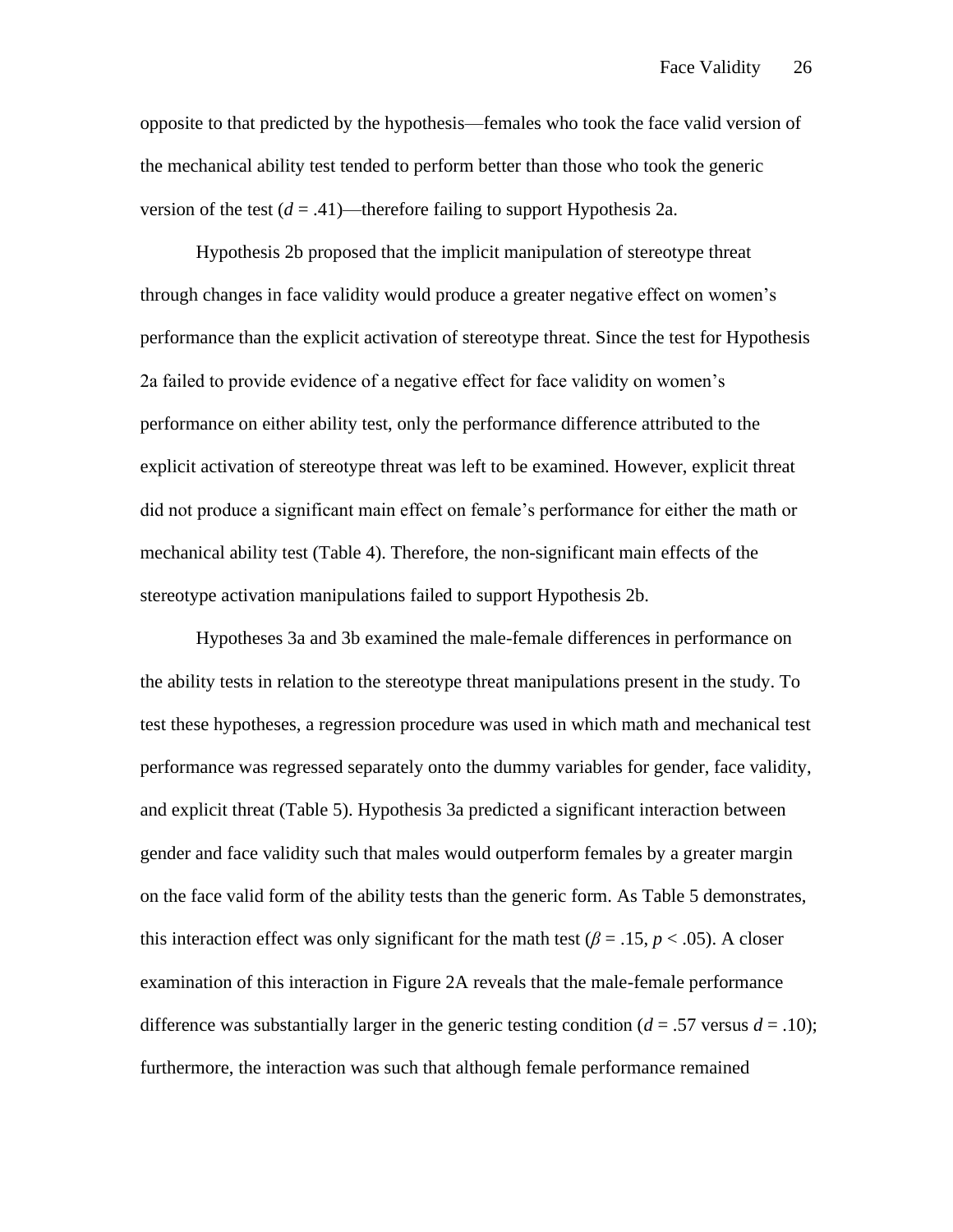relatively similar across test versions, male performance appeared to decrease somewhat on the face valid version of the test (though this difference was only marginally significant,  $t(107) = 1.67$ ,  $p = .10$ ). These results are contrary to what was predicted and do not support Hypothesis 3a.

Hypothesis 3b predicted that males would outperform females on both ability tests, but the size of the male advantage would be greater in the face valid-generic comparison versus the explicit stereotype activation-no activation comparison. Table 5 shows that males did significantly outperform females on both the math  $(\beta = .14, p < .05)$ and mechanical ability tests ( $\beta = .34$ ,  $p < .05$ ). Thus to determine the degree to which males outperformed females across the stereotype activation methods, effects sizes were first calculated comparing male and female performance for each level of the implicit (face valid, generic) and explicit (explicit threat, no explicit threat) conditions (see Figure 2). Within-condition effect sizes were then subtracted from one another (i.e., face valid – generic effect sizes, explicit threat – no explicit threat effect sizes) to obtain an estimate of the absolute difference in male-female performance for each activation method (*ddiff*). These were then compared across activation method (i.e., implicit versus explicit) for each ability test to examine differences in male-female performance discrepancies.

On the math test, the male-female performance difference in the face validitygeneric comparison was *ddiff* = .47 compared to a male-female performance difference of *ddiff* = .18 in the explicit threat-no explicit threat comparison. However, the direction of the performance difference in the face validity-generic comparison was opposite to that predicted; namely, the male-female performance difference was greater on the generic version of the test than the face valid version. On the mechanical test, the male-female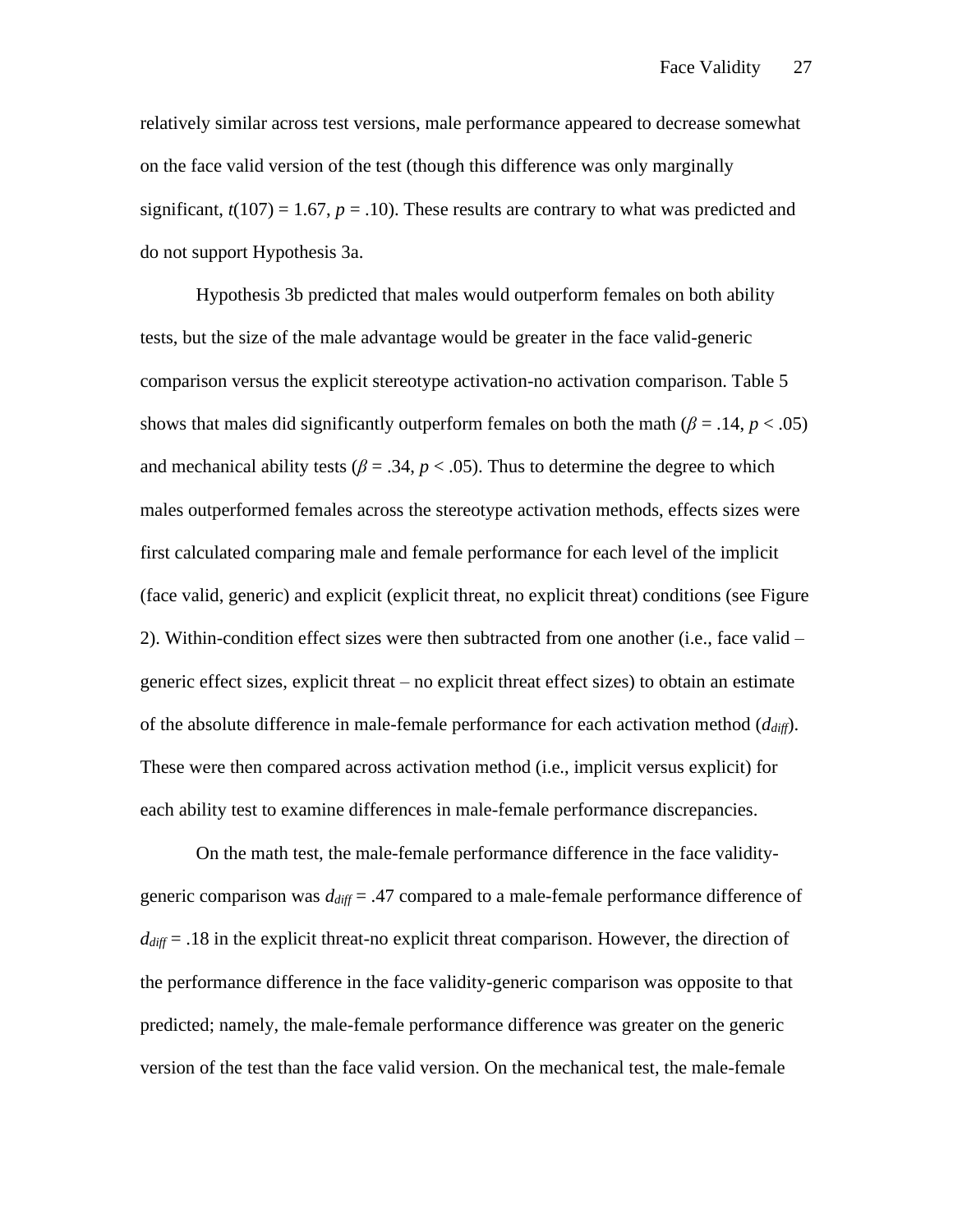performance difference in the face validity-generic comparison was  $d_{diff} = .12$  compared to a male-female performance difference of  $d_{diff} = .09$  in the explicit threat-no explicit threat comparison. Once again, although the male-female performance difference in mechanical test performance attributed to the face validity manipulation was slightly larger, the direction of the performance difference was not in the predicted direction. Furthermore, the direction of the explicit threat-no explicit threat comparison was also opposite to that predicted, such that the male-female performance difference was larger when there was no explicit threat relative to when explicit threat was present. In sum, the data failed to support Hypothesis 3b for either the math or mechanical ability tests<sup>2</sup>.

Hypothesis 4 proposed that participants would report higher ratings of selfassessed performance, test ease, pursuit intentions, recommendation intentions, job attractiveness, procedural fairness, and perceived predictive validity in the face valid versus generic testing condition. Independent sample *t*-tests revealed that this prediction was only supported for perceived predictive validity  $(t(328) = 3.13, p < .05)$ ; no significant mean differences were found for any of the remaining applicant reactions. Of note, though, participants' *perceptions* of face validity (indicated by responses to the nine-item face validity manipulation check measure) were positively correlated with selfassessed performance  $(r = .22, p < .05)$ , recommendation intentions  $(r = .24, p < .05)$ , procedural fairness ( $r = .50$ ,  $p < .05$ ), and perceived predictive validity ( $r = .49$ ,  $p < .05$ ). Furthermore, these correlations remained significant even when controlling for actual performance on the mathematical and mechanical ability tests. In sum, Hypothesis 4 was only partially supported.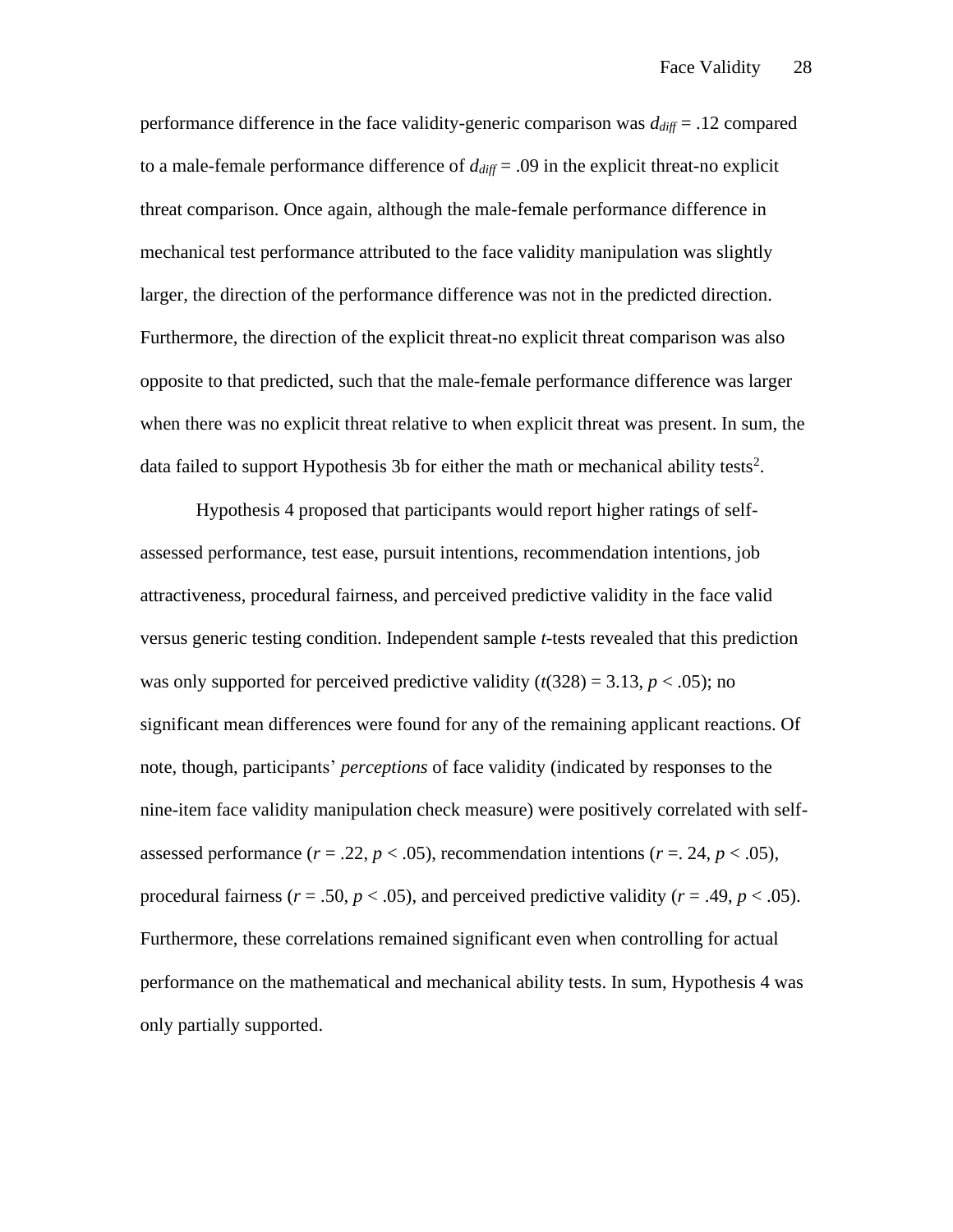As a final exploratory effort and extension of Ployhart et al. (2003), the effects of perceived stereotype were also examined. These analyses revealed three findings of particular interest. First, females in the explicit stereotype activation conditions did appear to perceive greater levels of threat in relation to the math  $(r = -0.29, p < 0.05)$  and mechanical  $(r = -0.39, p < 0.05)$  performance domains compared to those in the condition of no explicit threat, even when controlling for performance on the tests. Furthermore, neither of the perceived threat measures was significantly correlated with the face validity manipulation. Second, across the entire sample, perceived threat in both performance domains was negatively related to perceptions of self-assessed performance and test ease, though no other significant correlations were observed for the remaining reactions measures (see Table 1). Lastly, participants' perceived threat in the math (*r* = -.25, *p* < .05) and mechanical performance domains (*r* = -.22, *p* < .05) was negatively correlated with performance on the mechanical ability test, though not the mathematical ability test.

#### **Discussion**

The present study posited that there are situations in which improvements to face validity can only be achieved by introducing contextual information that may be detrimental to the performance of certain subgroups. Contrary to our predictions, the results revealed that even such potentially threatening face validity enhancements tended to have beneficial (or, at the very least, non-negative) effects. The introduction of the face valid context did not add construct-irrelevant variance to the measurement of the math and mechanical ability constructs for female respondents (Messick, 1995) and, on average, seemed to improve their performance on the mechanical ability test.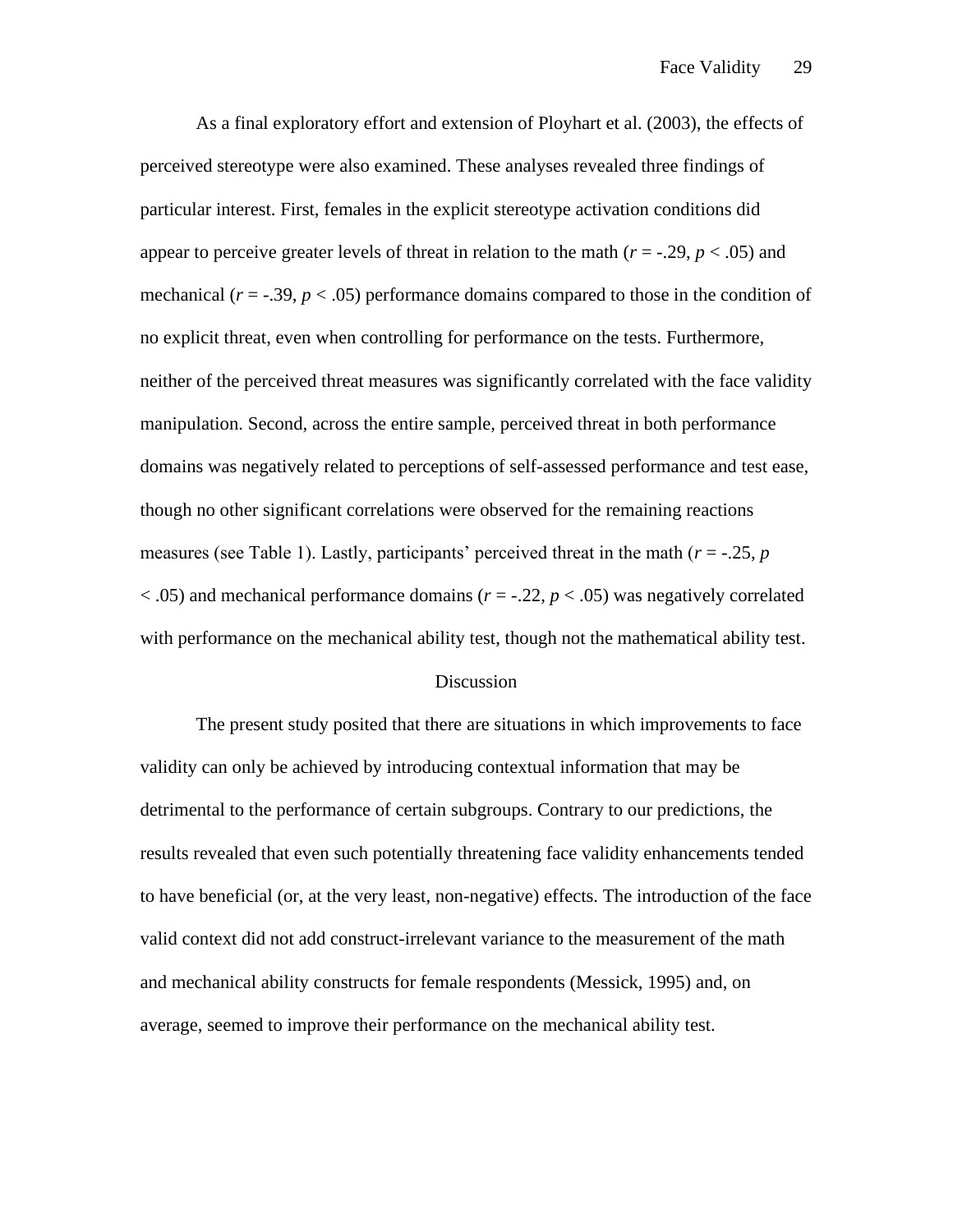Furthermore, the male-female performance discrepancy was somewhat reduced across both ability domains when the tests were more versus less face valid.

The design of the present experiment also attempted to compare the effects of a more ecologically valid induction of stereotype threat with the traditional but less realistic activation method commonly used in laboratory studies (Sackett, 2003; Sackett et al., 2005). Of note, implicit threat elicited through changes in face validity demonstrated approximately the same mean effect on male-female performance differences as the activation of explicit threat through the verbal instruction protocol (*davg* in Figure 2). Additionally, the experimental manipulations of implicit and explicit threat were only minimally related to participants' reactions to the hiring process, although perceptions of stereotype threat were positively correlated with these outcomes.

### *Theoretical Implications*

The degree of face validity exhibited by a testing instrument resides "in the eye of the beholder" as a judgment of the perceived relevance of a test in relation to its intended purpose (e.g., Anastasi, 1988; Elkins & Phillips, 2000; Nevo, 1985). Following this definition, most previous research has operationalized and measured face validity by asking test takers to provide responses to perceptual measures of face validity and then correlating these ratings with other perceptual outcomes or actual performance (e.g., Hausknecht et al., 2004). Unfortunately, such measurement approaches often suffer from a number of confounding effects (e.g., halo, common method bias, etc.) that can artificially inflate the reported relationships between face validity and test taker reactions/performance. The present study presents one of the few attempts to avoid these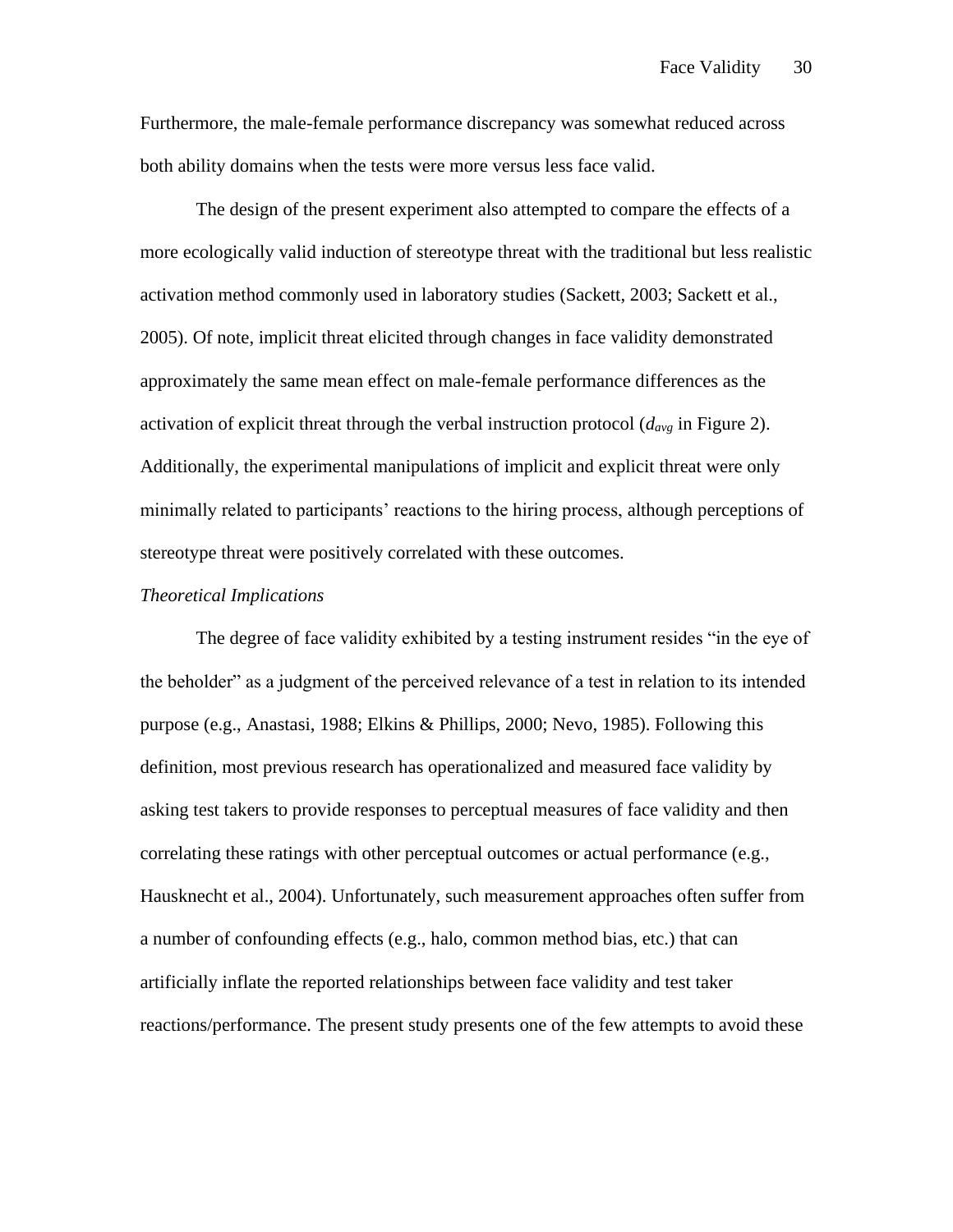issues by explicitly manipulating item context to examine the role of face validity in ability testing.

To this end, it is interesting to note that the observed relationships between *perceptions* of face validity and test taker reactions/performance were remarkably similar to those reported in the Hausknecht et al. (2004) meta-analysis. However, the mean differences found for these variables across the face valid versus generic test versions demonstrates that the impact of face validity may not be as substantial as previously thought. This pattern of results is particularly meaningful for future research in the area of face validity and similar perceptual variables related to test taking (i.e., test ease, perceived predictive validity, etc.), as well as interpreting the ecological validity of published results regarding the effects of face validity that have almost exclusively employed correlational or survey research. While such methodologies are invaluable for revealing interesting phenomenon, the control offered by laboratory simulations enables researchers to manipulate and assess their observed effects much more precisely (McGrath, 1986). Thus, we support Smither et al.'s (1993) recommendation and view the incremental approach (i.e., survey research followed by careful experimental manipulation) to investigating the perceptions of test takers as crucial to improving our overall understanding of these variables' role in the arena of selection and assessment.

For example, the current study revealed new considerations regarding the utility of face validity that have previously been unanswered or left to conventional wisdom (cf. Cascio, 1987). First, enhancing face validity by introducing job relevant context at the item level may not be a potent enough manipulation to reliably influence test takers' performance and reactions (negatively or positively) across *all* domains of ability testing.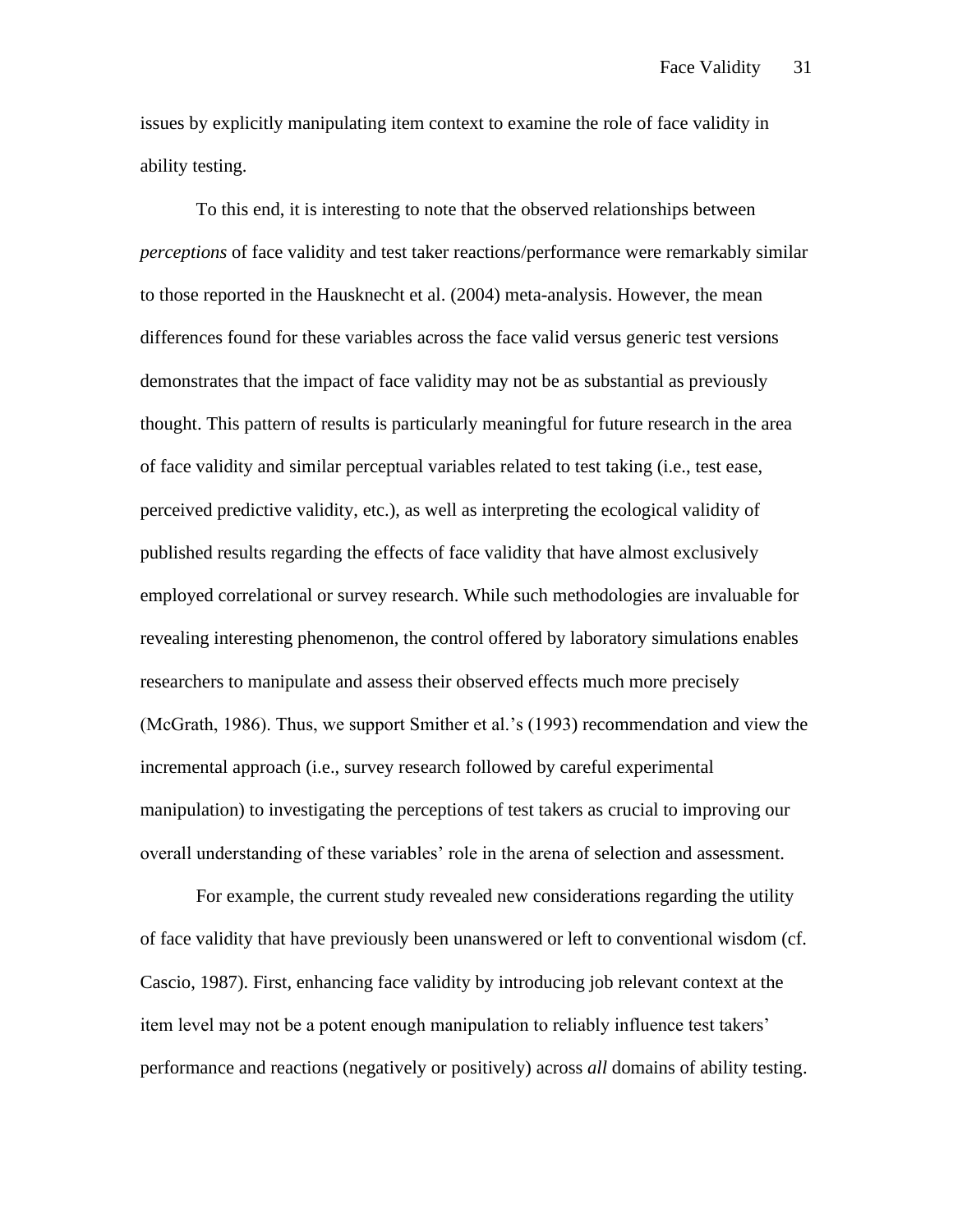Although Anatasi (1988, p.45) suggests that "face validity can often be improved by merely reformulating test items in terms that appear relevant and plausible in the particular setting in which they will be used," there is often little rationale to guide when or why such changes should be pursued. The present results indicate that changes in face validity made little difference in performance on the mathematical ability test; however, performance on the mechanical ability test was greatly improved for both women  $(d = .41)$ and men  $(d = .31)$  on the more job relevant version relative to the generic test.

While this study does not provide a clear explanation as to why this discrepancy across content area was observed, a number of possible explanations could be hypothesized. Perhaps instruments that assess more abstract reasoning or visuospatial concepts/principles (e.g., content based on physics, spatial acuity, etc.) are better aided by greater context specificity than instruments that tap more computationally-based concepts (e.g., content based on math, economics, etc.). Alternatively, greater face validity may only improve performance on measures in which the subject matter is less familiar to the test taker population; presumably, the college student sample employed in the present study had likely been exposed to more experiences in which mathematical ability was required than situations that required active processing of mechanically-related principles. While speculation, these possibilities suggest that greater consideration may be warranted before continuing to promote the blanket effectiveness of face validity.

A second implication concerns the recommendation that face validity can serve as a useful strategy for reducing subgroup performance differences on ability tests (e.g., Chan & Schmitt, 1997; Chan et al., 1997; Hough et al., 2001; Ployhart et al., 2003). Although our results would seem to support this conclusion, they also revealed that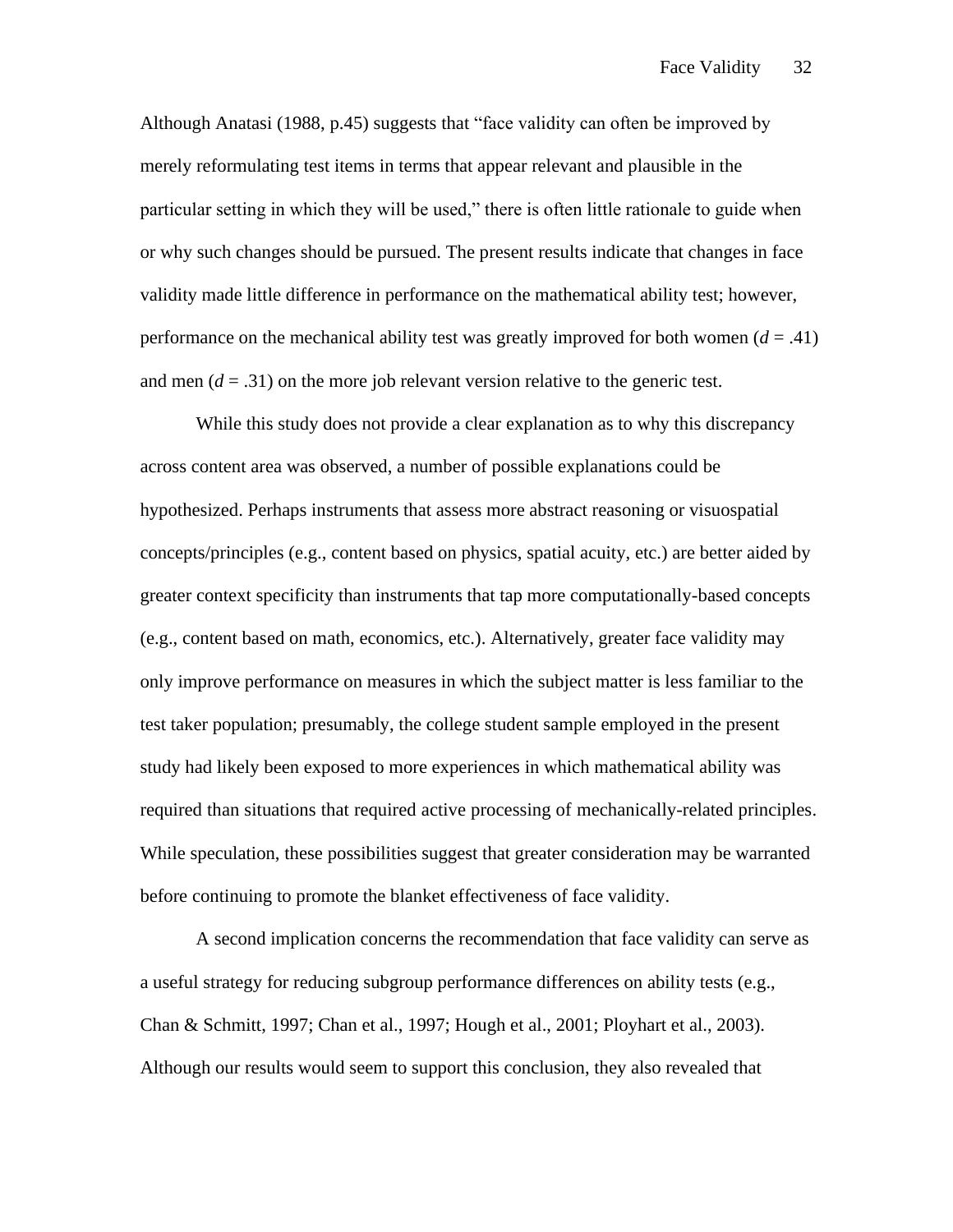minimizing the performance gap in this manner may *still* come at an unexpected cost to certain test takers*.* As shown in Figures 2A and 2C, male-female differences in performance were reduced on the face valid versions of the math (dropping from *d* = .57 to  $d = .10$ ) and mechanical (dropping from  $d = .93$  to  $d = .81$ ) ability tests, a relatively significant finding considering the ability measures employed in this study have traditionally demonstrated large gender differences (e.g., Bennett & Cruikshank, 1942; Feingold, 1988). However, while the performance gap on the mechanical ability test narrowed because women's performance responded more positively to the increased face validity, the performance gap on the math test diminished primarily because males seemed to perform slightly worse on the face valid version. Although this performance drop for males failed to achieve statistical significance, future research and applications in which face validity is enhanced in an attempt to minimize subgroup performance differences would nevertheless be well served to anticipate whether and how changes to the contextual components of a test could affect all relevant subgroups.

Overall, the results of this study indicate that although previous interpretations of the effects of face validity on test taker perceptions and performance may be slightly exaggerated, the practice is still generally beneficial. However, it should be noted that these findings are only relevant to the effects of face validity with respect to *cognitive*  ability testing. Previous studies convincingly demonstrate that noncognitive instruments may be substantially more sensitive—for better or for worse—to face validity alterations with respect to changes in their psychometric properties and relationships with performance/test taker reactions (Chan & Schmitt, 1997; Elkins & Phillips, 2000; Holtz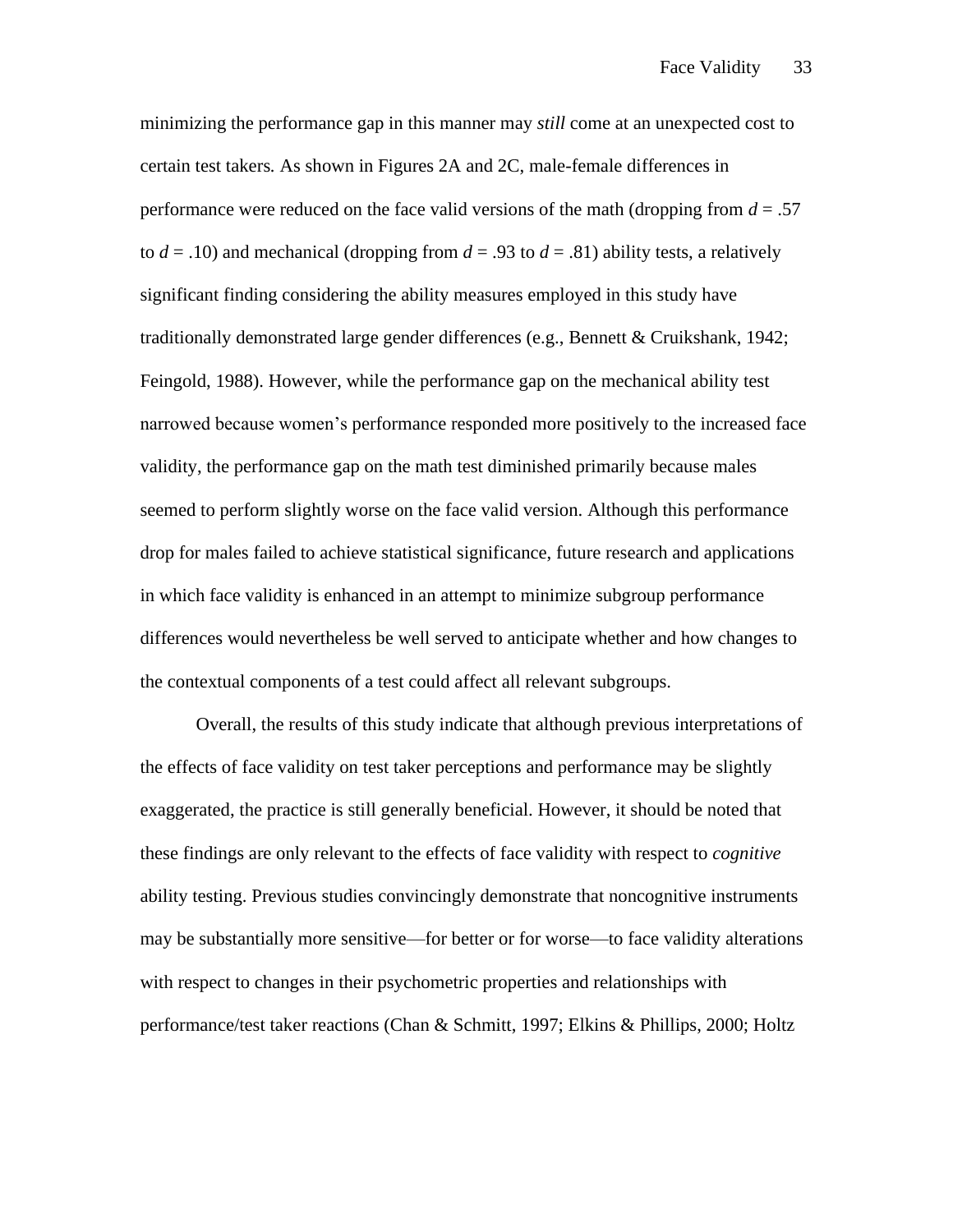et al., 2005; Lievens et al., 2008; Robie, Schmit, Ryan, & Zickar, 2000; Whitney et al., 1999).

### *Practical Implications*

Findings from this study suggest that the oft-noted relationship between face validity and improved perceptions may actually be smaller than previously suggested. However, this is not necessarily a troubling finding for test developers and organizations; positive spillover emanating from test takers' perceptions of face validity to ratings of job attractiveness, procedural fairness, pursuit intentions, etc. would seem welcome news for organizations seeking a practical way to improve their image to applicants. Additionally, evidence of a possible halo or common method bias does not negate the benefits of face validity in regards to helping an organization's legal defensibility of its selection instruments (Seymour, 1988) or face validity's relationship with other organizationally relevant variables not captured by this study (manager's acceptance/preference for a selection technique, etc.; cf. Shotland et al., 1998). Thus, while the research community should further question exactly how much face validity matters to performance (Smither et al., 1993), the present research indicates that face validity influences test taker perceptions in the desired direction.

Our results also revealed no evidence that test contextualization harmed the psychometric properties of either ability test. Although our theoretical rationale implied that face validity could potentially lead to a number of undesirable effects (cf. Bornstein, 1996; Linn et al., 1991; Messick, 1995), no significant differences in the latent measurement characteristics between the face valid and generic versions of either assessment were revealed. In fact, estimates of internal consistency on the face valid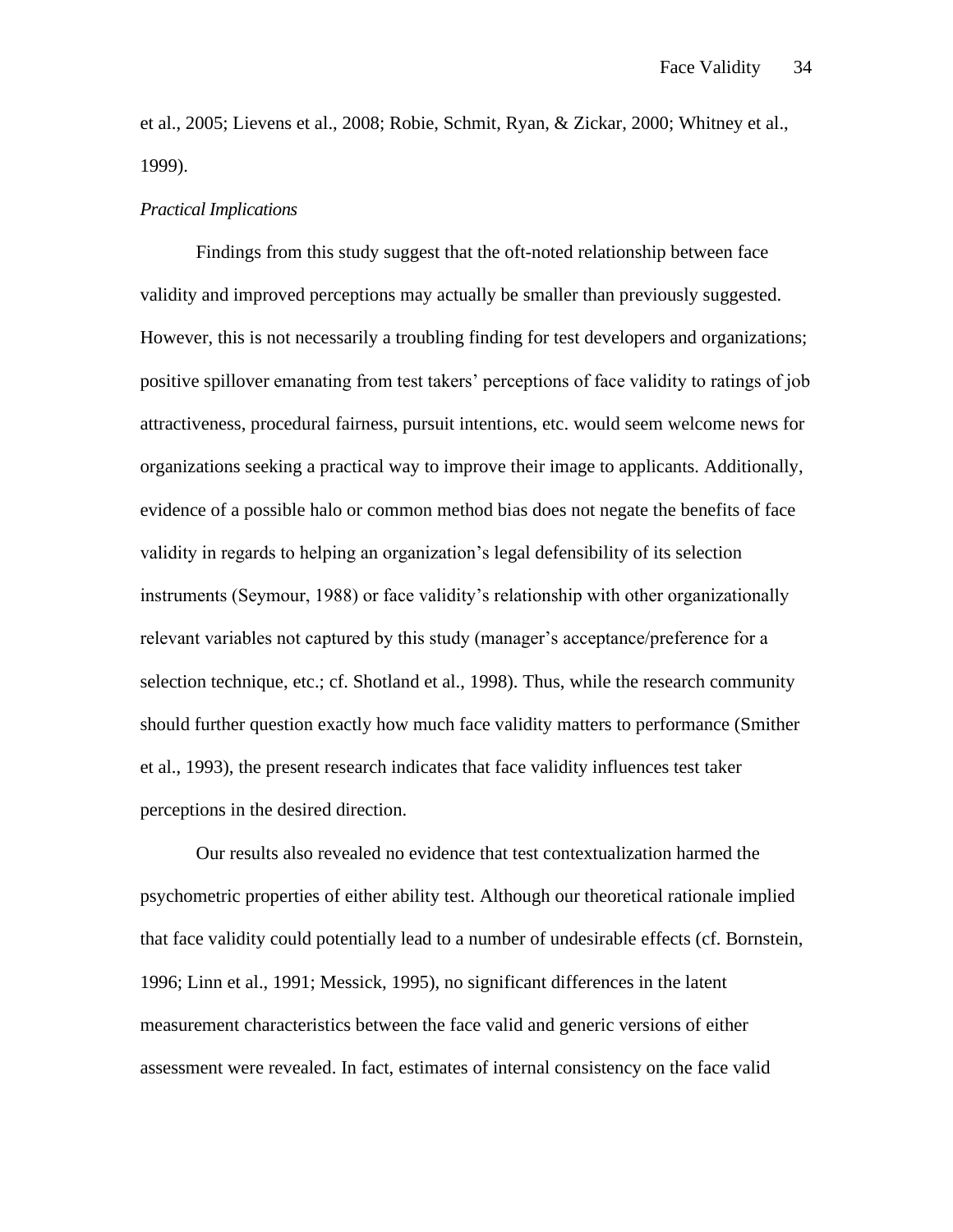mechanical ability test even saw a marked improvement over the generic version, a novel and as of yet inadequately explained finding in the domain of cognitive ability testing (see Lievens et al., 2008, for a description of this finding with noncognitive tests).

Altogether, our results suggest that the potential risk for inducing implicit threat through job related contextual information on cognitive ability tests is likely very low and thus test developers and administrators are not likely to see any ill effects from similar test alterations. However, previous research by Wicherts, Dolan, and Hessen (2005) has demonstrated that explicit stereotype threat cues do have the potential to negatively influence the measurement characteristics of ability exams across subgroups. Thus, while the results from our research provide one example in which a specific (though more common and ecologically valid) manipulation of stereotype threat on two separate ability tests did not result in a noticeable attenuation in construct validity, practitioners are nevertheless encouraged to carefully consider the contextual characteristics of their applicant hiring systems to ensure that potentially biasing conditions are minimized. *Implications for Stereotype Threat Research*

Owing to its elusiveness across empirical studies, the restrictive study designs required to elicit its effects, and the situational-/sample-specific nature of its outcomes, the generalizability of stereotype threat to areas of applicant testing has frequently been called into question (cf., Sackett, 2003; Sackett, Schmitt, Ellingson, & Kabin, 2001; Sackett et al., 2005). However, Nguyen and Ryan (2008) emphasize that the important question for future research in addressing this issue is not whether the results of the theory can be replicated consistently, as meta-analytic evidence across multiple comparison groups have clearly demonstrated its robustness. Rather, the task laid before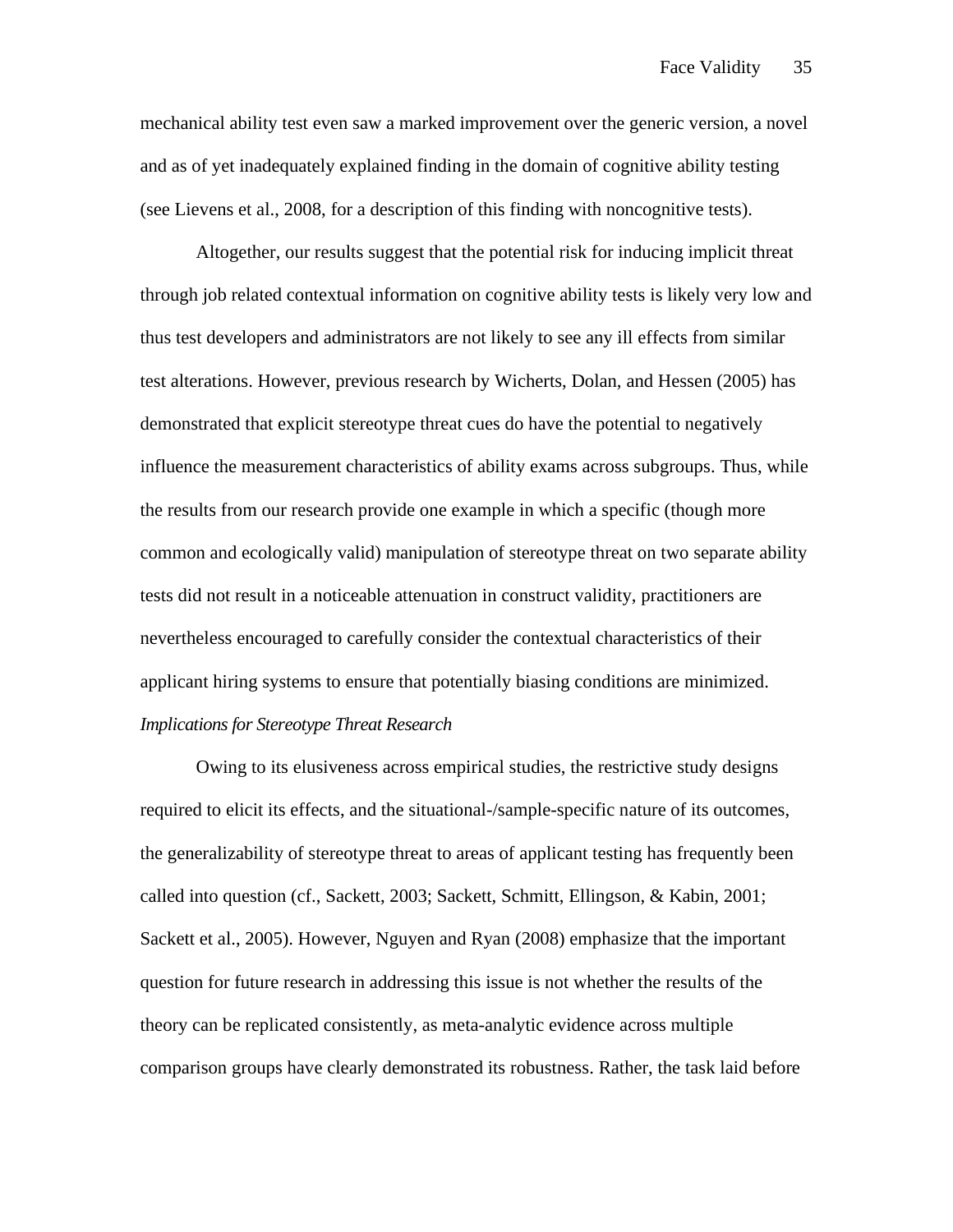the next generation of research lies in identifying 1) the *boundary conditions* and limitations of the theory, 2) the *moderators* of its effects, and 3) the changes in *psychological processes* that individuals experience when threat is induced.

With respect to theoretical boundary conditions, the present research suggests that the relative effects of stereotype threat on subgroup performance differences is not as salient when comparing individuals under "high-threat" (e.g., the face valid/explicit threat conditions in the present research) versus "low-threat" (e.g., the generic/no explicit threat conditions). To appreciate this subtlety, one must recall that the primary tenet of stereotype threat theory predicts that stereotyped individuals will perform more poorly on an evaluative task in a threatening context *than they would in a non-threatening/nonevaluative context* (Steele, 1997; Steele & Aronson, 1995; Steele, Spencer, & Aronson, 2002). In other words, the theory states that performance differences produced by stereotype threat are only observable across "threat-present" versus "threat-devoid" comparisons (Steele & Davies, 2003).

However, not only are completely non-threatening/-evaluative conditions difficult to produce experimentally (p. 318, Steele & Davies, 2003), they are highly unlikely to exist in realistic testing and selection contexts because such situations are *necessarily* evaluative in nature (cf., Sackett, 2003; Sackett et al., 2001; Sackett et al.,2005). Given that standards of ethics, legal defensibility, and professional conduct dictate that organizations which administer tests for purposes of legitimate assessment (e.g., selection, training, promotion, etc.) not misinform test takers about the diagnostic purpose of their scores (Ployhart, Schneider, & Schmitt, 2006), the removal of evaluative performance threats from realistic assessment practices is likely not a feasible alternative. In our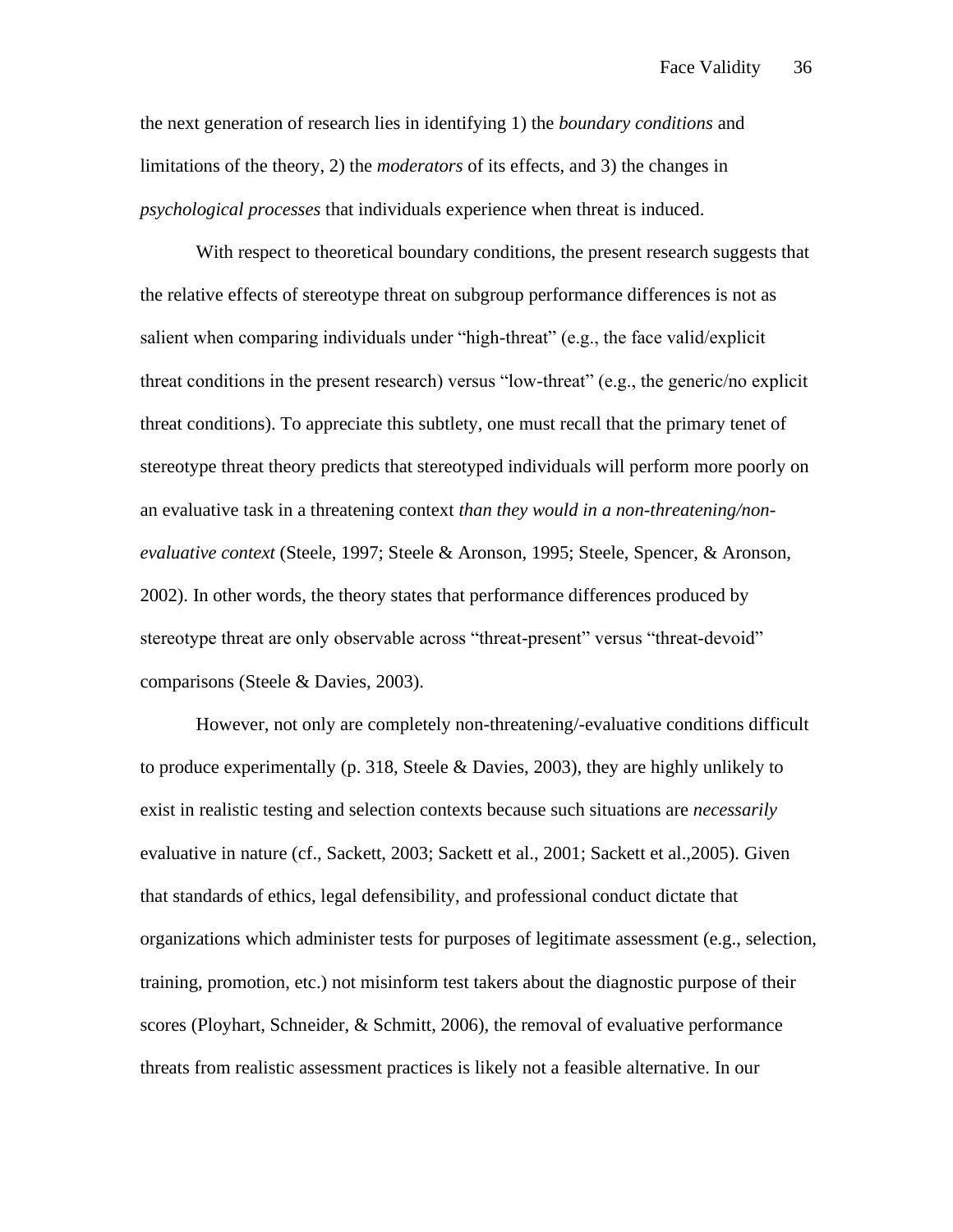opinion, then, the more relevant question for stereotype threat researchers is "What should we expect when groups are exposed to stereotype threat at varying degrees of severity?"

To the extent that even fictitious testing contexts heighten an individuals' sensitivity to performance stereotypes, it is possible (if not probable) that all conditions in the current experiment were threatening—though to differing extents (Steele & Davies, 2003). Based on previous findings (cf., Nguyen & Ryan, 2008), the present research assumed that implicitly manipulating stereotype threat through face validity would generate a more threatening situation than is normally present in a generic testing context and thus should exert a more noticeable effect on women's performance. However, no evidence was found to support this prediction in the high- to low-threat comparison, thus, suggesting that even potentially threatening face validity alterations are not potent enough to induce stereotype threat effects above and beyond normal testing conditions.

One of the more intriguing findings to emerge from the Nguyen and Ryan (2008) meta-analysis was limited support for certain moderators to the relationship between stereotype threat and performance. However, the authors are also quick to point out that our understanding of the conditional variables that influence the threat-to-performance correlation is limited and a substantial portion of variance in this relationship remains unexplained. As one example, Nguyen and Ryan suggest that specific domains of cognitive ability may exhibit performance discrepancies under conditions of threat differently than general cognitive ability tests, though there is currently not enough data to test this claim. While the present study certainly does not provide a substantive test of this particular hypothesis, our results would appear to offer at least some support for this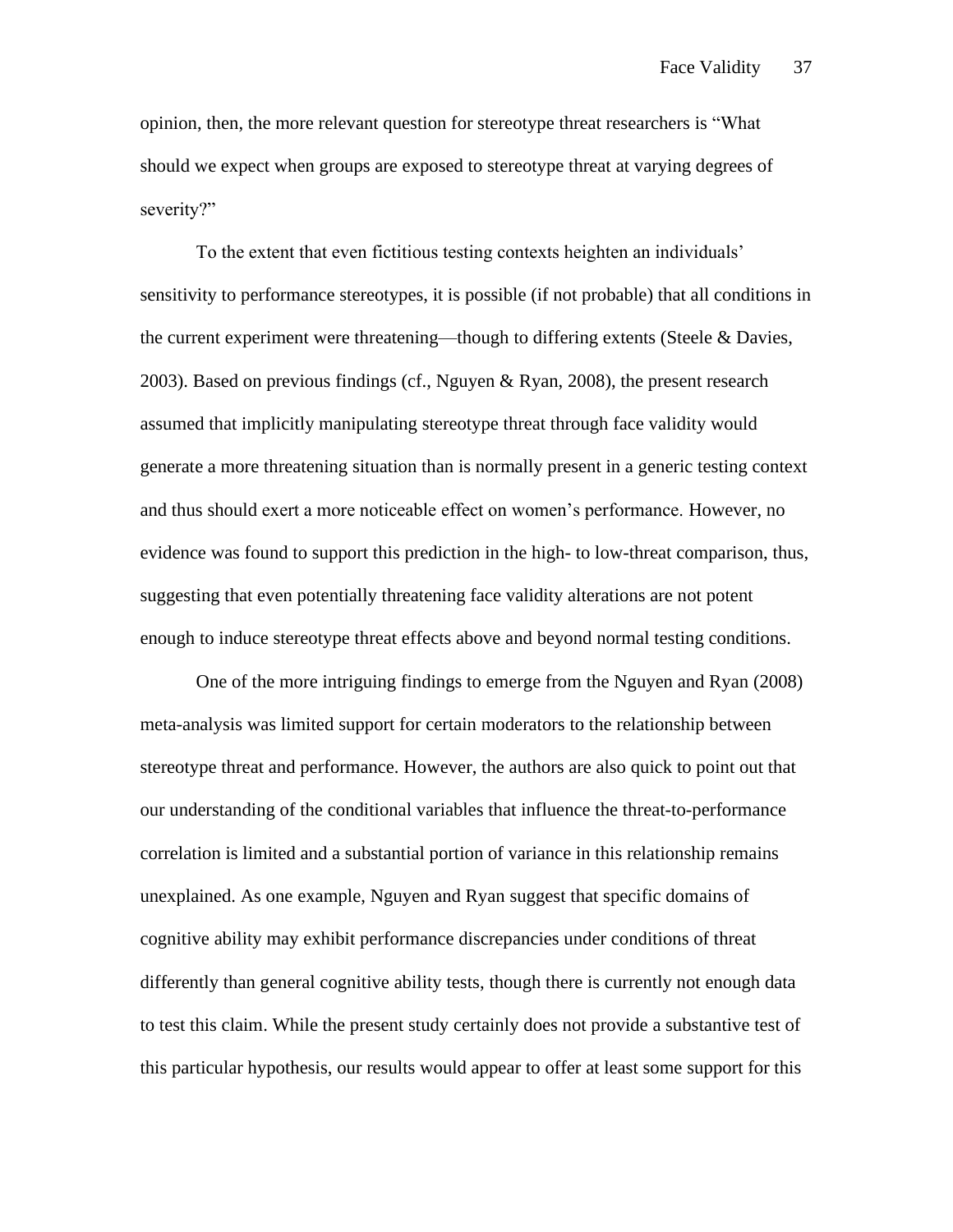proposition as no evidence was found of a stereotype threat effect on either of the specific ability tests used in this study. Although a more directed investigation would be needed to explicitly examine this possibility, the results observed here do provide an entrée to future researchers interested in more explicitly investigating test specificity as a potential moderator.

Lastly, in relation to better understanding the psychological processes engendered by stereotype threat, we again note the findings obtained with Ployhart et al.'s (2003) perceptions of threat measure. Previous conceptualizations of stereotype threat (Davies, Spencer, Quinn, & Gerhardstein, 2002; Spencer et al., 1999; Steele, 1997; Steele & Aronson, 1995) state that individuals need not be consciously aware of threat in order to experience negative performance effects; however, such a treatment does not indicate how conscious appraisal of the threat might affect meaningful outcomes. Women in our sample did in fact report greater levels of perceived threat in the math and mechanical performance domains across conditions of explicit threat relative to women not explicitly informed of the negative performance stereotype. Furthermore, these threat perceptions were negatively related to certain domains of test performance and performance-related perceptions (i.e., test ease and self-assessed performance). While we do not argue against the traditional position that stereotype threat need not be consciously experienced to influence an individual's performance in an evaluative situation, these results and those of Ployhart et al. (2003) seem to indicate that at least some individuals *are* actively aware of threat under certain conditions, that such perceptions are related to meaningful outcomes, and that this relationship can be measured. Given this possibility, we agree with Steele and Davies' (2003) recommendation that future research would benefit from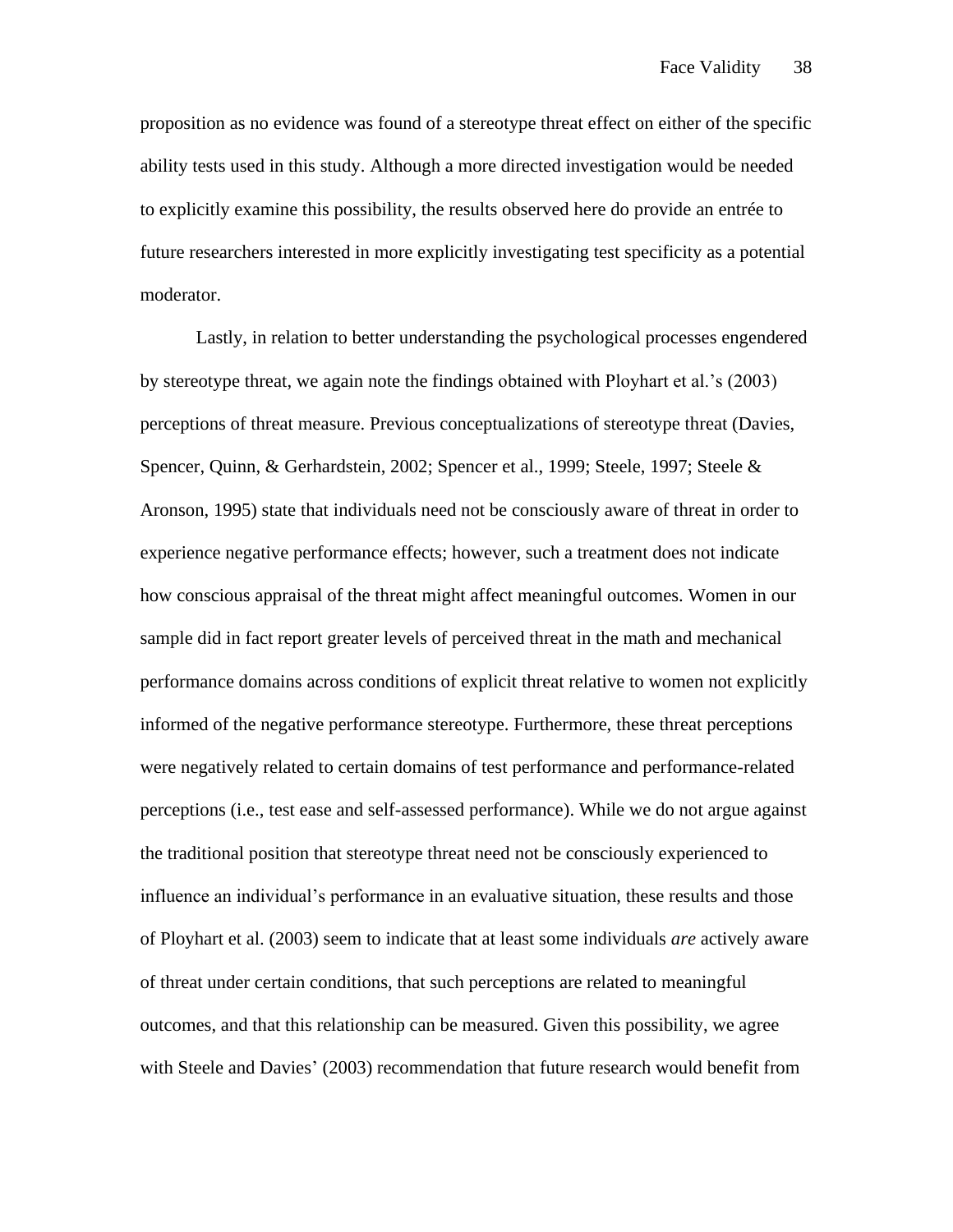examining test taker perceptions as a mechanism through which members from negatively stereotyped subgroups experience emotional and psychological stressors (e.g., test anxiety, decreased motivation, decreased self-efficacy) that could affect performance-related outcomes.

#### *Limitations*

Given that this study did not produce the pattern of findings predicted by stereotype threat theory, it is important to consider possible limitations and/or alternative explanations that may explain the observed results. In large part, these considerations primarily stem from concerns around the use of college-aged students as applicants for a fictitious job. First, as the sample may not have produced as realistically high levels of motivation and/or desire to perform as well as would be expected with actual job applicants, one might argue that the null findings related to stereotype were found because the stakes associated with the scenario were not consequential enough for test takers to feel at risk of confirming a self-relevant negative stereotype (Steele & Aronson, 1995; Steele & Davies, 2003). Apart from the obvious ethical restrictions that prevent manipulations of stereotype threat in a true selection procedure, we offer two counterarguments to this potential limitation. First, the reported level of test-taking motivation in our sample prior to the experiment was high  $(M = 4.21, SD = .68)$  and no significant differences in motivation were observed across experimental conditions. We take this as evidence that participants were attending to the task relatively seriously. Second, with respect to the supposed need for high stakes to produce threat effects, one should simply note that the vast majority of studies in *support* of stereotype threat have *also* been conducted in laboratory setting with stakes of similar (or lesser) consequence.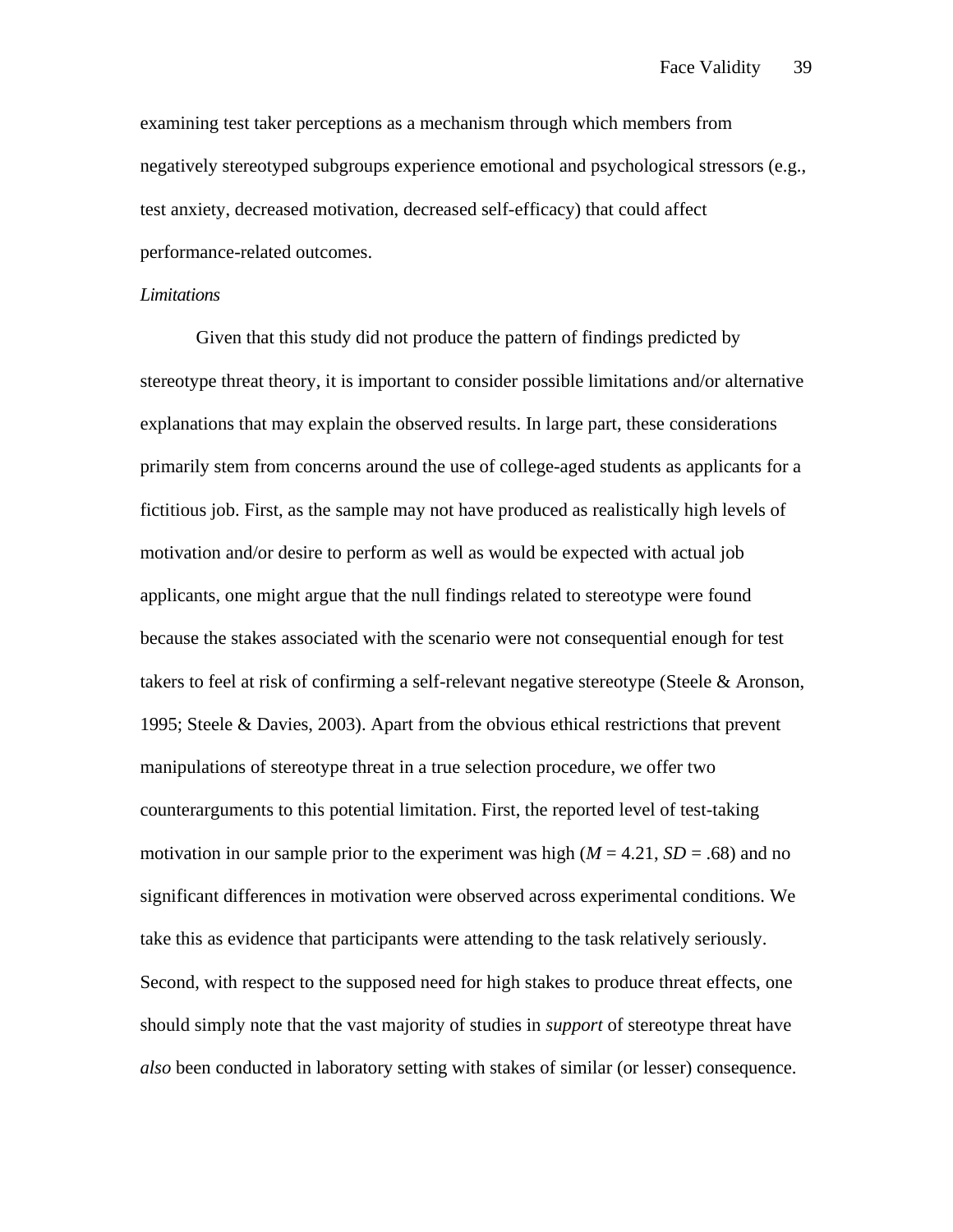Of the over 100 studies examined in the Nguyen and Ryan (2008) meta-analysis—which does find evidence to support stereotype threat—only one did not use a student sample and none were conducted in operational/high stakes testing scenarios. Thus, although high stakes testing may be a sufficient condition for producing stereotype threat effects, it is not a necessary one and therefore not a strong account of the lack of significant results.

A second related limitation concerns the role of moderators as variables of importance in revealing significant stereotype threat effects. Specifically, it could be argued that an alternative explanation for the non-significant findings is that the student sample did not contain enough individuals susceptible to experiencing threat. For example, Steele, Spencer and Aronson (2002) contend that one's identification with a given performance domain is a significant moderator of stereotype threat such that only highly domain identified individuals are likely to experience performance decrements under threatening condition; thus, if the student sample did not contain enough highly domain identified individuals, we would not have seen the expected threat effects.

While this explanation could account for the attenuation of a significant threat effect, we feel this explanation may be too hasty given that the available evidence for the role of individual difference moderators has been inconclusive or even incompatible in relation to the propositions of the underlying theory. For example, the Nguyen and Ryan (2008) meta-analysis reports that highly domain identified women experienced no statistically significant threat effects whereas moderately identified women were slightly affected. Furthermore, a separate study conducted by the authors of this paper which examined the role of domain identification in the context of subtle stereotype threat manipulations (i.e., small alterations to item content similar to those used here) failed to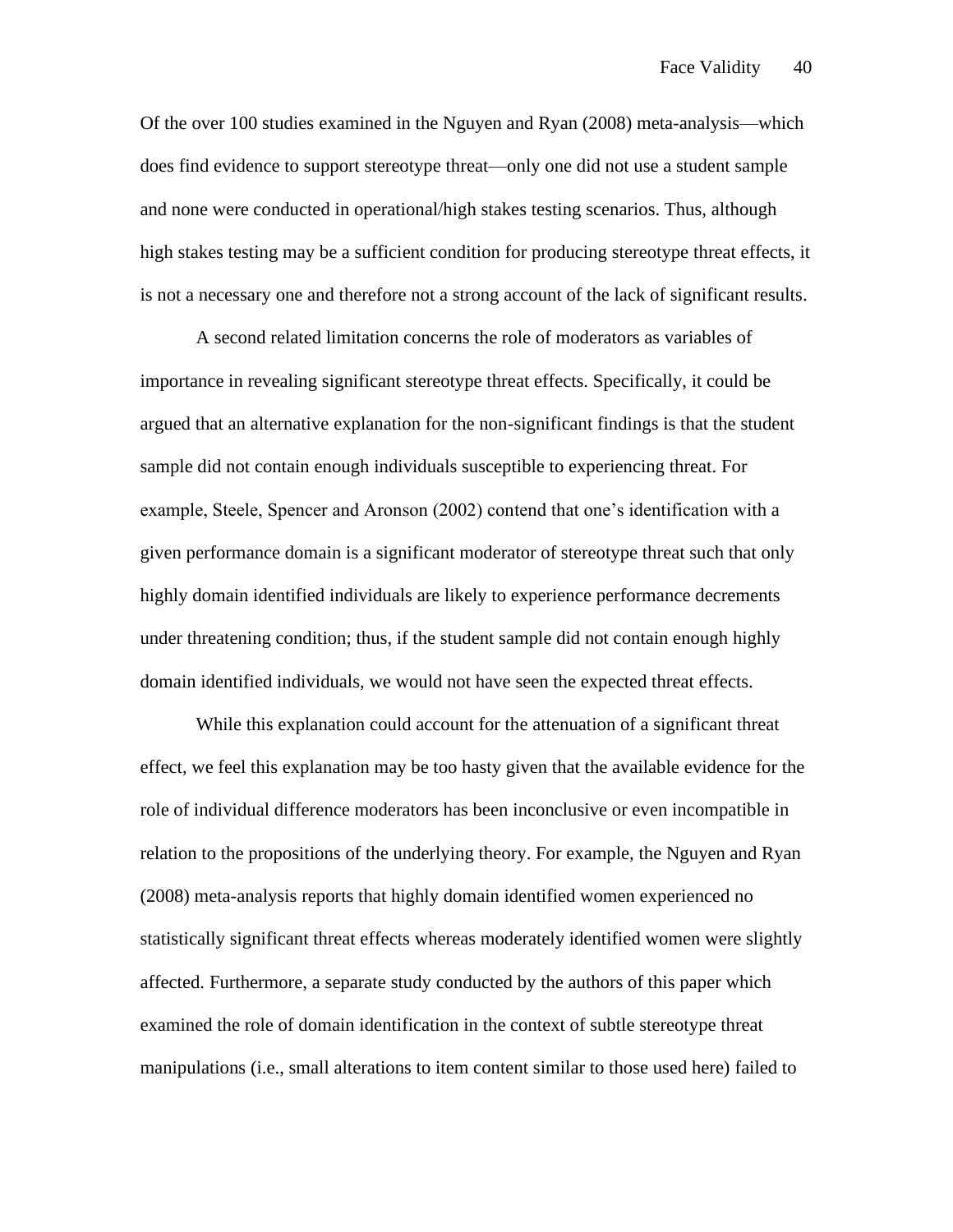find evidence of a significant threat by domain identification interaction (Hmurovic, Ryan, Schmitt, & Grand, 2009). In sum, we believe that more substantive theoretical and empirical treatments are needed to determine precisely why, how, when, and to what extent domain identification (and other similar moderators, cf., Nguyen & Ryan, 2008) influence the performance of individuals across a variety of stereotype threat manipulations before conceding the likelihood of this alternative explanation.

A final concern with using the college student sample is that the reading ability of these participants was likely higher than that of a pool of applicants for which tests of mathematical and mechanical ability might typically be administered. Given that the face valid versions of both tests were nearly one grade level higher in reading comprehension (as measured by the Flesch-Kincaid statistic) than their generic counterparts, the construct-irrelevant difficulty of the face valid tests could have been significantly increased had the test taker's levels of reading comprehension been lower (Messick, 1995). While this should not have been a major concern in our sample (the most verbally complex test administered was written at an eighth grade reading level), this consideration reemphasizes the need for test developers to ensure that the required reading level of their evaluative instruments is appropriate. This is particularly important given that improving face validity by adding more job relevant context at the item level can easily increase the required reading proficiency for an instrument.

### *Conclusion*

In conclusion, the present study offers one of the first attempts to question the common belief that improvements in a test's face validity always result in positive gains for test takers. Despite the potential for inducing greater levels of stereotype threat, the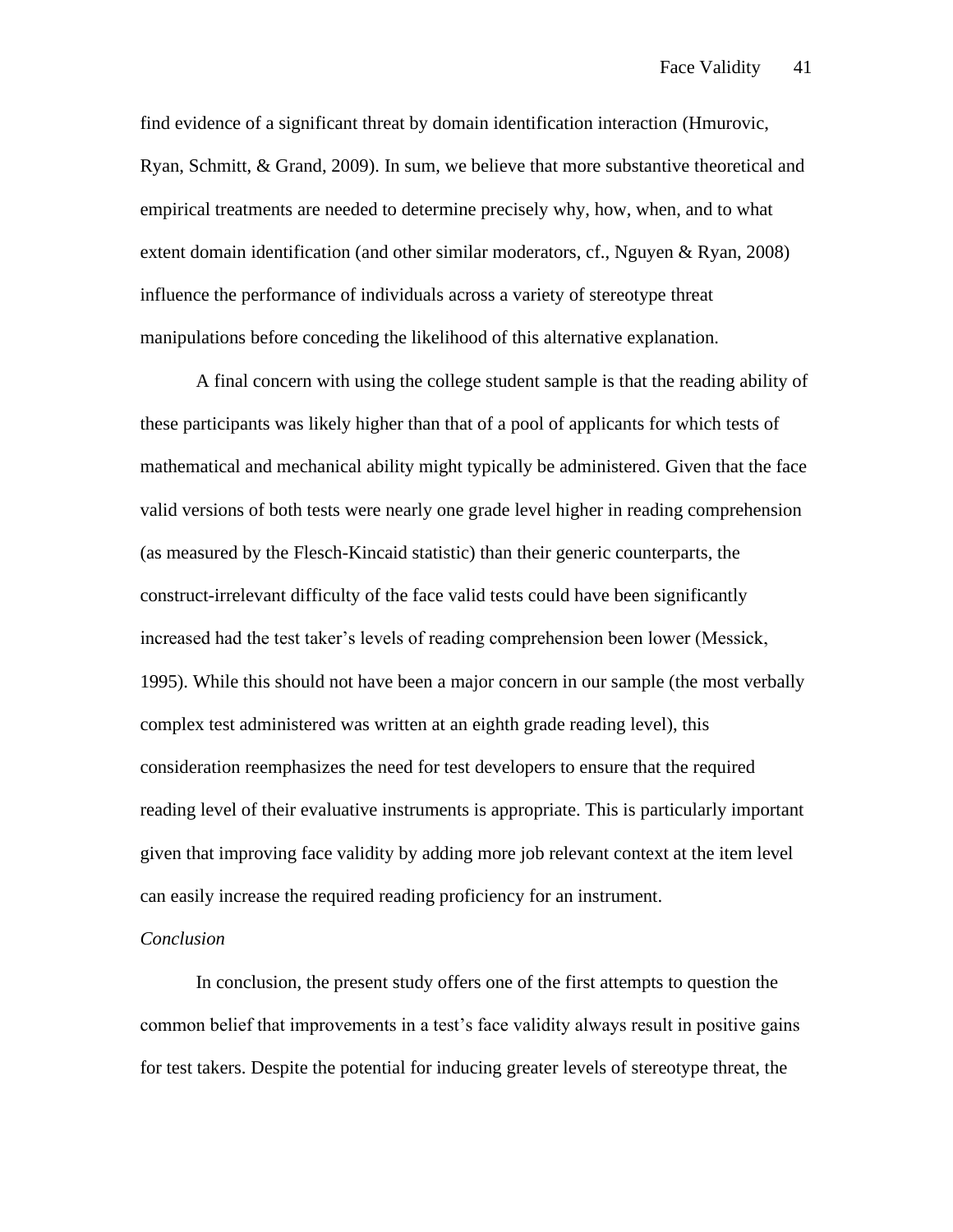face validity manipulation did not significantly affect the psychometric properties of the administered ability tests and appeared to demonstrate mostly beneficial (or non-negative) effects on test performance and perceptions. An important implication from this study is the need to examine manipulations of face validity and stereotype threat relative to perceptions of these characteristics, as the interpretations drawn from each of these approaches differed substantially. The present research supports the notion that test developers should attempt to improve the face validity of cognitive ability exams if possible, though consideration of the content domain of the instrument and the characteristics (demographics, reading comprehension, etc.) of the population for whom the test is intended remain important considerations when investing in such efforts.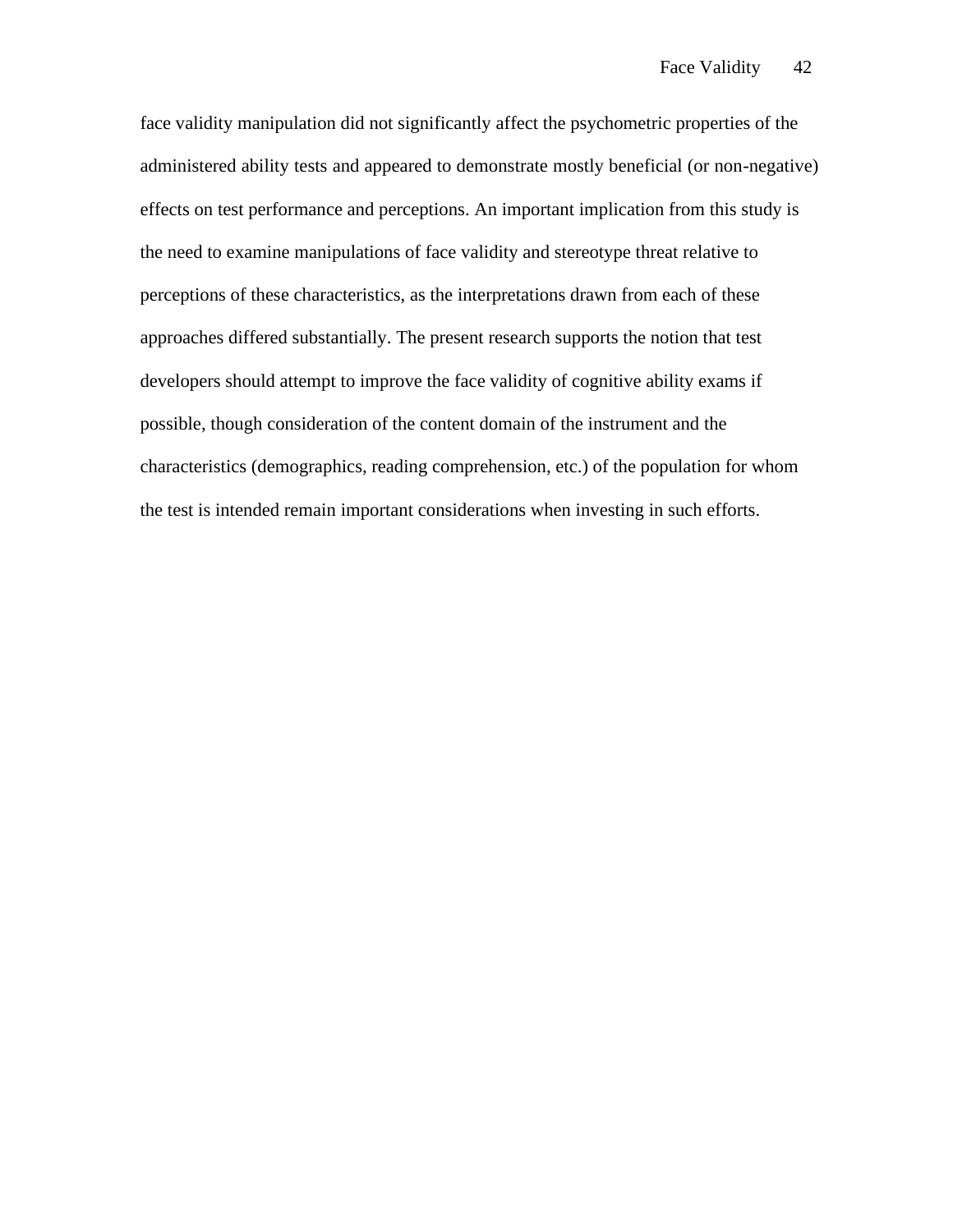### References

American Educational Research Association. (1999). *Standards for educational and psychological testing* (3rd ed.). Washington, DC: American Psychological Association.

Anastasi, A. (1988). *Psychological testing* (6<sup>th</sup> ed.). New York: Macmillan.

- Arbuckle, J. L. (2003). Amos 5.0.1 [computer software]. Chicago: SmallWaters Corp.
- Arvey, R. D., Strickland, W., Drauden, G., & Martin, C. (1990). Motivational components of test-taking. *Personnel Psychology, 43*, 695-716.
- Baggozzi, R. P., & Edwards, J. R. (1998). A general approach for representing constructs in organizational research. *Organizational Research Methods, 1*, 45-87.
- Baggozzi, R. P., & Heatherton, T. F. (1994). A general approach to representing multifaceted personality constructs: Application to state self-esteem. *Structural Equation Modeling, 1*, 35-67.
- Bennett, G. K. (2006). *Bennett mechanical comprehension test, Form S*. San Antonio, TX: Harcourt Assessment Incorporated.
- Bennett, G., & Cruikshank, R. (1942). Sex differences in the understanding of mechanical problems. *Journal of Applied Psychology, 26*(2), 121-127.
- Bornstein, R. F. (1996). Face validity in psychological assessment: Implications for a unified model of validity. *American Psychologist, 51*(9), 983-984.
- Bornstein, R. F., Rossner, S. C., Hill, E. L., & Stepanian, M. L. (1994). Face validity and fakability of objective and projective measures of dependency. *Journal of Personality Assessment, 63*, 363-386.
- Brutus, S., & Ryan, A. M. (1996). Individual characteristics as determinants of the perceived job relatedness of selection procedures. Unpublished manuscript.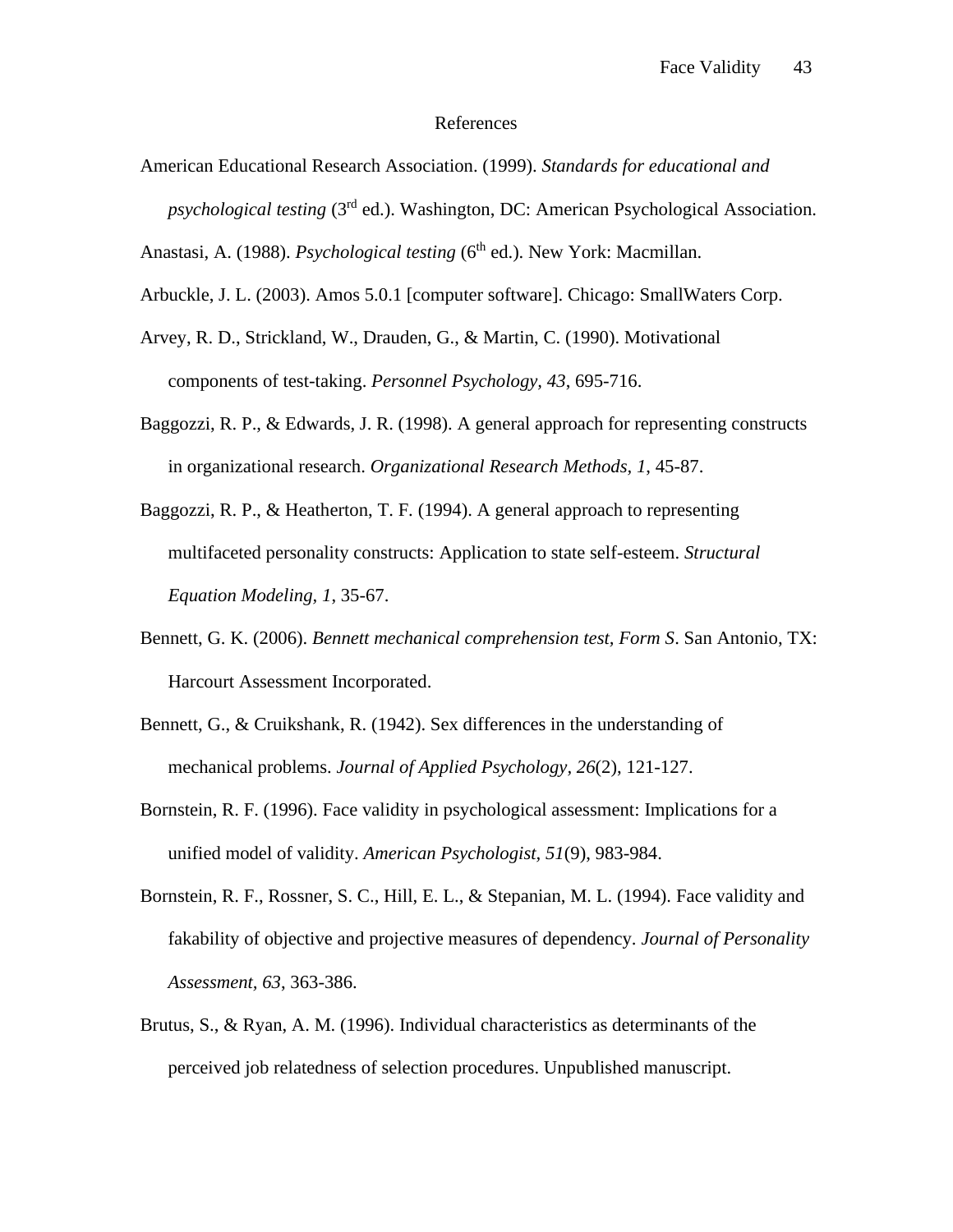- Cascio, W. F. (1987). *Applied psychology in personnel management* (3rd ed.). Englewood Cliffs, NJ: Prentice Hall, Inc.
- Chan, D., & Schmitt, N. (1997). Video-based versus paper-and-pencil method of assessment in situational judgment tests: Subgroup differences in test performance and face validity perceptions. *Journal of Applied Psychology, 82*(1), 143-159.
- Chan, D., Schmitt, N., DeShon, R. P., Clause, C. S., & Delbridge, K. (1997). Reactions to cognitive ability tests: The relationships between race, performance, face validity perceptions, and test-taking motivation. *Journal of Applied Psychology, 82*(2), 300- 310.
- Davies, P. G., Spencer, S. J., Quinn, D. M., & Gerhardstein, R. (2002). Consuming images: How television commercials that elicit stereotype threat can restrain women academically and professionally. *Personality and Social Psychology Bulletin, 28*, 12, 1615–1628.
- Devine, P. G. (1989). Stereotypes and prejudice: Their automatic and controlled components. *Journal of Personality and Social Psychology, 56*(1), 5-18.
- Dwight, S. A., & Alliger, G. M. (1997). Reaction to overt integrity test items. *Educational and Psychological Measurement*, 57(6), 937-948.
- Elkins, T. J., & Phillips, J. S. (2000). Job context, selection decision outcome, and perceived fairness of selection tests: Biodata as an illustrative case. *Journal of Applied Psychology, 85*(3), 479-484.
- Feingold, A. (1988). Cognitive gender differences are disappearing. *American Psychologist, 43*(2), 95-103.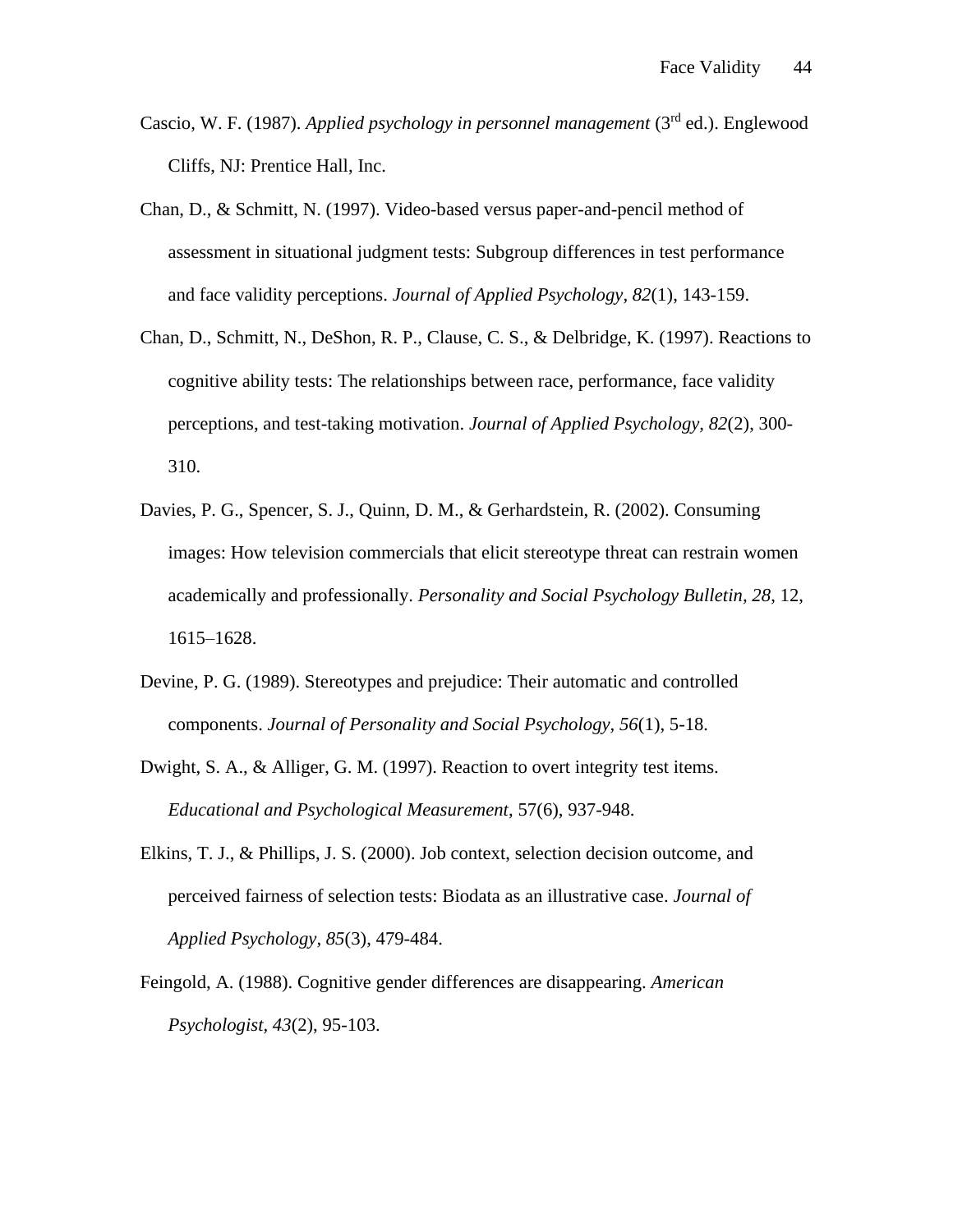- Gilliland, S. W. (1994). Effects of procedural and distributive justice on reactions to a selection system. *Journal of Applied Psychology, 79*(5). 691-701.
- Halpern, D. F., Benbow, C. P., Geary, D. C., Gur, R. C., Hyde, J. S., & Gernsbacher, M. A. (2007). The science of sex differences in science and mathematics. *Psychological Science in the Public Interest, 8*(1), 1-51.
- Hausknecht, J. P., Day, D. V., & Thomas, S. C. (2004). Applicant reactions to selection procedures: An updated model and meta-analysis. *Personnel Psychology, 57*(3), 639- 683.
- Highhouse, S., Lievens, F., & Sinar, E. F. (2003). Measuring attraction to organizations. *Educational and Psychological Measurement, 63*(6), 986-1001.
- Hmurovic, J., Ryan, A.M., Schmitt, N., & Grand, J.A. (2009). *Sensitivity or stereotype threat? Effects of gendered test content*. Poster session presented at the meeting of the Society for Industrial and Organizational Psychology, New Orleans, LA.
- Holtz, B. C., Ployhart, R. E., & Dominguez, A. (2005). Testing the rules of justice: The effects of frame-of-reference and pre-test validity information on personality test responses and test perceptions. *International Journal of Selection and Assessment, 13*(1), 75-86.
- Hough, L. M., Oswald, F. L., & Ployhart, R. E. (2001). Determinants, detection, and amelioration of adverse impact in personnel selection procedures: Issues, evidence, and lessons learned. *International Journal of Selection and Assessment, 9*, 152-194.
- Kray, L. J., Thompson, L., Galinsky, A. (2001). Battle of the sexes: Gender stereotype confirmation and reactance in negotiations. *Journal of Personality and Social Psychology, 80*, 942-958.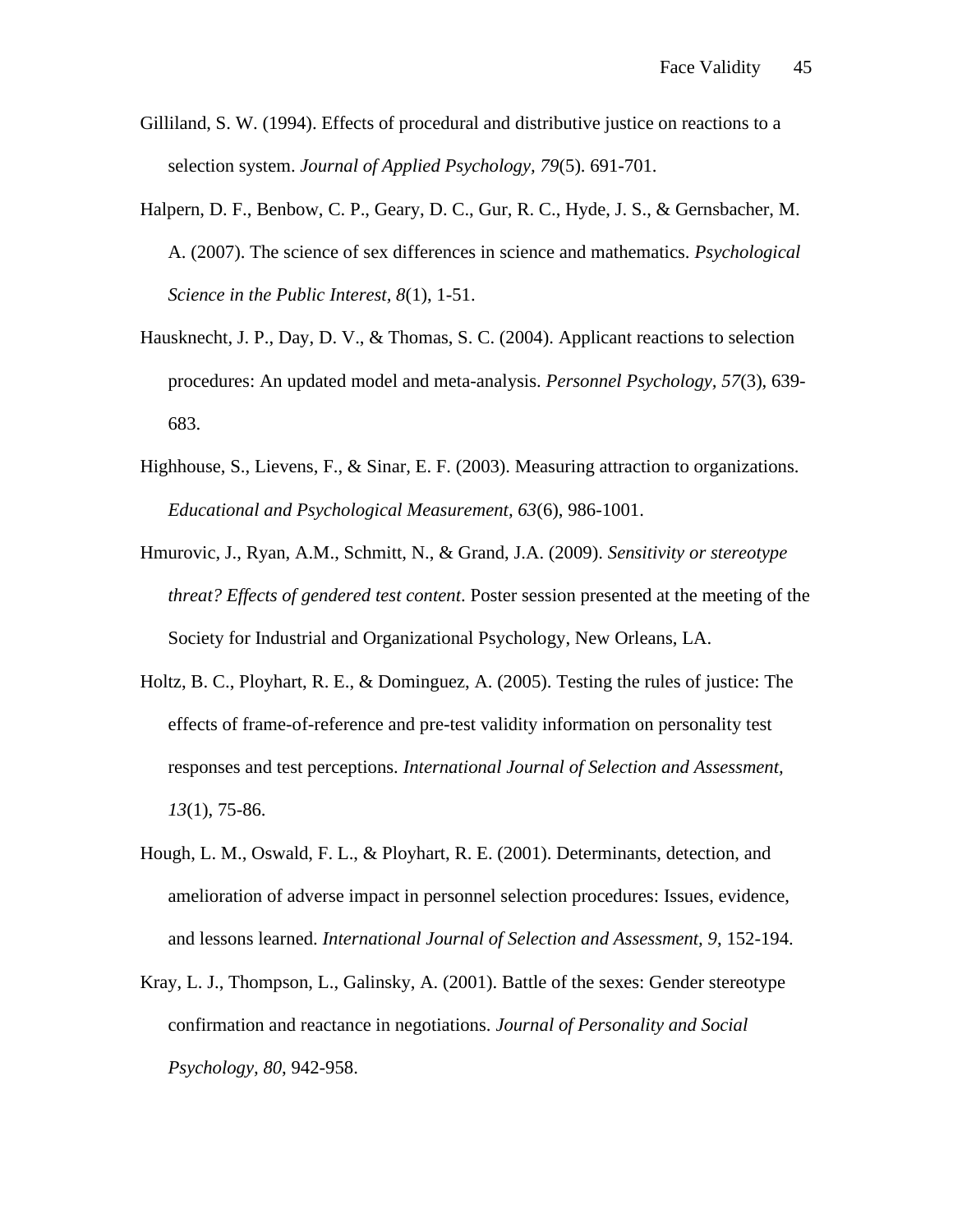- Lepore, L., & Brown, R. (2000). Category and stereotype activation: Is prejudice inevitable? In C. Stangor (Ed.), *Stereotypes and prejudice* (pp. 119-137). Philadelphia, PA: Psychology Press.
- Levy, B. (1996). Improving memory in old age by implicit self-stereotyping. *Journal of Personality & Social Psychology, 71*, 1092-1107.
- Levy, S. R., Stroessner, S. J., & Dweck, C. S. (1998). Stereotype formation and endorsement: The role of implicit theories. *Journal of Personality and Social Psychology, 74*(6), 1421-1436.
- Lievens, F., De Corte, W., & Schollaert, E. (2008). A closer look at the frame-ofreference effect in personality scale scores and validity. *Journal of Applied Psychology, 93*(2), 268-279.
- Linn, R. L., Baker, E. L., & Dunbar, S. B. (1991). Complex, performance-based assessments: Expectations and validation criteria. *Educational Researcher, 13*, 15-31.
- McFarland, L. A., Lev-Arey, D. M., Ziegert, J. C. (2003). An examination of stereotype threat in a motivational context. *Human Performance, 16*(3), 181-205.
- McGrath, J.E. (1986). Dilematics: The study of research choices and dilemmas. In J.E. McGrath, J. Martin, & R.A. Kulka (Eds.), *Judgment calls in research* (pp. 69-101). Beverly Hills, CA: Sage.
- Messick, S. (1995). Validity of psychological assessment: Validation of inferences from persons' responses and performances as scientific inquiry into score meaning. *American Psychologist, 50*, 741-749.
- Mosier, C. I. (1947). A critical examination of the concepts of face validity. *Educational and Psychological Measurement, 7*(2), 191-205.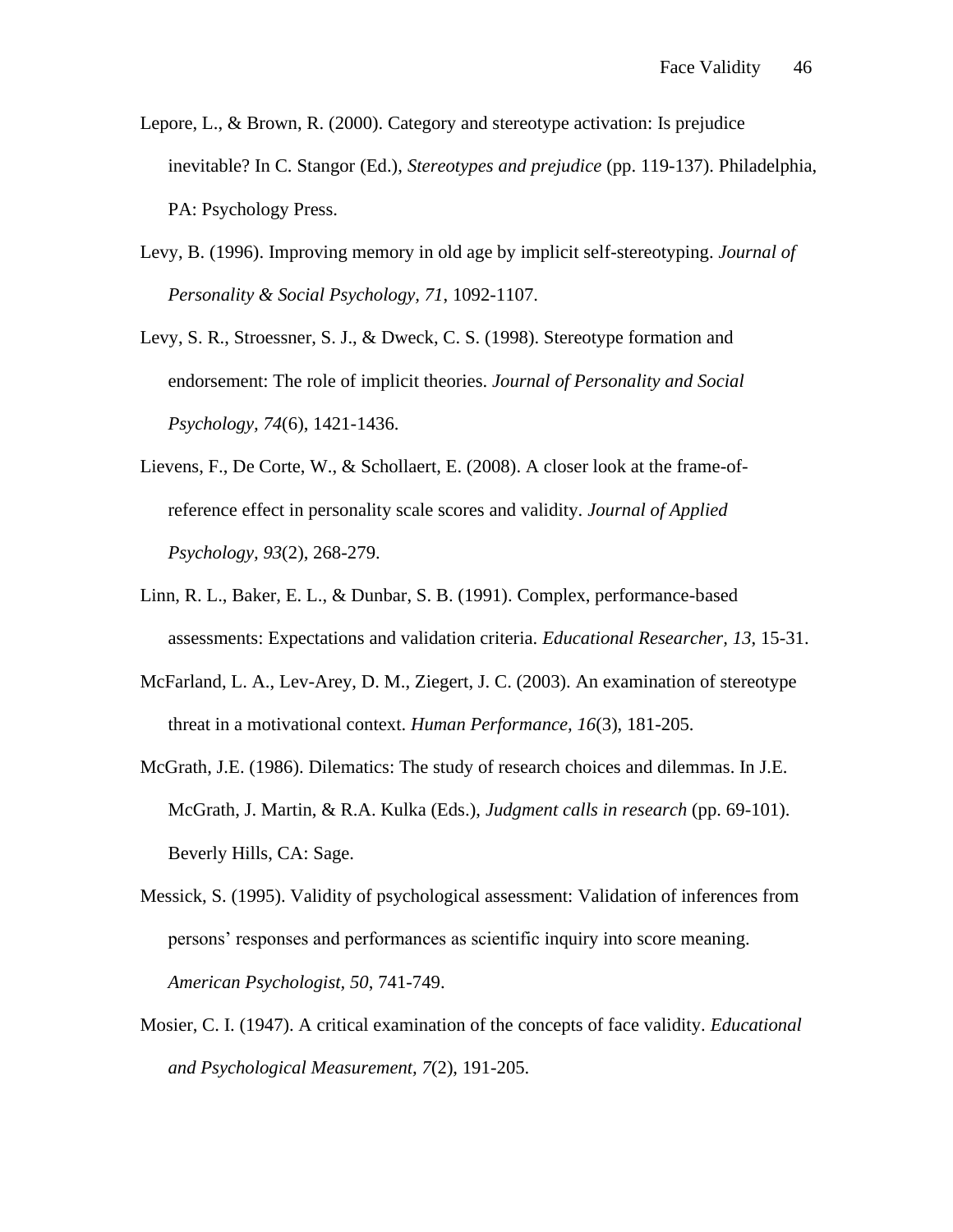- Muchinsky, P. M. (2004). Mechanical aptitude and spatial ability testing. In J. C. Thomas (Ed.), *Comprehensive handbook of psychological assessment: Vol. 4. Industrial and organizational assessment* (pp. 21-33). Hoboken, NJ: John Wiley & Sons, Inc.
- Nevo, B. (1985). Face validity revisited. *Journal of Educational Measurement, 22*(4), 287-293.
- Nguyen, H.-H., O'Neal, A., & Ryan, A. M. (2003). Relating test-taking attitudes and skills and stereotype threat effects to the racial gap in cognitive ability test performance. *Human Performance, 16*(3), 261-293.
- Nguyen, H.-H., & Ryan, A. M. (2008). Does stereotype threat affect test performance of minorities and women? A meta-analysis of experimental evidence. *Journal of Applied Psychology, 93*, 1314-1334.
- O\*NET. (2004). *Summary report for 49-9042.00 – Maintenance and repair workers, general*. Retrieved October 22, 2007 from

[http://online.onetcenter.org/link/summary/49-9042.00.](http://online.onetcenter.org/link/summary/49-9042.00)

- Ployhart, R. E., Schneider, B., & Schmitt, N. (2006). *Staffing organizations: Contemporary practice and theory* (3<sup>rd</sup> ed.). Mahwah, NJ: Lawrence Erlbaum.
- Ployhart, R. E., Ziegert, J. C., & McFarland, L. A. (2003). Understanding racial differences on cognitive ability tests in selection contexts: An integration of stereotype threat and applicant reactions research. *Human Performance, 16*(3), 231- 259.
- Robie, C., Schmit, M. J., Ryan, A. M., & Zickar, M. J. (2000). Effects of item context specificity on the measurement equivalence of a personality inventory. *Organizational Research Methods, 3*(4), 348-365.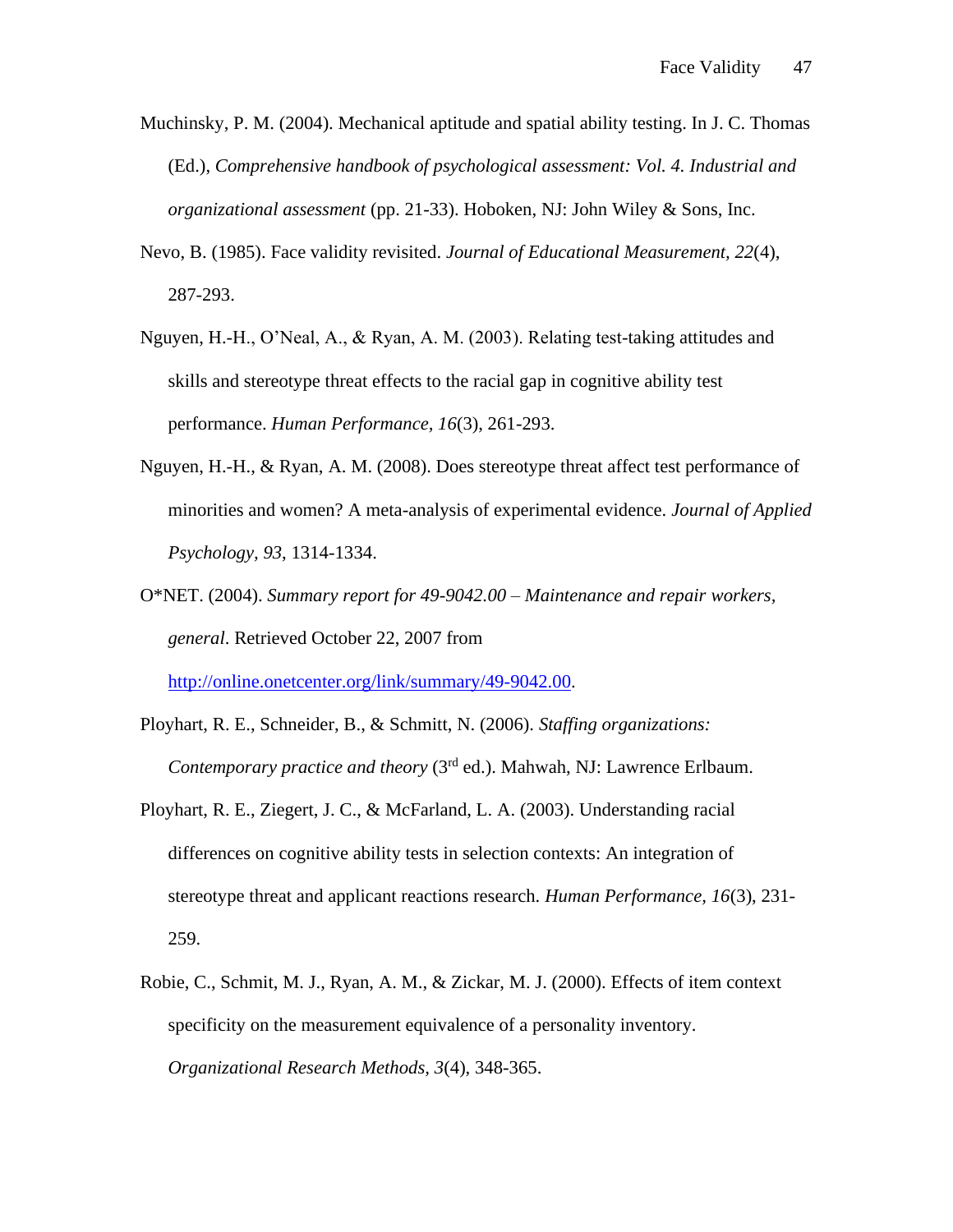- Sackett, P. R. (2003). Stereotype threat in applied selection settings: A commentary. *Human Performance*, *16*, 295-309.
- Sackett, P. R., Schmitt, N., Ellingson, J. E., & Kabin, M. B. (2001). High stakes testing in employment, credentialing, and higher education. *American Psychologist, 56*, 302– 318.
- Sackett, P. R., Hardison, C. M., Cullen, M. J. (2005). On interpreting research on stereotype threat and test performance. *American Psychologist, 60*(3), 271-272.
- Seymour, R. T. (1988). Why plaintiffs' counsel challenge tests, and how they can successfully challenge the theory of "Validity Generalization." *Journal of Vocational Behavior, 33*(3), 331-364.
- Shotland, A., Alliger, G. M., & Sales, T. (1998). Face validity in the context of personnel selection: A multimedia approach. *International Journal of Selection and Assessment, 6*(2), 124-130.
- Smither, J. W., Reilly, R. R., Millsap, R. E., Pearlman, K., & Stoffey, R. W. (1993). Applicant reactions to selection procedures. *Personnel Psychology, 46*(1), 49-76.
- Spence, J. T., Helmreich, R., & Stapp, J. (1975). Ratings of self and peers on sex role attributes and their relation to self-esteem and conceptions of masculinity and femininity. *Journal of Personality and Social Psychology, 32*(1), 29-39.
- Spencer, S. J., Steele, C. M., & Quinn, D. M. (1999). Stereotype threat and women's math performance. *Journal of Experimental Social Psychology, 35*(1), 4-28.
- Steele, C. M. (1997). A threat in the air: How stereotypes shape intellectual identity and performance. *American Psychologist, 52*(6), 613-629.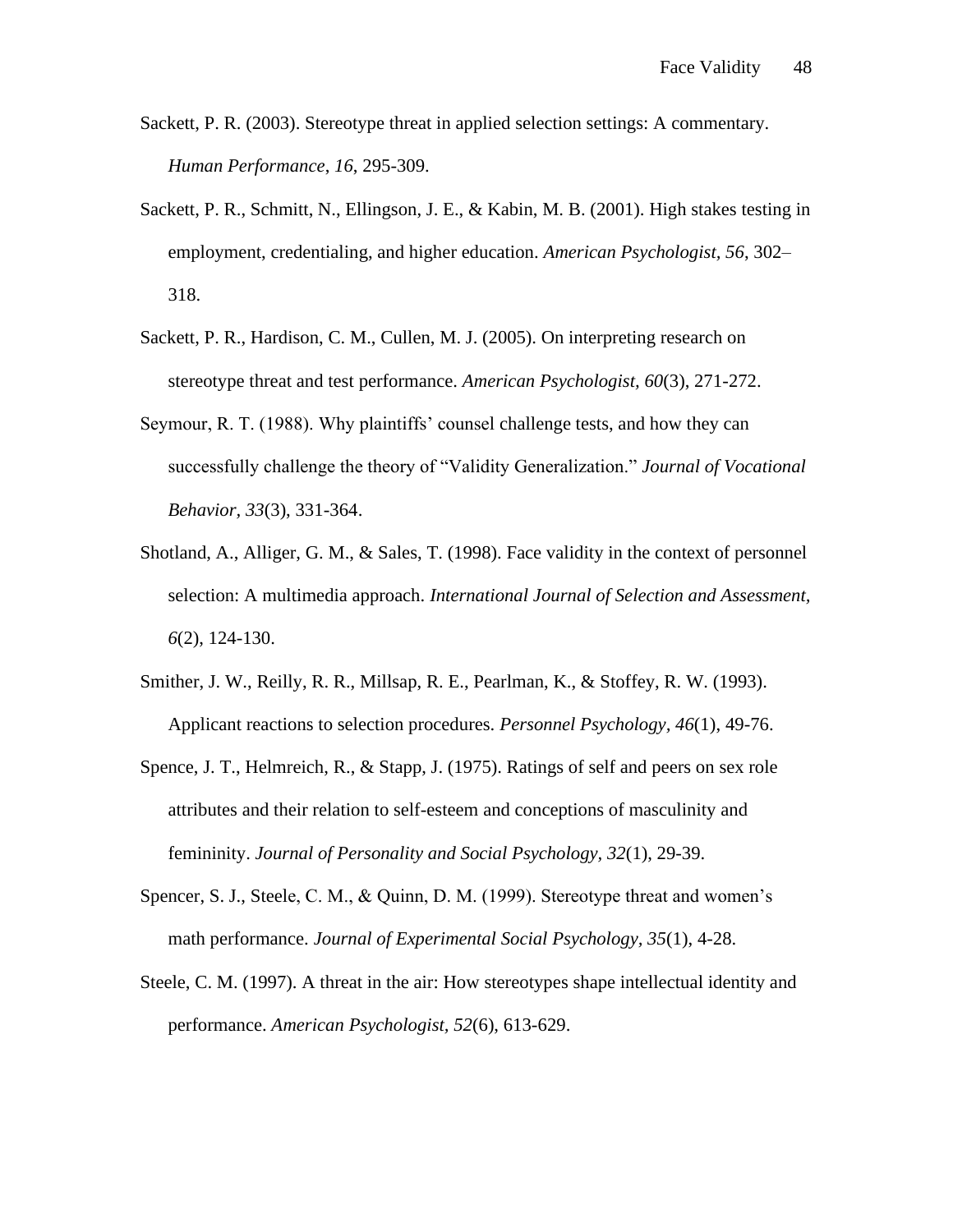- Steele, C. M., & Aronson, J. (1995). Stereotype threat and the intellectual test performance of African Americans. *Journal of Personality and Social Psychology, 69*(5), 797-811.
- Steele, C.M., & Davies, P.G. (2003). Stereotype threat and employment testing: A commentary. *Human Performance, 16*(3), 311-326.
- Steele, C. M., Spencer, S. J., & Aronson, J. (2002). Contending with group image: The psychology of stereotype and social identity threat. *Advances in Experimental Social Psychology, 34*, 379-400.
- Tett, R. P, Anderson, M. G., Ho, C., Yang, T. S., Huang, L., & Hanvongse, A. (2006). Seven nested questions about faking on personality tests. In R. Griffith & M. Peterson (Eds.), *A closer examination of applicant faking behavior* (pp. 43-83). Greenwich CT: Information Age Publishing.
- Vandenberg, R. J. (2002). Toward a further understanding of and improvement in measurement invariance methods and procedures. *Organizational Research Methods, 5*, 139-158.
- Vandenberg, R. J., & Lance, C. E. (2000). A review and synthesis of the measurement invariance literature: Suggestions, practices, and recommendations for organizational research. *Organizational Research Methods, 3*(1), 4-70.
- Walton, G. M., & Cohen, G. L. (2003). Stereotype lift. *Journal of Experimental Social Psychology, 39*, 456-467.
- Wiechmann, D., & Ryan, A. M. (2003). Reactions to computerized testing in selection contexts. *International Journal of Selection and Assessment, 11*(2-3), 215-229.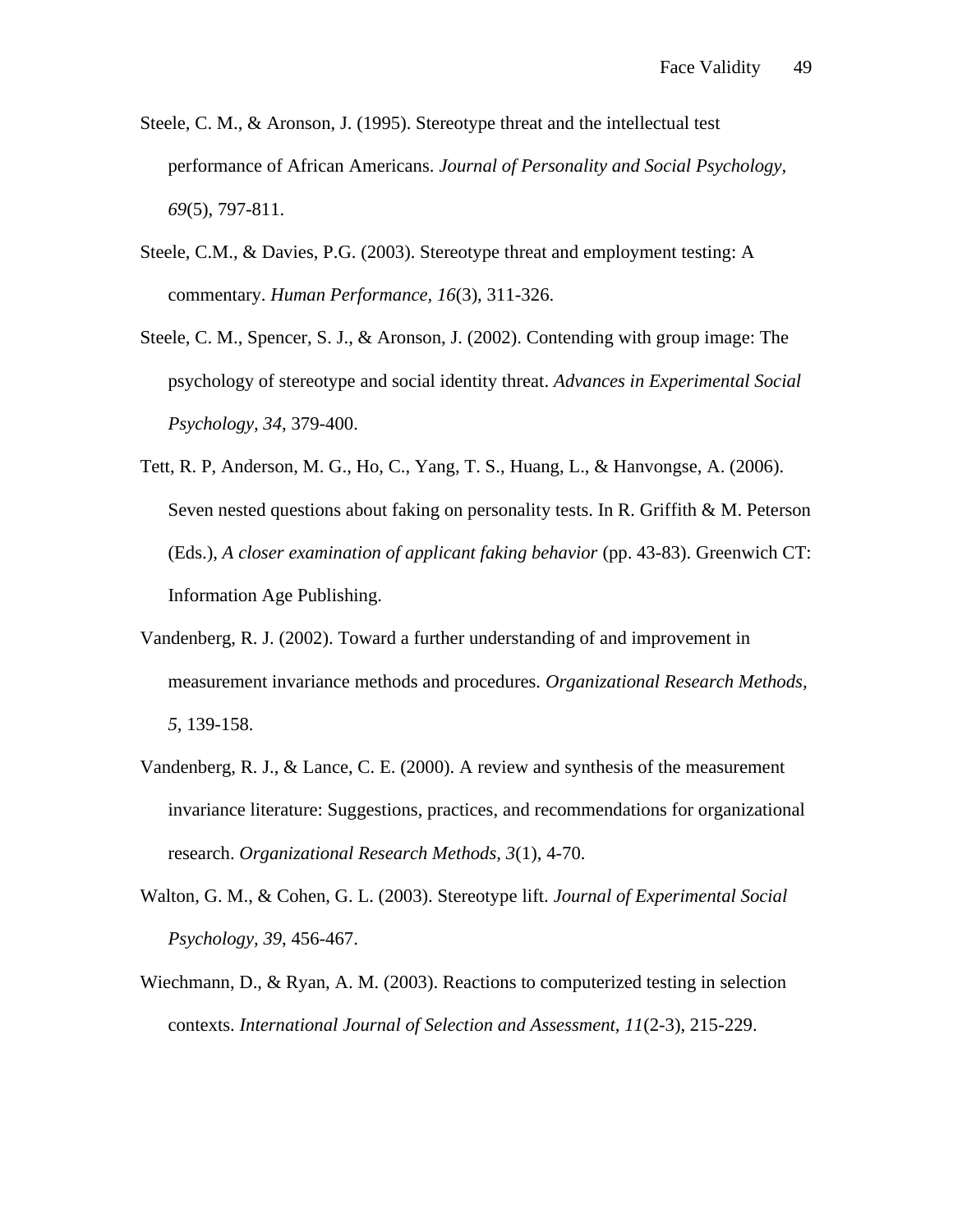- Whitney, D. J., Diaz, J., Mineghino, M. E., & Powers, K. (1999). Perceptions of overt personality-based integrity tests. *International Journal of Selection and Assessment, 7*(1), 35-45.
- Wicherts, J. M., Dolan, C. V., & Hessen, D. J. (2005). Stereotype threat and group differences in test performance: A question of measurement invariance. *Journal of Personality and Social Psychology, 89*(5), 696-716.
- Wiggins, J. S. (1973). *Personality and prediction: Principles of personality assessment*. Reading, MA: Addison-Wesley.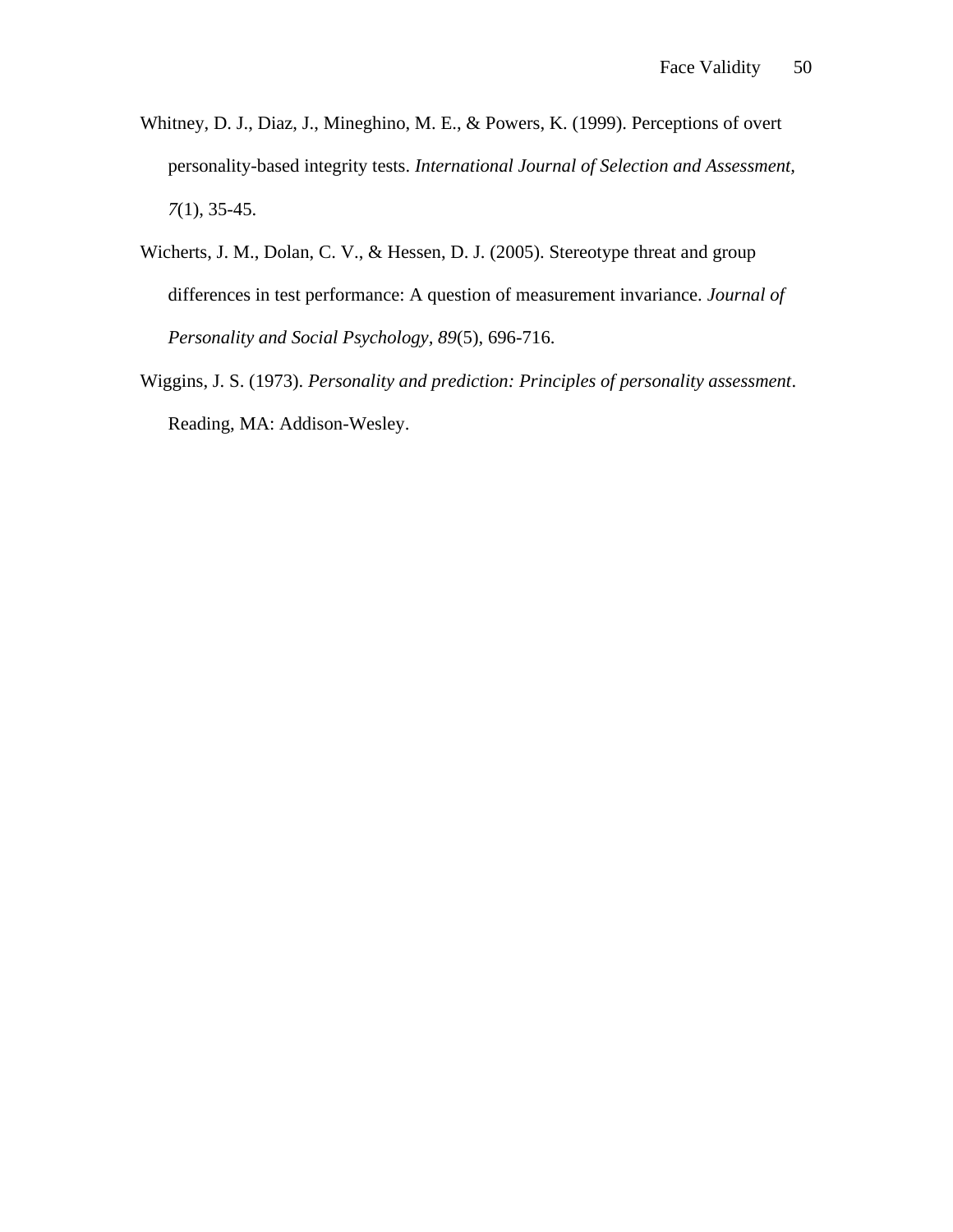### Footnotes

<sup>1</sup>Although the next step in the MGCFA procedure is typically to check for invariance of error variances, Vandenberg and Lance (2000) note this is not a necessary step if the goal is to establish equivalence in latent means; thus the results of this step are not presented. However, equivalence in error variances was examined and no significant change in model fit was found.

<sup>2</sup>Given that we used a fully crossed between-subjects design, our data also permitted an examination of the interactive effects of the threat activation methods to assess whether the combination of threat cues (e.g., comparing women in the face valid/no explicit threat condition to women in the generic/no explicit threat condition, thus partialling out the effects of explicit activation, etc.) produced differential effects on women's test performance. However, the results comparing the cell means (cf., Table 2) did not reveal a significantly different pattern of findings from those obtained with the marginal means. That is, for Hypothesis 2b, the face validity by explicit threat interaction term failed to reach statistical significance indicating that female's performance on each test was not significantly different across study cells. For Hypothesis 3b, the pattern of effect size differences (*ddiff*) between males and females indicated that the performance differences were again largest in the condition where threat was not activated (generic/no explicit threat) than when either implicit threat (face valid/no explicit threat) or explicit threat (generic/explicit threat) were present. These results are available from the first author upon request.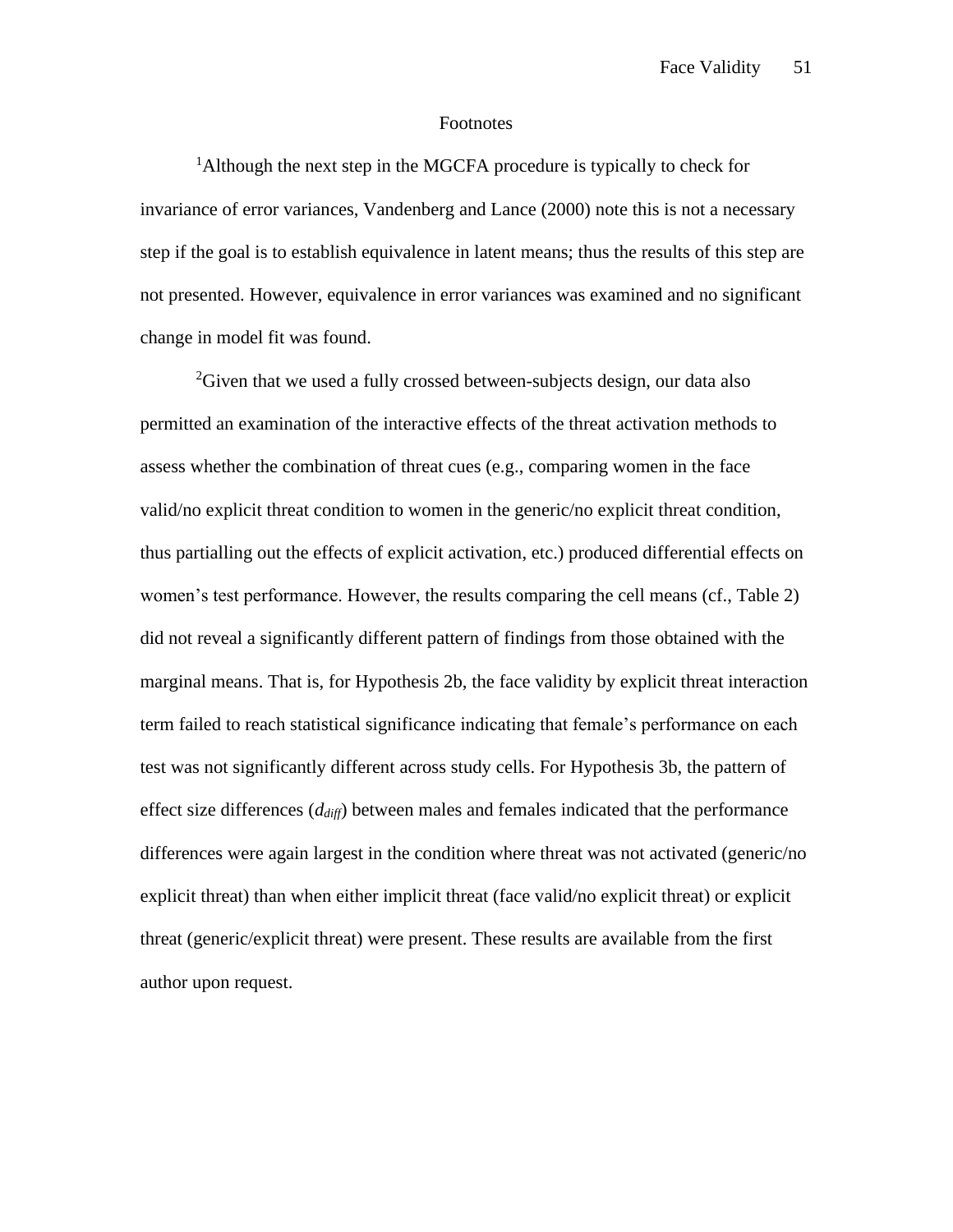| means, Sumaara Deviations, and Correlations of Sulay Variables |       |      |        |                          |        |        |        |        |       |        |
|----------------------------------------------------------------|-------|------|--------|--------------------------|--------|--------|--------|--------|-------|--------|
| Variable                                                       | M     | SD   |        | $\overline{c}$           | 3      | 4      | 5      | 6      | 7     | 8      |
| 1. FV <sup>a</sup>                                             | .50   | .50  | $- -$  |                          |        |        |        |        |       |        |
| 2. Stereotype Threat <sup>b</sup>                              | .49   | .50  | .01    | $\overline{\phantom{m}}$ |        |        |        |        |       |        |
| 3. Math Ability                                                | 14.97 | 5.81 | .01    | $-.07$                   | (.83)  |        |        |        |       |        |
| 4. Mechanical Ability                                          | 17.49 | 4.10 | $-.20$ | $-.05$                   | .42    | (.76)  |        |        |       |        |
| 5. Perceived FV (Manipulation<br>check)                        | 3.51  | .68  | $-.17$ | .01                      | .21    | .13    | (.87)  |        |       |        |
| 6. Test-taking Motivation                                      | 4.21  | .68  | $-.04$ | .02                      | .20    | .07    | .11    | (.96)  |       |        |
| 7. Self-assessed Performance                                   | 3.19  | .85  | .00    | $-.04$                   | .51    | .23    | .22    | .29    | (.82) |        |
| 8. Test Ease                                                   | 2.57  | .78  | .01    | $-.05$                   | .36    | .28    | .04    | .04    | .44   | (.89)  |
| 9. Pursuit Intentions                                          | 2.85  | .94  | $-.01$ | $-.02$                   | .13    | .10    | .03    | .15    | .20   | .23    |
| 10. Recommendation Intentions                                  | 2.92  | .86  | $-.01$ | $-.03$                   | .24    | .20    | .24    | .19    | .39   | .35    |
| 11. Job Attractiveness                                         | 2.47  | .96  | $-.04$ | $-.05$                   | .17    | .10    | .03    | .15    | .21   | .29    |
| 12. Procedural Fairness                                        | 3.37  | .85  | .00    | .01                      | .29    | .15    | .50    | .20    | .29   | .19    |
| 13. Perceived Predictive Validity                              | 2.80  | .84  | $-.17$ | .09                      | .13    | .13    | .49    | .13    | .19   | .08    |
| 14. Perceived Stereotype Threat<br>(Mechanical)                | 2.89  | .74  | .06    | $-.25$                   | $-.10$ | $-.25$ | $-.04$ | $-.01$ | $-11$ | $-.16$ |
| 15. Perceived Stereotype Threat<br>(Math)                      | 2.70  | .77  | .08    | $-.23$                   | $-.09$ | $-.22$ | $-.08$ | $-.08$ | $-14$ | $-.16$ |

Table 1 *Means, Standard Deviations, and Correlations of Study Variables*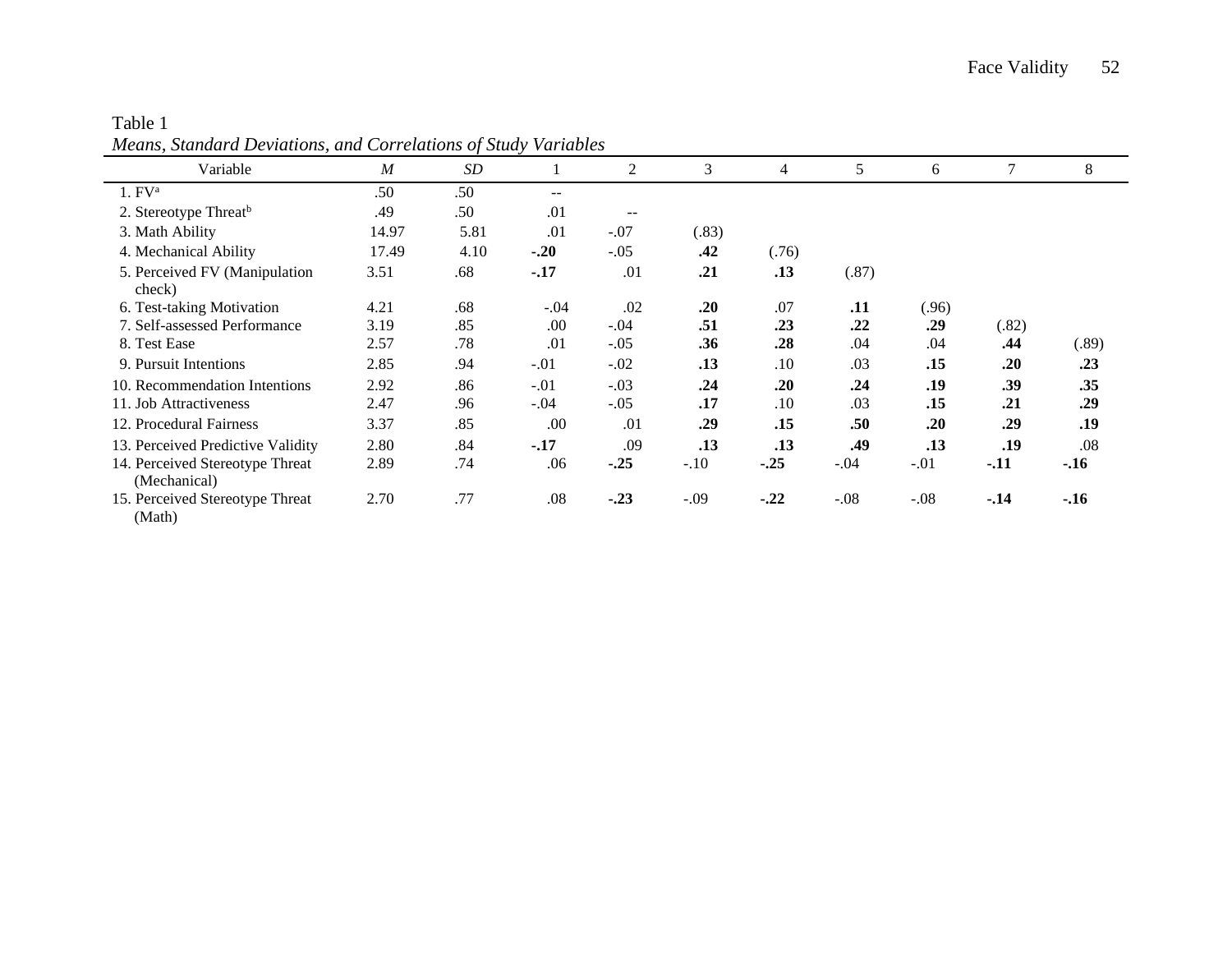| Table 1 (Cont.) |        |        |         |       |       |       |
|-----------------|--------|--------|---------|-------|-------|-------|
| 9               | $10\,$ | 11     | 12      | 13    | 14    | 15    |
|                 |        |        |         |       |       |       |
|                 |        |        |         |       |       |       |
|                 |        |        |         |       |       |       |
|                 |        |        |         |       |       |       |
|                 |        |        |         |       |       |       |
|                 |        |        |         |       |       |       |
|                 |        |        |         |       |       |       |
|                 |        |        |         |       |       |       |
| (.87)           |        |        |         |       |       |       |
| .57             | (.88)  |        |         |       |       |       |
| .80             | .48    | (.92)  |         |       |       |       |
| .15             | .44    | .15    | (.89)   |       |       |       |
| .05             | .27    | .11    | .51     | (.86) |       |       |
| $.00\,$         | $-.05$ | $-.01$ | $.00\,$ | $.07$ | (.77) |       |
|                 |        |        |         |       |       |       |
| .00.            | $-.08$ | .01    | $-.04$  | .01   | .83   | (.85) |

*Note.* Numbers in bold represent significant correlations at  $p < .05$  or better.  $\alpha$  coefficients are presented along the diagonal where applicable. FV = Face validity. <sup>a</sup>Dummy coded variable  $(0 = face$  valid condition,  $1 = generic$  condition). <sup>b</sup>Dummy coded variable  $(0 = explicit$  stereotype activation,  $1 = no$  stereotype activation)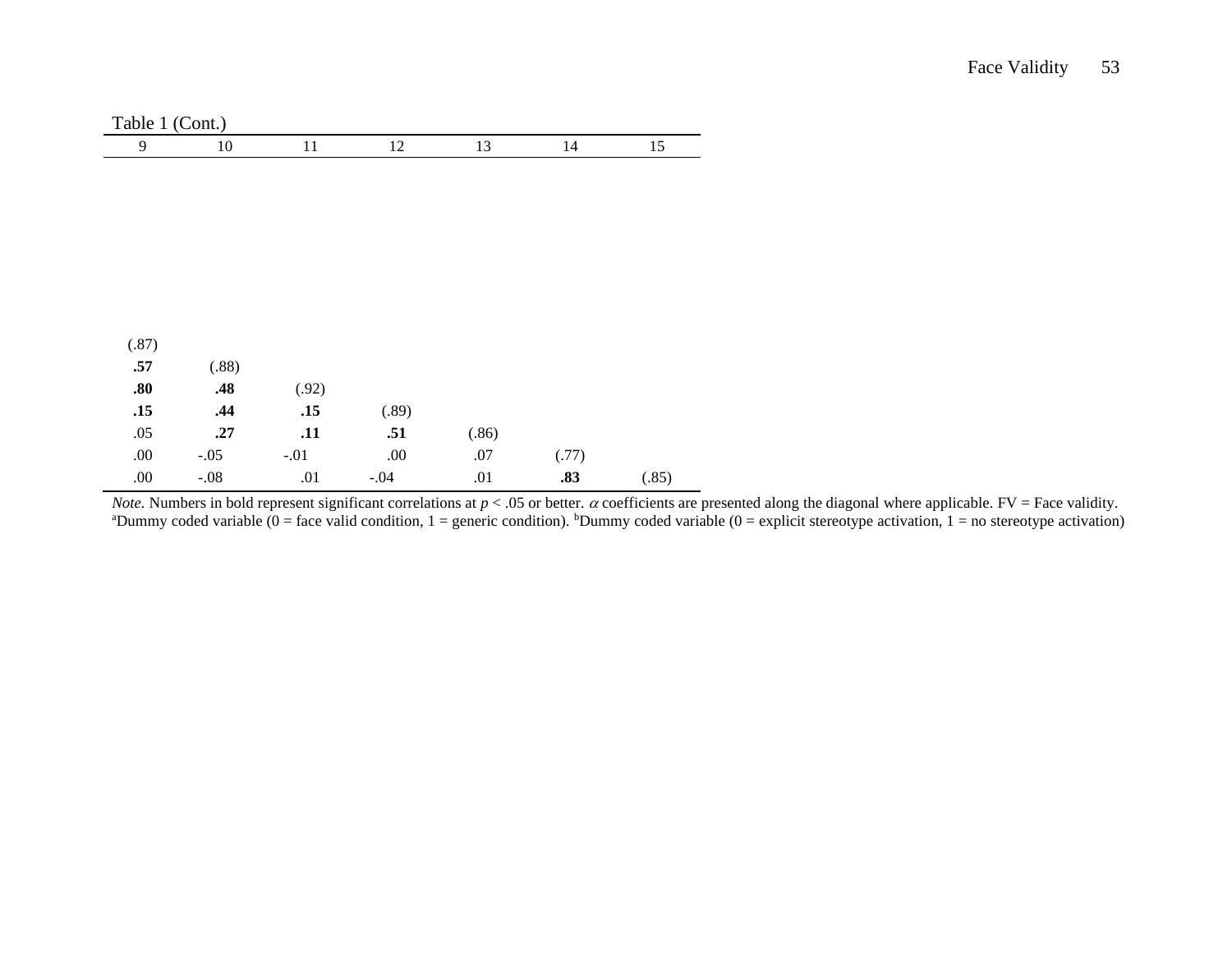| n<br>. . |  |
|----------|--|
|----------|--|

*Means (Standard Deviations) and Cell Sizes for Males and Females on the Mathematical and Mechanical Ability Tests by Condition*

|            | Females                  |                       | Males                    |                       |  |
|------------|--------------------------|-----------------------|--------------------------|-----------------------|--|
|            | <b>Stereotype Threat</b> | No Stereotype Threat  | <b>Stereotype Threat</b> | No Stereotype Threat  |  |
|            | $Math = 14.52(5.38)$     | $Math = 14.88(5.82)$  | $Math = 16.82(6.55)$     | $Math = 14.00(6.09)$  |  |
| Face Valid | $Mech = 17.41(4.15)$     | $Mech = 16.96 (3.55)$ | $Mech = 20.68(2.65)$     | $Mech = 20.06 (4.71)$ |  |
|            | $n = 61$                 | $n=52$                | $n=28$                   | $n = 33$              |  |
|            | $Math = 14.76(5.70)$     | $Math = 13.51 (4.77)$ | $Math = 17.25(6.23)$     | $Math = 17.46(6.58)$  |  |
| Generic    | $Mech = 16.10 (3.37)$    | $Mech = 15.34 (3.29)$ | $Mech = 19.00 (4.23)$    | $Mech = 19.17(4.21)$  |  |
|            | $n = 62$                 | $n = 61$              | $n=24$                   | $n=24$                |  |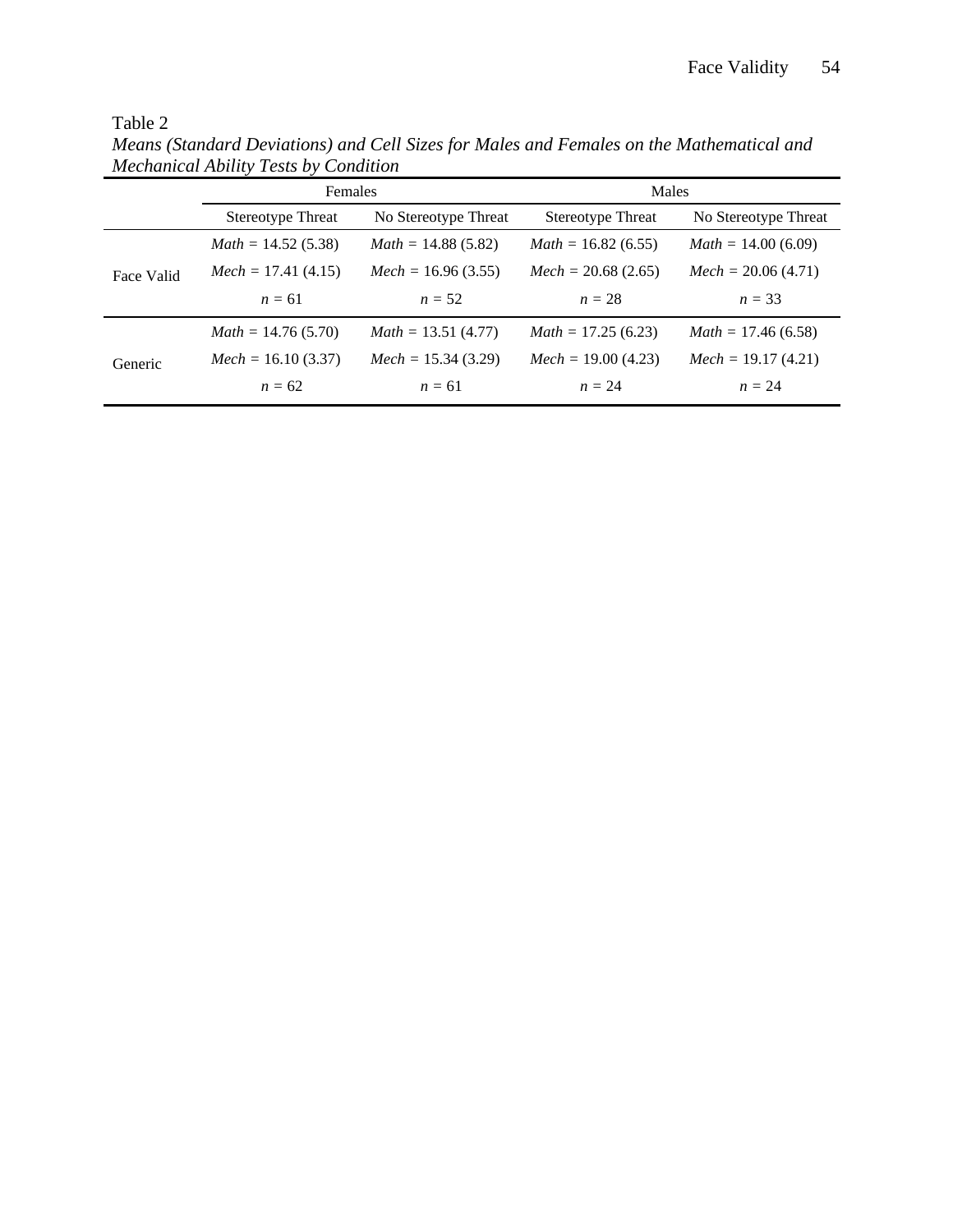# Table 3

| <i>Measurement Invariance of Ability Tests across Women in Face Valid (<math>n = 113</math>) and Generic (n</i> |  |  |
|-----------------------------------------------------------------------------------------------------------------|--|--|
| $=$ 123) Conditions (Hypothesis 1)                                                                              |  |  |

| $1207$ Continuous (11 yponicals 1)                                                                            |          |    |                  |                 |             |              |            |             |
|---------------------------------------------------------------------------------------------------------------|----------|----|------------------|-----------------|-------------|--------------|------------|-------------|
| Models                                                                                                        | $\chi^2$ | df | Model Comparison | $\Delta \chi^2$ | $\Delta df$ | <b>RMSEA</b> | <b>CFI</b> | <b>SRMR</b> |
| M1: Free factor loadings,<br>intercepts and error<br>variances                                                | 86.27    | 68 |                  |                 |             | .03          | .97        | .05         |
| M2: Fixed factor loadings; free<br>intercepts and error<br>variances                                          | 93.08    | 76 | $M1$ vs. $M2$    | 6.81            | 8           | .03          | .97        | .06         |
| M3: Fixed factor loadings and<br>intercepts; free error<br>variances                                          | 138.74   | 86 | $M2$ vs. $M3$    | $45.66*$        | 10          | .05          | .91        | .06         |
| M4: Fixed factor loadings and<br>intercepts; free intercepts<br>for MechParcel 1 and 2<br>and error variances | 105.50   | 84 | $M2$ vs. $M4$    | 12.42           | 8           | .03          | .96        | .06         |

*Note.* RMSEA = root mean squared error of approximation; CFI = comparative fit index; SRMR = standardized root mean square residual.

\**p* < .05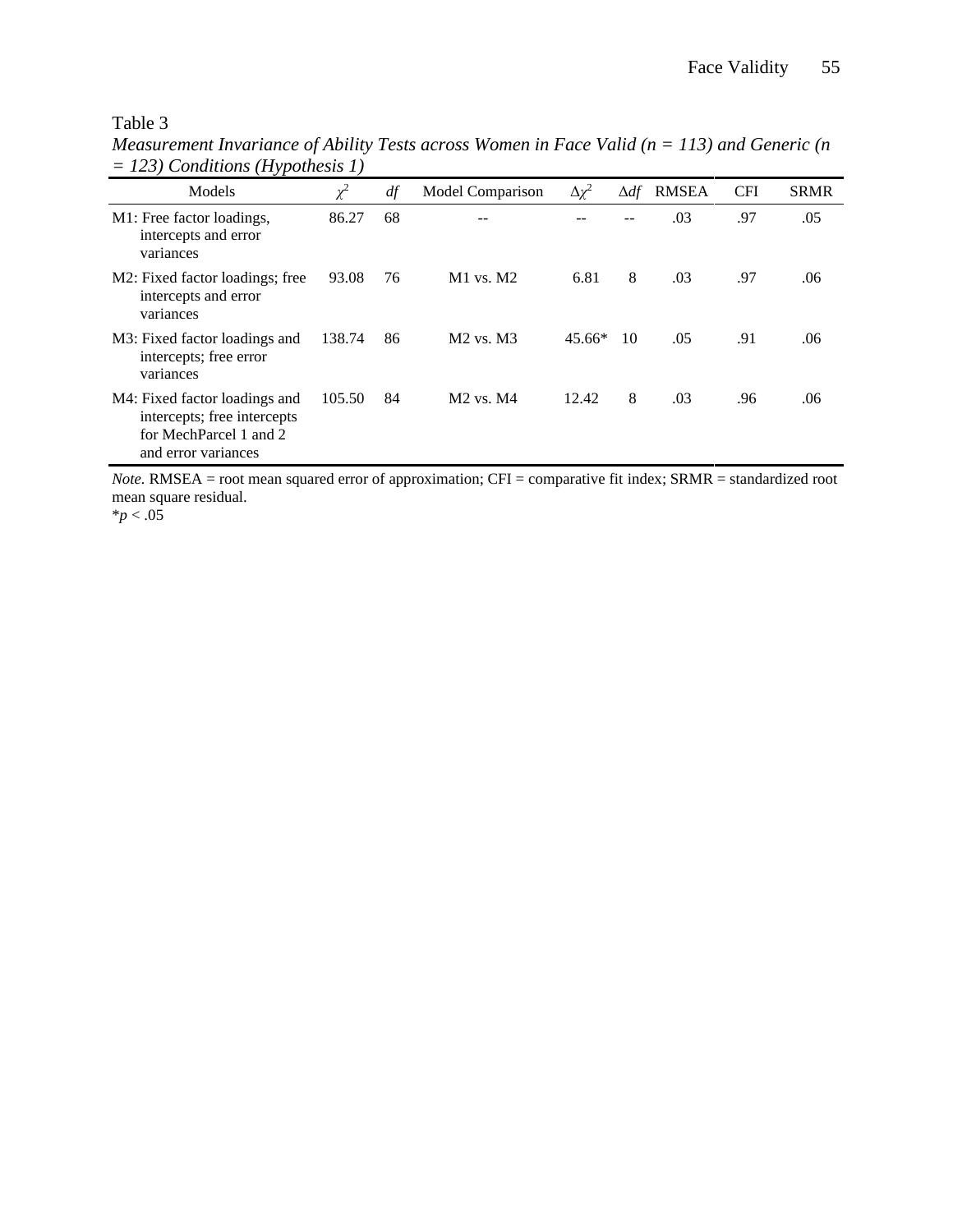|                                 | $summin$ y $o$ in $g$ is in the property of the politicial $z_0$ |         |        |              |
|---------------------------------|------------------------------------------------------------------|---------|--------|--------------|
| Dependent Variable              | Predictor                                                        | β       | $R^2$  | $\Delta R^2$ |
| <b>Math Test</b><br>Performance | (Control Variables <sup>a</sup> )                                |         | $.32*$ |              |
|                                 | $\mathbf{F}V^b$                                                  | .05     |        |              |
|                                 | Explicit threat <sup>c</sup>                                     | $-.04$  | $.32*$ | .00          |
|                                 | FV x Explicit threat                                             | $-.12$  | $.33*$ | .01          |
| Mechanical Test<br>Performance  | (Control Variables)                                              |         | $.29*$ |              |
|                                 | <b>FV</b>                                                        | $-.13*$ |        |              |
|                                 | Explicit threat                                                  | $-.06$  | $.32*$ | $.02*$       |
|                                 | FV x Explicit threat                                             | $-.09$  | $.32*$ | .00          |

Table 4 *Summary of Regression Analyses for Hypotheses 2a and 2b*

*Note.*  $n = 236$  for both regression models.  $FV = Face$  validity.

<sup>a</sup>Test order, test time, general cognitive ability (ACT score). <sup>b</sup>Dummy coded variable (0 = face valid condition,  $1 =$  generic condition). <sup>c</sup>Dummy coded variable ( $0 =$  explicit stereotype activation,  $1 = no$  stereotype activation) \**p* < .05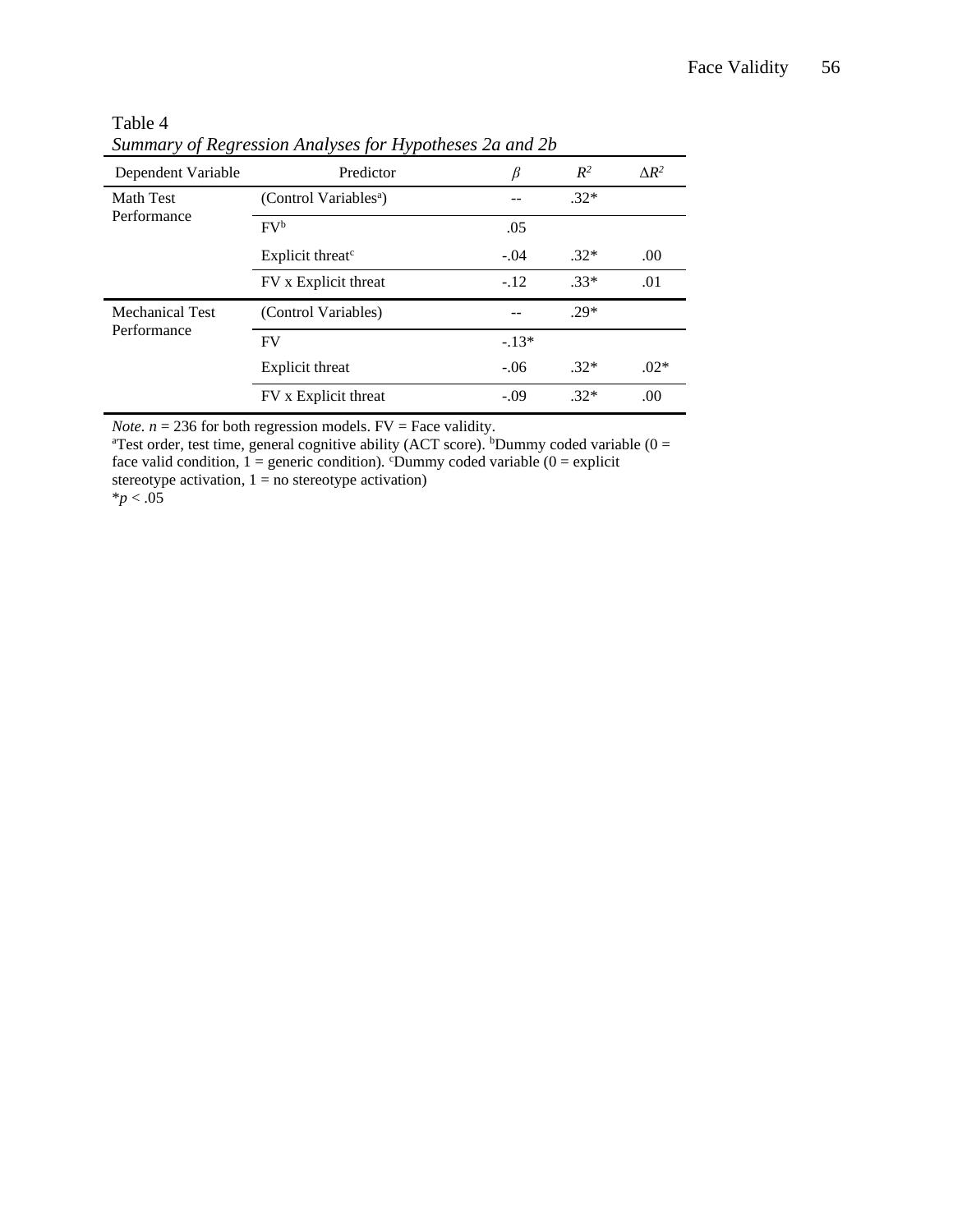| Dependent Variable     | Predictor                         | $\beta$ | $R^2$  | $\Delta R^2$ |
|------------------------|-----------------------------------|---------|--------|--------------|
| Math Test              | (Control Variables <sup>a</sup> ) | --      | $.30*$ |              |
| Performance            | Gender <sup>b</sup>               | $.16*$  |        |              |
|                        | FV <sup>c</sup>                   | $.11*$  |        |              |
|                        | Explicit threat <sup>d</sup>      | $-.06$  | $.33*$ | $.03*$       |
|                        | Gender x FV                       | $.15*$  |        |              |
|                        | Gender x Explicit Threat          | $-.04$  |        |              |
|                        | FV x Explicit threat              | $-.04$  | $.35*$ | .02          |
|                        | Gender x FV x Explicit Threat     | .14     | $.35*$ | .00          |
| <b>Mechanical Test</b> | (Control Variables)               |         | $.23*$ |              |
| Performance            | Gender                            | $.35*$  |        |              |
|                        | <b>FV</b>                         | $-.12*$ |        |              |
|                        | Explicit threat                   | $-.03$  | $.37*$ | $.14*$       |
|                        | Gender x FV                       | .02     |        |              |
|                        | Gender x Explicit Threat          | .07     |        |              |
|                        | FV x Explicit threat              | $-.03$  | $.37*$ | .00          |
|                        | Gender x FV x Explicit Threat     | .08     | $.37*$ | .00          |

Table 5 *Summary of Regression Analyses for Hypotheses 3a and 3b*

*Note.*  $n = 345$  for both regression models.  $FV = Face$  validity.

<sup>a</sup>Test order, test time, general cognitive ability (ACT score). <sup>b</sup>Dummy coded variable (0 = female, 1 = male). CDummy coded variable (0 = face valid condition, 1 = generic condition).

<sup>d</sup>Dummy coded variable (0 = explicit stereotype activation, 1 = no stereotype activation) \**p* < .05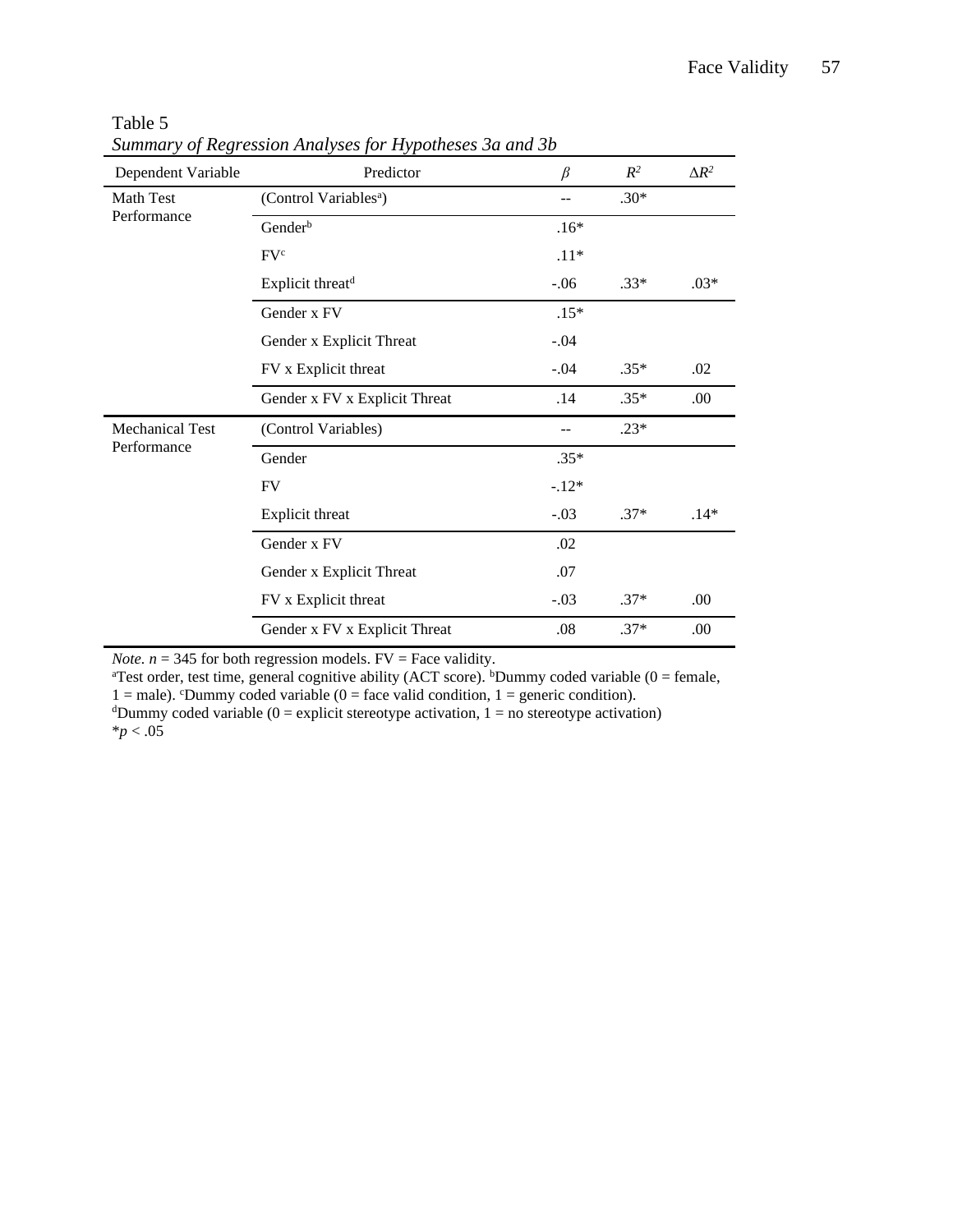

*Figure 1*. Example items from the face valid and generic versions of the mathematical and mechanical ability tests.

† Item adapted from Black, C., & Anestis, M. (2008). *McGraw Hill's SAT: 2008 edition*. New York: McGraw-Hill.